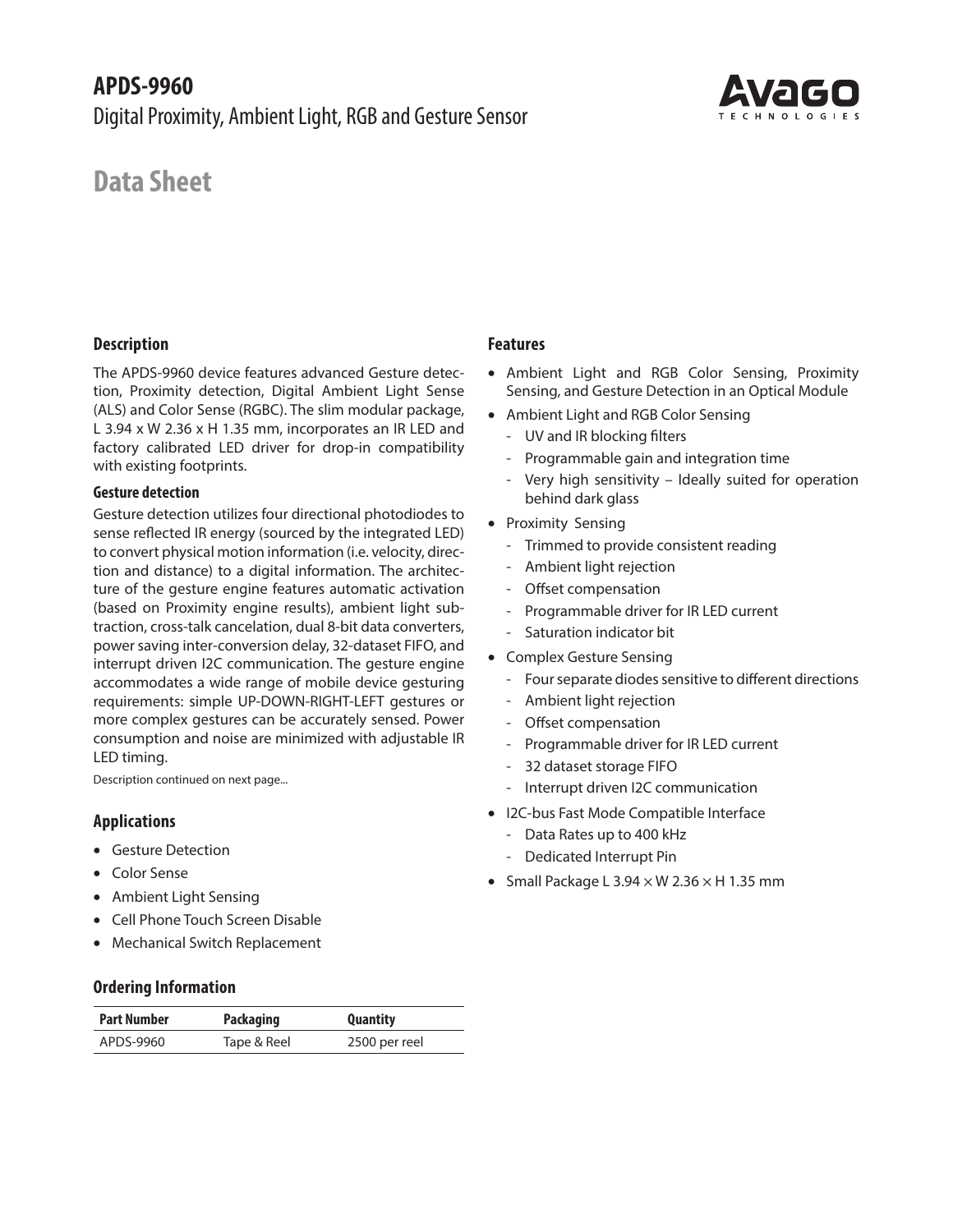### **Description (Cont.)**

### **Proximity detection**

The Proximity detection feature provides distance measurement (E.g. mobile device screen to user's ear) by photodiode detection of reflected IR energy (sourced by the integrated LED). Detect/release events are interrupt driven, and occur whenever proximity result crosses upper and/ or lower threshold settings. The proximity engine features offset adjustment registers to compensate for system offset caused by unwanted IR energy reflections appearing at the sensor. The IR LED intensity is factory trimmed to eliminate the need for end-equipment calibration due to component variations. Proximity results are further improved by automatic ambient light subtraction.

### **Color and ALS detection**

The Color and ALS detection feature provides red, green, blue and clear light intensity data. Each of the R, G, B, C channels have a UV and IR blocking filter and a dedicated data converter producing16-bit data simultaneously. This architecture allows applications to accurately measure ambient light and sense color which enables devices to calculate color temperature and control display backlight.



### **Functional Block Diagram**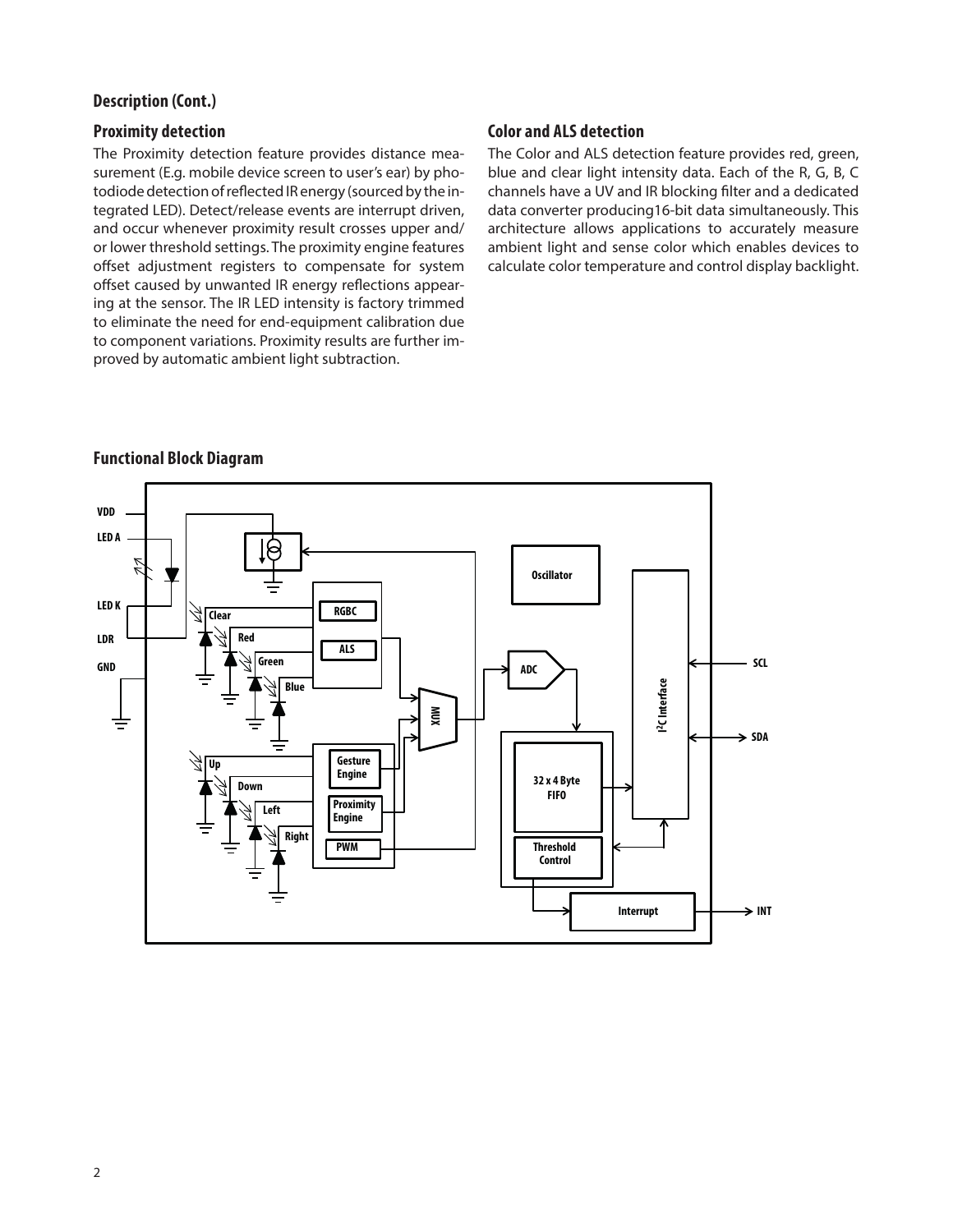#### **I/O Pins Configuration**

| Pin | <b>Name</b>           | Type | <b>Description</b>                                                                           |
|-----|-----------------------|------|----------------------------------------------------------------------------------------------|
|     | <b>SDA</b>            | 1/O  | I <sup>2</sup> C serial data I/O terminal - serial data I/O for I <sup>2</sup> C-bus         |
|     | <b>INT</b>            | O    | Interrupt - open drain (active low)                                                          |
|     | <b>LDR</b>            |      | LED driver input for proximity IR LED, constant current source LED driver                    |
|     | <b>LEDK</b>           |      | LED Cathode, connect to LDR pin when using internal LED driver circuit                       |
|     | <b>LEDA</b>           |      | LED Anode, connect to V <sub>LEDA</sub> on PCB                                               |
|     | <b>GND</b>            |      | Power supply ground. All voltages are referenced to GND                                      |
|     | <b>SCL</b>            |      | I <sup>2</sup> C serial clock input terminal - clock signal for I <sup>2</sup> C serial data |
|     | <b>V<sub>DD</sub></b> |      | Power supply voltage                                                                         |

#### **Absolute Maximum Ratings over operating free-air temperature range (unless otherwise noted)\***

| <b>Parameter</b>          | <b>Symbol</b>    | Min    | Max | <b>Units</b> | <b>Conditions</b> |
|---------------------------|------------------|--------|-----|--------------|-------------------|
| Power supply voltage [1]  | Vdd              |        |     |              |                   |
| Input voltage range       | Vin              | $-0.5$ | 3.8 |              |                   |
| Output voltage range      | V <sub>OUT</sub> | $-0.3$ | 3.8 |              |                   |
| Storage temperature range | l stg            | -40    |     |              |                   |

\* Stresses beyond those listed under "absolute maximum ratings" may cause permanent damage to the device. These are stress ratings only and functional operation of the device at these or any other conditions beyond those indicated under "recommended operating conditions" is not implied. Exposure to absolute-maximum-rated conditions for extended periods may affect device reliability.

Note 1. All voltages are with respect to GND.

#### **Recommended Operating Conditions**

| <b>Parameter</b>                                                             | <b>Symbol</b>   | Min | Typ | Max | <b>Units</b>  |  |
|------------------------------------------------------------------------------|-----------------|-----|-----|-----|---------------|--|
| Operating ambient temperature                                                | Iд              | -30 |     | 85  | $\circ$       |  |
| Power supply voltage                                                         | V <sub>DD</sub> | 2.4 | 3.0 | 3.6 |               |  |
| Supply voltage accuracy, V <sub>DD</sub> total error<br>including transients |                 | -3  |     |     | $\frac{0}{0}$ |  |
| LED supply voltage                                                           | VI FDA          | 3.0 |     | 4.5 |               |  |

### Operating Characteristics, V<sub>DD</sub> = 3 V, T<sub>A</sub> = 25 °C (unless otherwise noted)

| <b>Parameter</b>                             | Symbol                 | Min   | Typ | Max                   | <b>Units</b> | <b>Test Conditions</b>                                             |
|----------------------------------------------|------------------------|-------|-----|-----------------------|--------------|--------------------------------------------------------------------|
| IDD supply current [1]                       | <b>I</b> <sub>DD</sub> |       | 200 | 250                   | μA           | <b>Active ALS state</b><br>$PON = AEN = 1, PEN = 0$                |
|                                              |                        |       | 790 |                       |              | Proximity, LDR pulse ON,<br>PPulse = $8$ ( $I_{LDR}$ not included) |
|                                              |                        |       | 790 |                       |              | Gesture, LDR pulse ON,<br>GPulse = 8 ( $I_{IDR}$ not included)     |
|                                              |                        |       | 38  |                       |              | Wait state<br>$PON = 1$ , $AEN = PEN = 0$                          |
|                                              |                        |       | 1.0 | 10.0                  |              | Sleep state <sup>[2]</sup>                                         |
| $V_{OL}$ INT, SDA output low voltage         | V <sub>OL</sub>        | 0     |     | 0.4                   | V            | 3 mA sink current                                                  |
| ILEAK leakage current, SDA, SCL, INT pins    | <b>ILEAK</b>           | $-5$  |     | 5                     | μA           |                                                                    |
| I <sub>LEAK</sub> leakage current, LDR P\pin | <b>LEAK</b>            | $-10$ |     | 10                    | μA           |                                                                    |
| SCL, SDA input high voltage, V <sub>IH</sub> | V <sub>IH</sub>        | 1.26  |     | <b>V<sub>DD</sub></b> | V            |                                                                    |
| SCL, SDA input low voltage, V <sub>II</sub>  | $V_{IL}$               |       |     | 0.54                  | V            |                                                                    |

Notes

1. Values are shown at the VDD pin and do not include current through the IR LED.

2. Sleep state occurs when PON = 0 and I2C bus is idle. If Sleep state has been entered as the result of operational flow, SAI = 1, PON will be high.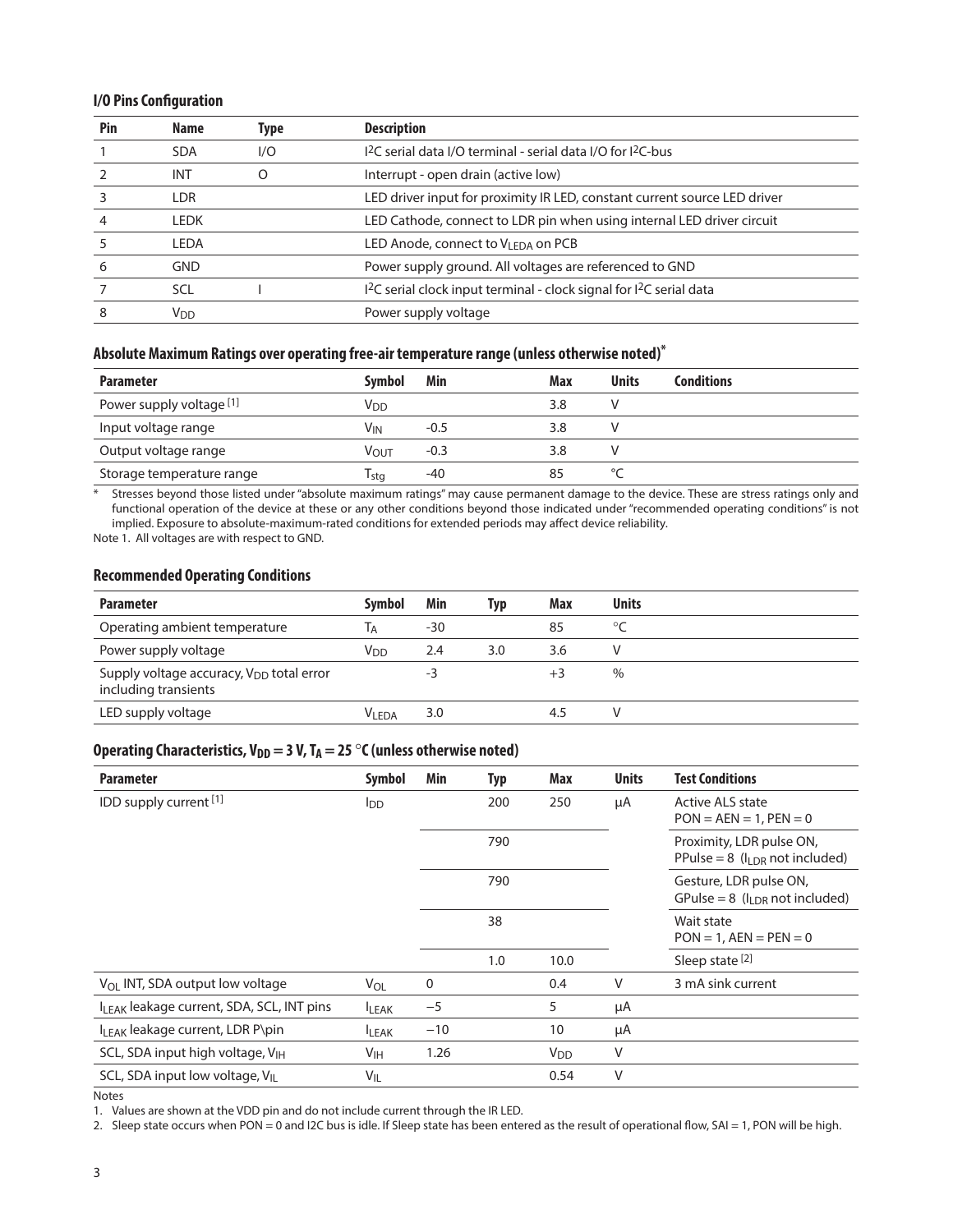| <b>Parameter</b>            |     | <b>Red Channel</b> |     | <b>Green Channel</b> |     | <b>Blue Channel</b> |      |                                                      |  |  |  | Test |
|-----------------------------|-----|--------------------|-----|----------------------|-----|---------------------|------|------------------------------------------------------|--|--|--|------|
|                             | Min | Max                | Min | Max                  | Min | Max                 |      | Conditions                                           |  |  |  |      |
| <b>Irradiance</b>           |     |                    | 10  | 42                   |     | 100                 | $\%$ | $\lambda_{\text{D}} = 465 \text{ nm}$ <sup>[2]</sup> |  |  |  |      |
| responsivity <sup>[1]</sup> | 4   | 25                 | 54  | 85                   | 10  | 45                  |      | $\lambda_{\rm D} = 525 \text{ nm}$ [3]               |  |  |  |      |
|                             | 64  | 120                |     | 14                   |     | 29                  |      | $\lambda_{\rm D}$ = 625 nm <sup>[4]</sup>            |  |  |  |      |

### Optical Characteristics, V<sub>DD</sub> = 3 V, T<sub>A</sub> = 25 °C, AGAIN = 16×, AEN = 1 (unless otherwise noted)

Notes:

1. The percentage shown represents the ratio of the respective red, green, or blue channel value to the clear channel value.

2. The 465 nm input irradiance is supplied by an InGaN light-emitting diode with the following characteristics:

dominant wavelength  $λ_D = 465$  nm, spectral halfwidth  $Δλ<sub>1/2</sub> = 22$  nm.

3. The 525 nm input irradiance is supplied by an InGaN light-emitting diode with the following characteristics: dominant wavelength  $\lambda_D$  = 525 nm, spectral halfwidth  $\Delta\lambda_{1/2}$  = 35 nm.

4. The 625 nm input irradiance is supplied by a AlInGaP light-emitting diode with the following characteristics: dominant wavelength  $\lambda_D = 625$  nm, spectral halfwidth  $\Delta\lambda_{1/2} = 15$  nm.

### RGBC Characteristics, V<sub>DD</sub> = 3 V, T<sub>A</sub> = 25 °C, A<sub>GAIN</sub> = 16×, AEN = 1 (unless otherwise noted)

| <b>Parameter</b>                                 | Min   | Typ   | Max   | <b>Units</b>    | <b>Test Conditions</b>                                              |
|--------------------------------------------------|-------|-------|-------|-----------------|---------------------------------------------------------------------|
| Dark ALS count value                             |       | 0     | 3     | counts          | $E_e = 0$ , AGAIN = 64 $\times$ ,<br>$ATIME = 0 \times DB$ (100 ms) |
| ADC integration time step size                   |       | 2.78  |       | ms              | $ATIME = 0 \times FF$                                               |
| ADC number of integration steps                  |       |       | 256   | steps           |                                                                     |
| Full scale ADC counts per step                   |       |       | 1025  | counts          |                                                                     |
| Full scale ADC count value                       |       |       | 65535 | counts          | $ATIME = 0 \times CO$ (175 ms)                                      |
| Gain scaling, relative to $1\times$ gain setting | 3.6   | 4     | 4.4   |                 | $4\times$                                                           |
|                                                  | 14.4  | 16    | 17.6  |                 | $16\times$                                                          |
|                                                  | 57.6  | 64    | 70.4  |                 | $64\times$                                                          |
| Clear channel irradiance responsivity            | 18.88 | 23.60 | 28.32 | counts/(µW/cm2) | Neutral white LED, $\lambda = 560$ nm                               |

### **Proximity Characteristics, V<sub>DD</sub> = 3 V, T<sub>A</sub> = 25 °C, PEN = 1 (unless otherwise noted)**

| <b>Parameter</b>                                       | Min | <b>Typ</b> | Max | <b>Units</b>  | <b>Test Conditions</b>                                                                                                                                                          |
|--------------------------------------------------------|-----|------------|-----|---------------|---------------------------------------------------------------------------------------------------------------------------------------------------------------------------------|
| ADC conversion time step size                          |     | 696.6      |     | μs            |                                                                                                                                                                                 |
| ADC number of integration steps                        |     | 1          |     | steps         |                                                                                                                                                                                 |
| <b>Full scale ADC counts</b>                           |     |            | 255 | counts        |                                                                                                                                                                                 |
| LED pulse count <sup>[1]</sup>                         | 1   |            | 64  | pulses        |                                                                                                                                                                                 |
| LED pulse width - LED on time [2]                      |     | 4          |     | μs            | $PPLEN = 0$                                                                                                                                                                     |
|                                                        |     | 8          |     |               | $PPLEN = 1$                                                                                                                                                                     |
|                                                        |     | 16         |     |               | $PPLEN = 2$                                                                                                                                                                     |
|                                                        |     | 32         |     |               | $PPLEN = 3$                                                                                                                                                                     |
| LED drive current <sup>[3]</sup>                       |     | 100        |     | mA            | $LDRIVE = 0$                                                                                                                                                                    |
|                                                        |     | 50         |     |               | $LDRIVE = 1$                                                                                                                                                                    |
|                                                        |     | 25         |     |               | $LDRIVE = 2$                                                                                                                                                                    |
|                                                        |     | 12.5       |     |               | $LDRIVE = 3$                                                                                                                                                                    |
| LED boost <sup>[3]</sup>                               |     | 100        |     | $\frac{0}{0}$ | $LED_BOOST = 0$                                                                                                                                                                 |
|                                                        |     | 150        |     |               | LED BOOST = $1$                                                                                                                                                                 |
|                                                        |     | 200        |     |               | $LED_BOOST = 2$                                                                                                                                                                 |
|                                                        |     | 300        |     |               | $LED_BOOST = 3$                                                                                                                                                                 |
| Proximity ADC count value,<br>no object <sup>[4]</sup> |     | 10         | 25  | counts        | $V_{LEDA} = 3 V$ , LDRIVE = 100 mA,<br>$PPULSE = 8$ , $PGAIN = 4x$ , $PPLEN =$<br>8 μs, LED_BOOST = 100%, open<br>view (no glass) and no reflective<br>object above the module. |

Table continued on next page...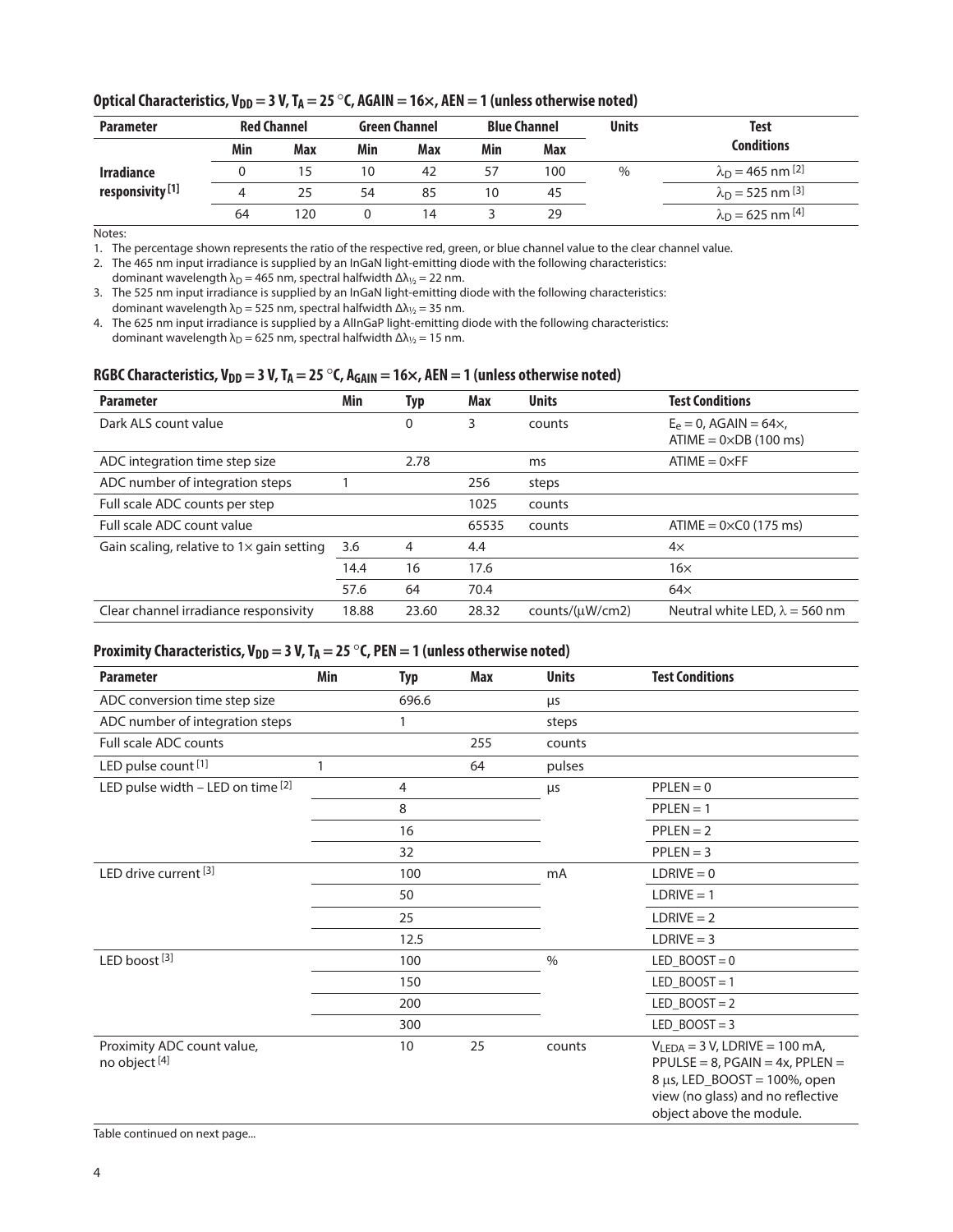#### **Proximity Characteristics,**  $V_{DD} = 3 V$ **,**  $T_A = 25 °C$ **, PEN = 1 (unless otherwise noted) (continued)**

| <b>Parameter</b>                                            | Min | <b>Typ</b> | Max | <b>Units</b> | <b>Test Conditions</b>                                                                                                                                                                                                                        |
|-------------------------------------------------------------|-----|------------|-----|--------------|-----------------------------------------------------------------------------------------------------------------------------------------------------------------------------------------------------------------------------------------------|
| Proximity ADC count value,<br>100 mm distance object [5, 6] | 96  | 120        | 144 | counts       | Reflecting object – 73 mm $\times$ 83 mm Kodak<br>90% grey card, 100 mm distance, $V_{\text{IFDA}} = 3 V$ ,<br>LDRIVE = 100 mA, PPULSE = 8, PGAIN = $4x$ ,<br>PPLEN = $8 \mu s$ , LED BOOST = 100%,<br>open view (no glass) above the module. |

Notes:

1. This parameter is ensured by design and characterization and is not 100% tested. 8 pulses are the recommended driving conditions. For other driving conditions, contact Avago Field Sales.

2. Value may be as much as 1.36μs longer than specified.

3. Value is factory-adjusted to meet the Proximity count specification. Considerable variation (relative to the typical value) is possible after adjustment. LED BOOST increases current setting (as defined by LDRIVE or GLDRIVE). For example, if LDRIVE = 0 and LED BOOST = 100%, LDR current is 100mA.

4. Proximity offset value varies with power supply characteristics and noise.

5. ILEDA is factory calibrated to achieve this specification. Offset and crosstalk directly sum with this value and is system dependent.

6. No glass or aperture above the module. Tested value is the average of 5 consecutive readings.

### Gesture Characteristics, V<sub>DD</sub> = 3 V, T<sub>A</sub> = 25 °C, GEN = 1 (unless otherwise noted)

| <b>Parameter</b>                                     | Min | <b>Typ</b> | Max | <b>Units</b> | <b>Test Conditions</b>                                                                                                                                                                                                                                                               |
|------------------------------------------------------|-----|------------|-----|--------------|--------------------------------------------------------------------------------------------------------------------------------------------------------------------------------------------------------------------------------------------------------------------------------------|
| ADC conversion time step size [1]                    |     | 1.39       |     | ms           |                                                                                                                                                                                                                                                                                      |
| LED pulse count [2]                                  | 1   |            | 64  | pulses       |                                                                                                                                                                                                                                                                                      |
| LED pulse width $-$ LED on time $[3]$                |     | 4          |     | μs           | $GPLEN = 0$                                                                                                                                                                                                                                                                          |
|                                                      |     | 8          |     |              | $GPLEN = 1$                                                                                                                                                                                                                                                                          |
|                                                      |     | 12         |     |              | $GPLEN = 2$                                                                                                                                                                                                                                                                          |
|                                                      |     | 16         |     |              | $GPLEN = 3$                                                                                                                                                                                                                                                                          |
| LED drive current $[4]$                              |     | 100        |     | mA           | $GLDRIVE = 0$                                                                                                                                                                                                                                                                        |
|                                                      |     | 50         |     |              | $GLDRIVE = 1$                                                                                                                                                                                                                                                                        |
|                                                      |     | 25         |     |              | $GLDRIVE = 2$                                                                                                                                                                                                                                                                        |
|                                                      |     | 12.5       |     |              | $GLDRIVE = 3$                                                                                                                                                                                                                                                                        |
| LED boost $[4]$                                      |     | 100        |     | $\%$         | LED BOOST = $0$                                                                                                                                                                                                                                                                      |
|                                                      |     | 150        |     |              | LED BOOST = $1$                                                                                                                                                                                                                                                                      |
|                                                      |     | 200        |     |              | LED BOOST = $2^{[5]}$                                                                                                                                                                                                                                                                |
|                                                      |     | 300        |     |              | LED_BOOST = $3^{[5]}$                                                                                                                                                                                                                                                                |
| Gesture ADC count value,<br>no object <sup>[6]</sup> |     | 10         | 25  | counts       | $V_{LEDA} = 3 V$ , GLDRIVE = 100 mA, GPULSE =<br>8, GGAIN = $4x$ , GPLEN = $8 \mu s$ , LED BOOST =<br>100%, open view (no glass) and no reflective<br>object above the module, sum of UP & DOWN<br>photodiodes.                                                                      |
| Gesture ADC count value [7, 8]                       | 96  | 120        | 144 | counts       | Reflecting object - 73 mm $\times$ 83 mm Kodak<br>90% grey card, 100 mm distance, $V_{\text{IFDA}} = 3 V$ ,<br>$GLDRIVE = 100 mA$ , $GPULE = 8$ , $GGAIN = 4x$ ,<br>$GPLEN = 8 \mu s$ , LED_BOOST = 100%,<br>open view (no glass) above the module,<br>sum of UP & DOWN photodiodes. |
| Gesture wait step size                               |     | 2.78       |     | ms           | $GTIME = 0x01$                                                                                                                                                                                                                                                                       |

Notes:

1. Each U/D or R/L pair requires a conversion time of 696.6µs. For all four directions the conversion requires twice as much time.

2. This parameter ensured by design and characterization and is not 100% tested. 8 pulses are the recommended driving conditions. For other driving conditions, contact Avago Field Sales.

3. Value may be as much as 1.36us longer than specified.

4. Value is factory-adjusted to meet the Gesture count specification. Considerable variation (relative to the typical value) is possible after adjustment.

5. When operating at these LED drive conditions, it is recommended to separate the VDD and VLEDA supplies.

6. Gesture offset value varies with power supply characteristics and noise.

7. ILEDA is factory calibrated to achieve this specification. Offset and crosstalk directly sum with this value and is system dependent.

8. No glass or aperture above the module. Tested value is the average of 5 consecutive readings.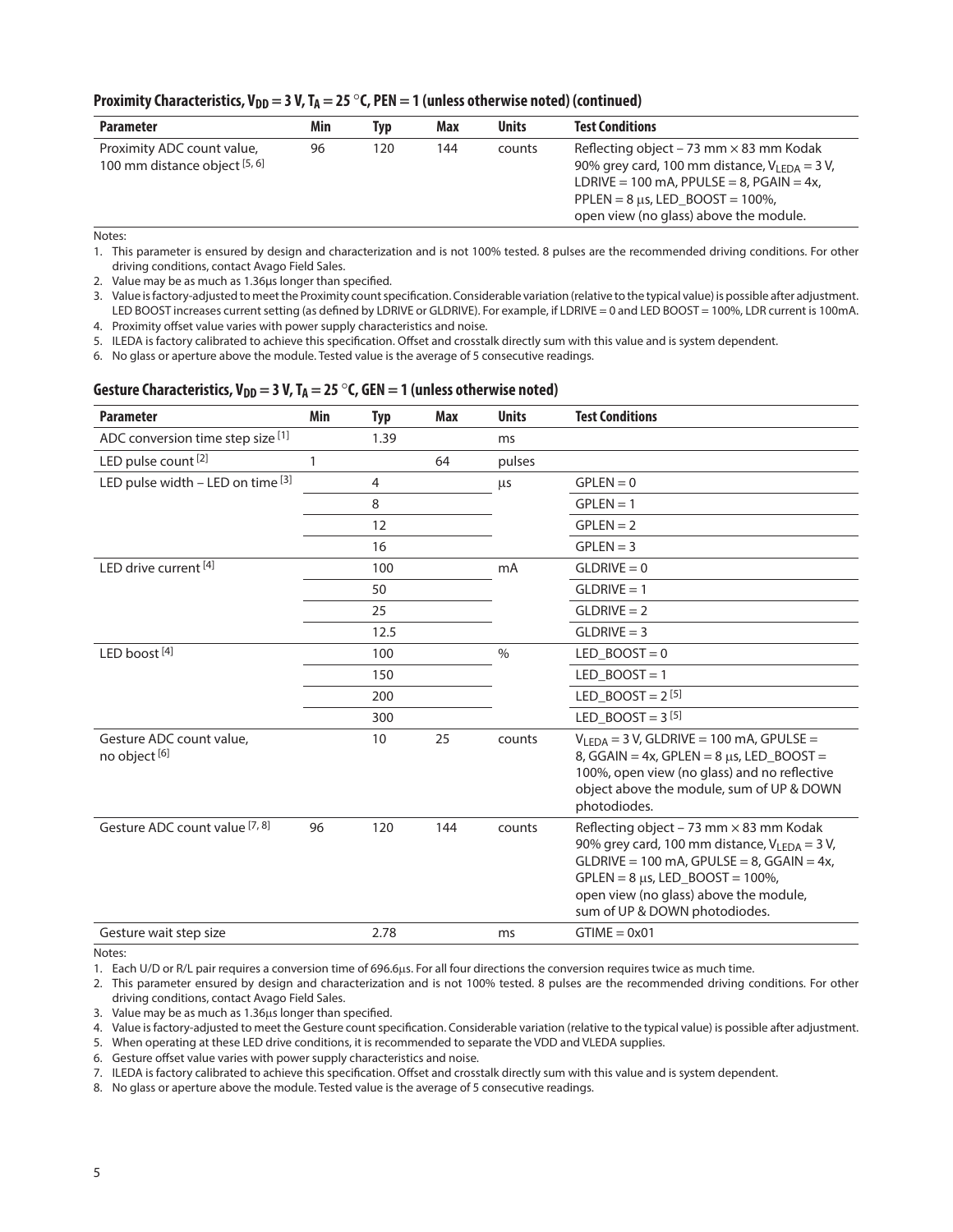## IR LED Characteristics,  $V_{DD} = 3 V$ ,  $T_A = 25 °C$  (unless otherwise noted)

| <b>Parameter</b>                            | Min | Typ | Max | <b>Units</b> | <b>Test Conditions</b> |
|---------------------------------------------|-----|-----|-----|--------------|------------------------|
| Peak Wavelength, $\lambda_{P}$              |     | 950 |     | nm           | $I_F = 20$ mA          |
| Spectrum Width, Half Power, $\Delta\lambda$ |     | 30  |     | nm           | $I_F = 20 \text{ mA}$  |
| Optical Rise Time, T <sub>R</sub>           |     | 20  |     | ns           | $F = 100 \text{ mA}$   |
| Optical Fall Time, T <sub>F</sub>           |     | 20  |     | ns           | $I_F = 100 \text{ mA}$ |

## Wait Characteristics,  $V_{DD} = 3 V$ ,  $T_A = 25 °C$ , WEN = 1 (unless otherwise noted)

| <b>Parameter</b>                | Min | Tyr           | Max | Units | Conditions<br>Tact |
|---------------------------------|-----|---------------|-----|-------|--------------------|
| <b>Wait Step</b><br><b>Size</b> |     | סד ר<br>2.7 U |     | ms    | W.<br>HME<br>וו∧ט  |

## AC Electrical Characteristics, V<sub>DD</sub> = 3 V, T<sub>A</sub> = 25  $^{\circ}$ C (unless otherwise noted)  $^{*}$

| <b>Parameter</b>                                                                               | Symbol               | Min. | Max. | <b>Unit</b> |
|------------------------------------------------------------------------------------------------|----------------------|------|------|-------------|
| Clock frequency (I <sup>2</sup> C-bus only)                                                    | fscl                 | 0    | 400  | kHz         |
| Bus free time between a STOP and START condition                                               | $t_{\text{BUF}}$     | 1.3  |      | μs          |
| Hold time (repeated) START condition. After this period, the first clock pulse<br>is generated | <b>THDSTA</b>        | 0.6  |      | μs          |
| Set-up time for a repeated START condition                                                     | t <sub>SU;</sub> STA | 0.6  |      | μs          |
| Set-up time for STOP condition                                                                 | tsu: STO             | 0.6  |      | μs          |
| Data hold time                                                                                 | <sup>t</sup> HD;DAT  | 30   |      | ns          |
| Data set-up time                                                                               | t <sub>SU</sub> :DAT | 100  |      | ns          |
| LOW period of the SCL clock                                                                    | t <sub>LOW</sub>     | 1.3  |      | μs          |
| HIGH period of the SCL clock                                                                   | $t_{HIGH}$           | 0.6  |      | μs          |
| Clock/data fall time                                                                           | tf                   | 20   | 300  | ns          |
| Clock/data rise time                                                                           | $t_{r}$              | 20   | 300  | ns          |
| Input pin capacitance                                                                          | $C_i$                |      | 10   | pF          |

\* Specified by design and characterization; not production tested.



**Figure 1. Timing Diagrams**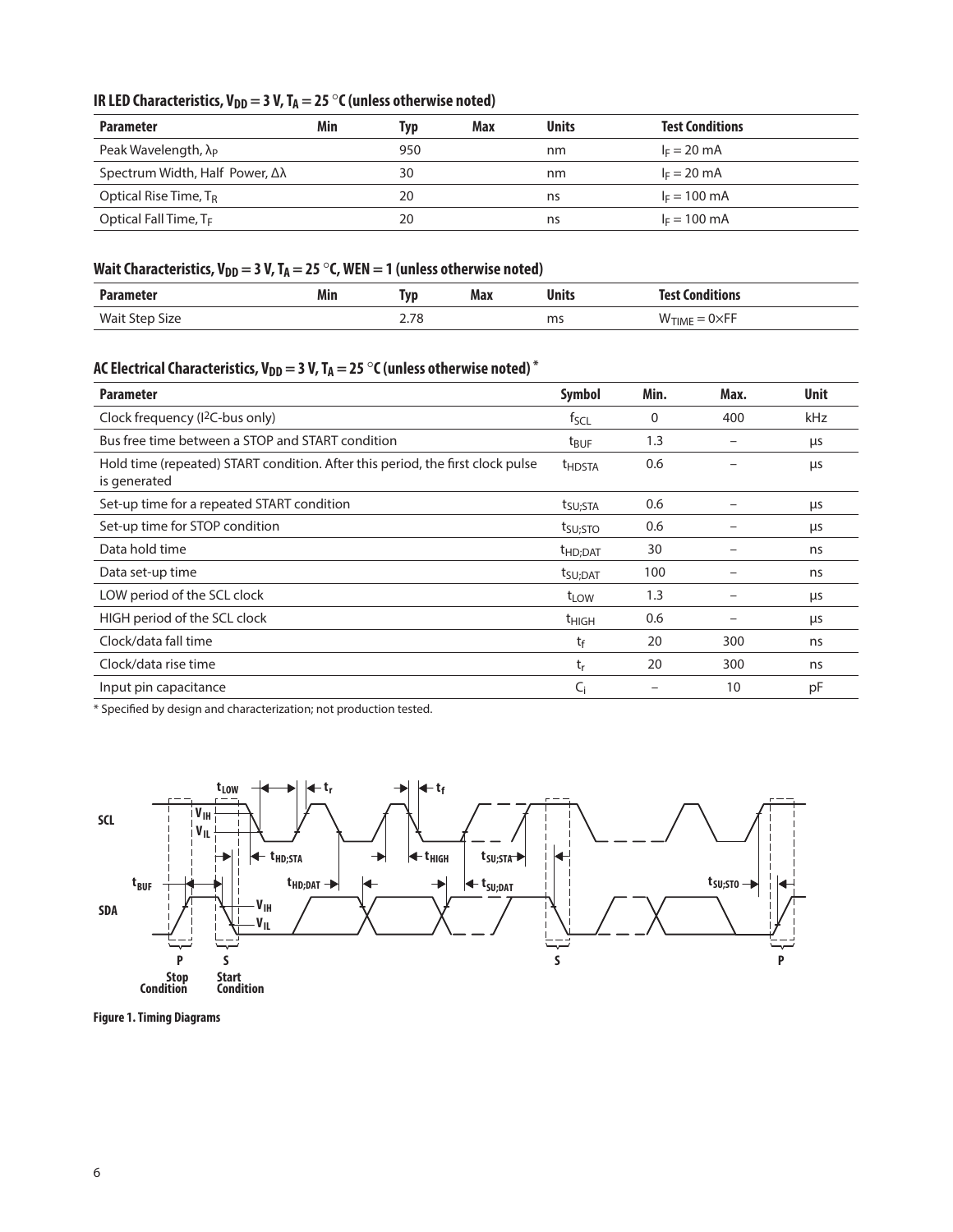

**Figure 2. Spectral Response**



**Figure 3a. ALS Sensor LUX vs Meter LUX using White Light**



**Figure 3c. ALS Sensor LUX vs Meter LUX using White Light**



**Figure 4a. Normalized IDD vs. VDD**



**Figure 3b. ALS Sensor LUX vs Meter LUX using Incandescent Light**



**Figure 4b. Normalized IDD vs. Temperature**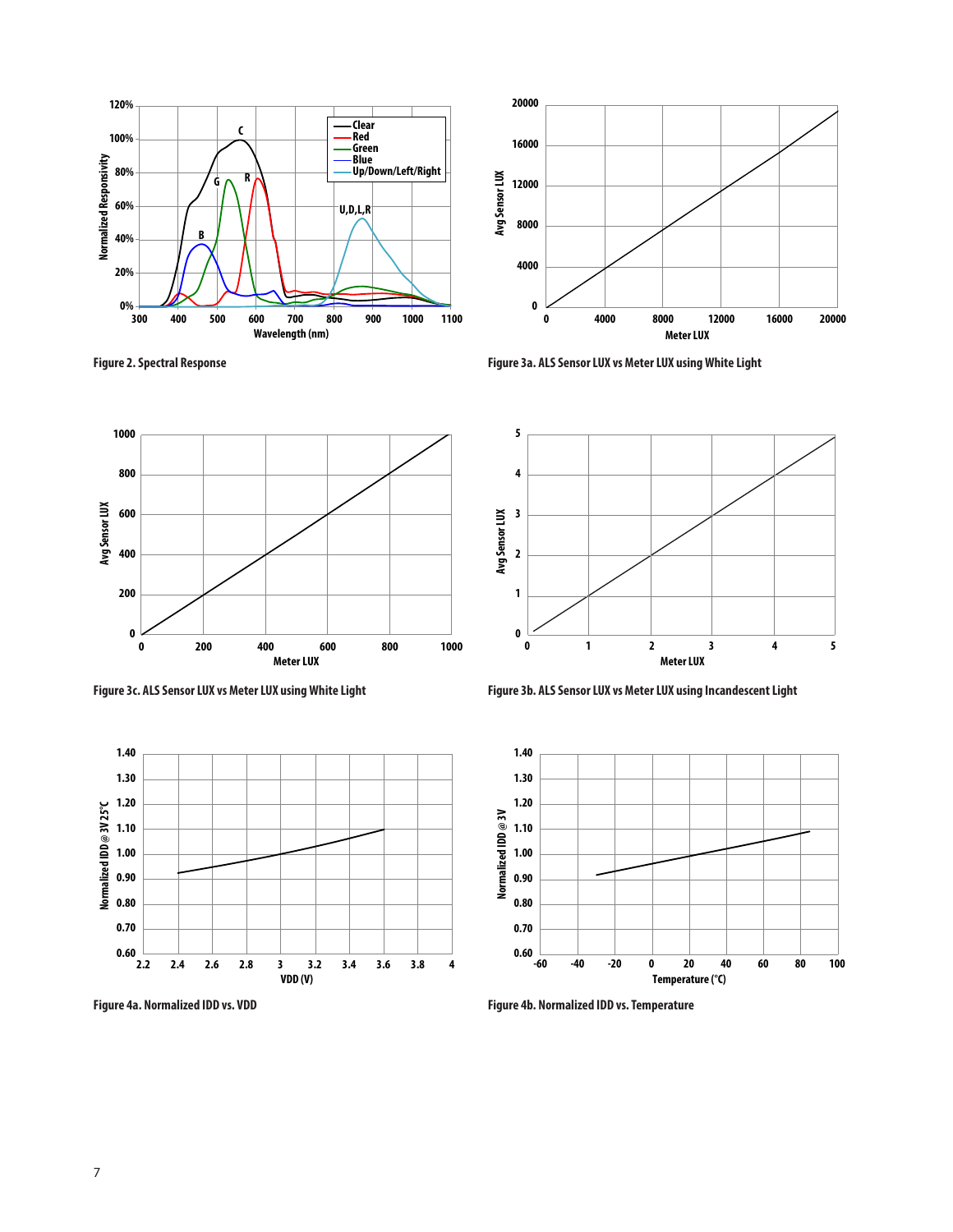

**Figure 5a. Normalized PD Responsitivity vs. Angular Displacement Figure 5b. Normalized LED Angular Emitting Profile**



The I2C-bus standard provides for three types of bus transaction: read, write, and a combined protocol. During a write operation, the first byte written is a command byte followed by data. In a combined protocol, the first byte written is the command byte followed by reading a series of bytes. If a read command is issued, the register address from the previous command will be used for data access. Likewise, if the MSB of the command is not set, the device

### **I 2C-bus Protocol**

Interface and control are accomplished through an I2C-bus serial compatible interface (standard or fast mode) to a set of registers that provide access to device control functions and output data. The devices support the 7-bit I<sup>2</sup>C-bus addressing protocol.

The device supports a single slave address of  $0 \times 39$  Hex using 7-bit addressing protocol. (Contact factory for other addressing options.)



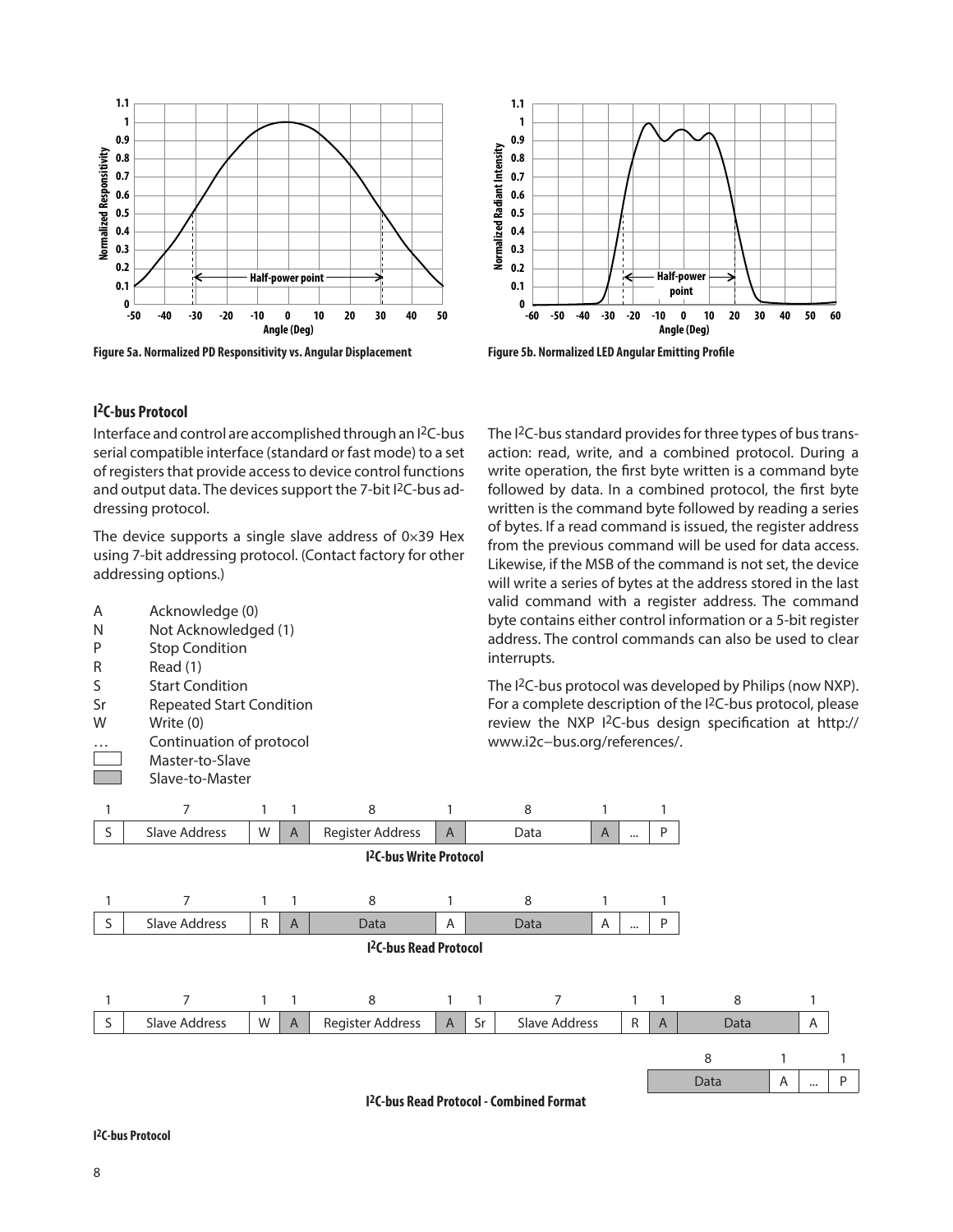#### **Detailed Description**

Gesture detection, proximity detection, and RGBC color sense/ambient light sense functionality is controlled by a state machine, as depicted in Figure 12, which reconfigures on-chip analog resources when each functional engine is entered. Functional states/engines can be individually included or excluded from the progression of state machine flow. Each functional engine contains controls (E.g. Gain, ADC integration time, wait time, persistence, thresholds, etc.) that govern operation. Control of the Led Drive pin, LDR, is shared between Proximity and Gesture functionality. The color/ALS engine does not use the IR LED, but cross talk from IR LED emissions during an optical pattern transmission may affect results.

The operational cycle of the device for Gesture/Proximity/ Color is as depicted in Figure 6 and Figure 7.

Upon power-up, POR, the device initializes and immediately enters the low power SLEEP state. In this operational state the internal oscillator and other circuitry are not active, resulting in ultra-low power consumption. If  $I^2C$ transaction occurs during this state, the oscillator and I²C core wakeup temporarily to service the communication. Once the Power ON bit, PON, is enabled, the internal oscillator and attendant circuitry are active, but power consumption remains low until one of the functional engine blocks are entered. The first time the SLEEP state is exited and any of the analog engines are enabled (PEN, GEN, AEN **Figure 6. Simplified State Diagram** 

=1) an EXIT SLEEP pause occurs; followed by an immediate entry into the selected engine. If multiple engines are enabled, then the operational flow progresses in the following order: idle, proximity, gesture (if GMODE = 1), wait,  $color/ALS$ , and sleep (if  $SAI = 1$  and INT pin is asserted). The wait operational state functions to reduce the power consumption and data collection rate. If wait is enabled, WEN=1, the delay is adjustable from 2.78ms to 8.54s, as set by the value in the WTIME register and WLONG control bit.





**Figure 7. Detailed State Diagram**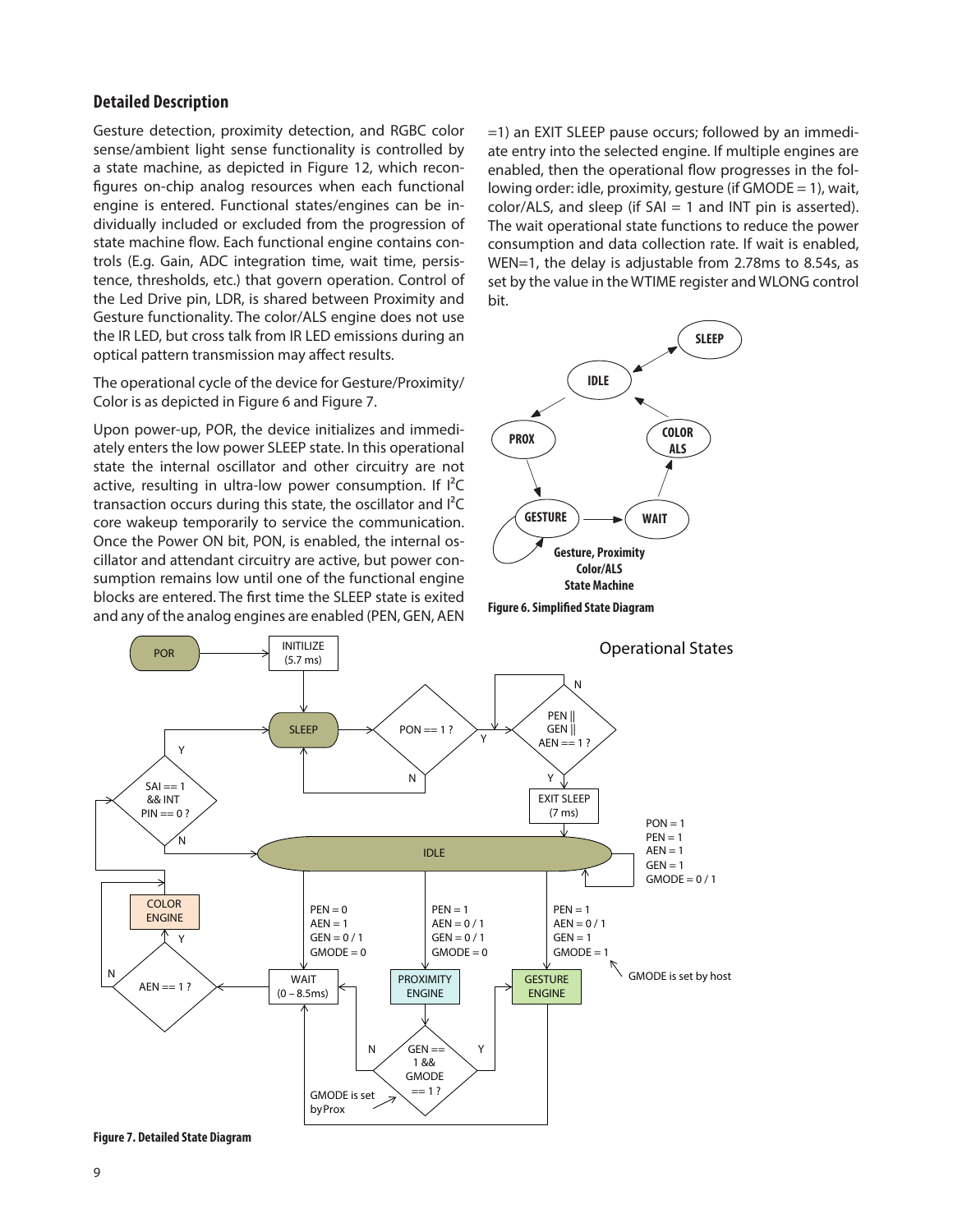### **Sleep After Interrupt Operation**

After all the enabled engines/operational states have executed, causing a hardware interrupt, the state machine returns to either IDLE or SLEEP, as selected by the Sleep After Interrupt bit, SAI. SLEEP is entered when two conditions are met:  $SAI = 1$ , and the INT pin has been asserted. Entering SLEEP does not automatically change any of the register settings (E.g. PON bit is still high, but the normal operational state is over-ridden by SLEEP state). SLEEP state is terminated by an  $I^2C$  clear of the INT pin or if SAI bit is cleared.

### **Proximity Operation**

The Proximity detection feature provides distance measurement by photodiode detection of reflected IR energy sourced by the integrated LED. The following registers and control bits govern proximity operation and the operational flow is depicted in Figure 8.

#### **Table 1. Proximity Controls**

| <b>Register/Bit</b>           | <b>Address</b> | <b>Description</b>                    |
|-------------------------------|----------------|---------------------------------------|
| ENABLE <pon></pon>            | 0x80 < 0       | Power ON                              |
| ENABLE <pen></pen>            | 0x80 < 2       | <b>Proximity Enable</b>               |
| ENABLE <pien></pien>          | 0x80 < 5       | Proximity Interrupt Enable            |
| PILT                          | 0x89           | Proximity low threshold               |
| PIHT                          | 0x8B           | Proximity high threshold              |
| PERS <ppers></ppers>          | 0x8C < 7:4>    | Proximity Interrupt Persistence       |
| PPULSE <pplen></pplen>        | 0x8E < 7:6>    | Proximity Pulse Length                |
| PPULSE <ppulse></ppulse>      | 0x8E < 5:0>    | <b>Proximity Pulse Count</b>          |
| CONTROL <pgain></pgain>       | 0x8F < 3:2>    | Proximity Gain Control                |
| CONTROL <ldrive></ldrive>     | 0x8F<7:6>      | <b>LED Drive Strength</b>             |
| CONFIG2 <psien></psien>       | 0x90 < 7       | Proximity Saturation Interrupt Enable |
| CONFIG2 <ledboost></ledboost> | 0x90 < 5:4>    | Proximity/Gesture LED Boost           |
| STATUS <pgsat></pgsat>        | 0x93<6>        | <b>Proximity Saturation</b>           |
| STATUS <pint></pint>          | 0x93 < 5       | Proximity Interrupt                   |
| STATUS <pvalid></pvalid>      | 0x93 < 1       | Proximity Valid                       |
| <b>PDATA</b>                  | 0x9C           | <b>Proximity Data</b>                 |
| POFFSET UR                    | 0x9D           | Proximity Offset UP/RIGHT             |
| POFFSET_DL                    | 0x9E           | Proximity Offset DOWN/LEFT            |
| CONFIG3 <pcmp></pcmp>         | 0x9F<5>        | Proximity Gain Compensation Enable    |
| CONFIG3 <pmsk u=""></pmsk>    | 0x9F<3>        | Proximity Mask UP Enable              |
| CONFIG3 <pmsk_d></pmsk_d>     | 0x9F<2>        | Proximity Mask DOWN Enable            |
| CONFIG3 <pmsk_l></pmsk_l>     | 0x9F<1>        | Proximity Mask LEFT Enable            |
| CONFIG3 <pmsk_r></pmsk_r>     | 0x9F<0>        | Proximity Mask RIGHT Enable           |
| <b>PICLEAR</b>                | 0xE5           | Proximity Interrupt Clear             |
| <b>AICLEAR</b>                | 0xE7           | All Non-Gesture Interrupt Clear       |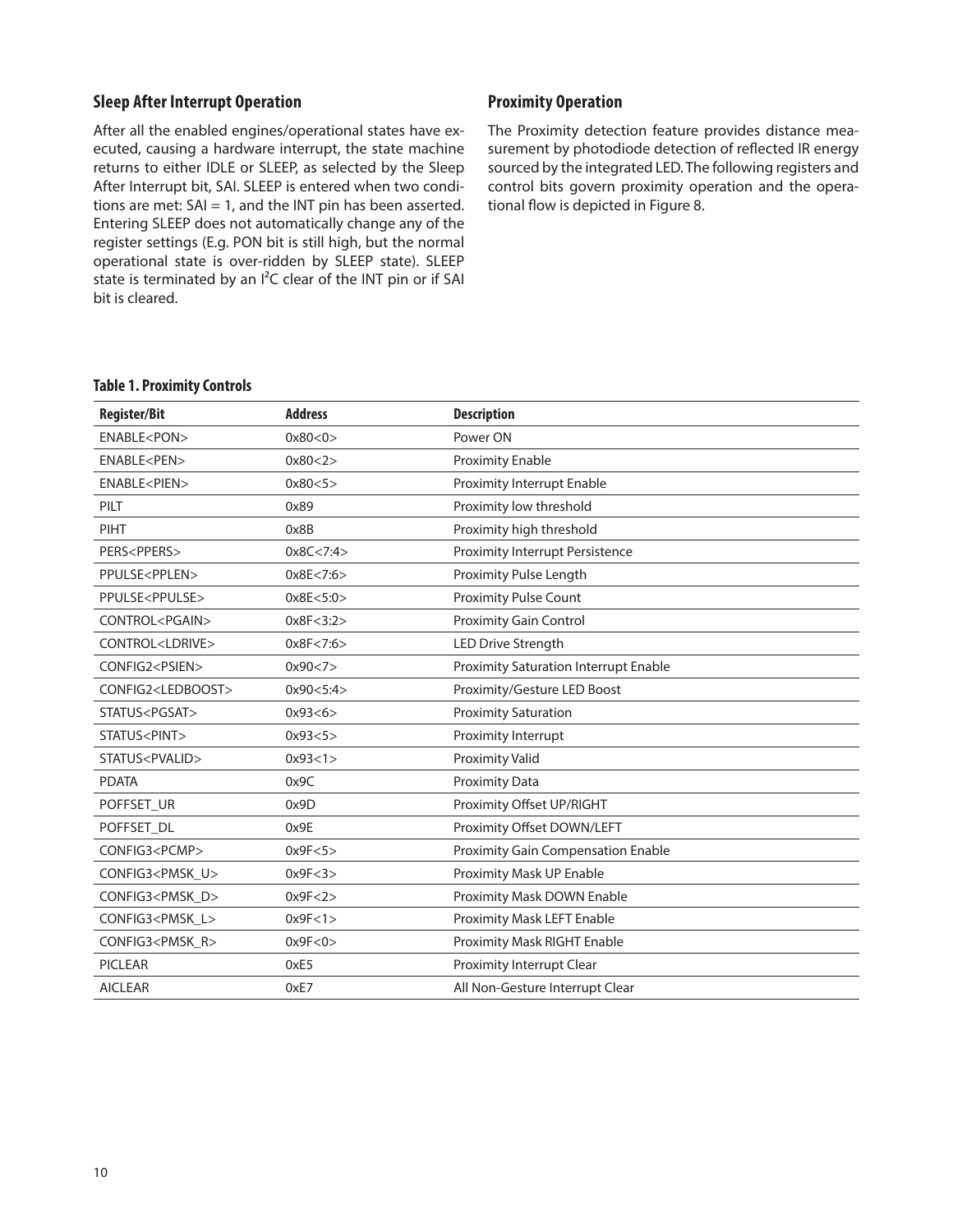

#### **Figure 8. Detailed Proximity Diagram**

Proximity results are affected by three fundamental factors: IR LED emission, IR reception, and environmental factors, including target distance and surface reflectivity.

The IR reception signal path begins with IR detection from four [directional gesture] photodiodes and ends with the 8-bit proximity result in PDATA register. Signal from the photodiodes is combined, amplified, and offset adjusted to optimize performance. The same four photodiodes are used for gesture operation as well as proximity operation. Diodes are paired to form two signal paths: UP/RIGHT and DOWN/LEFT. Regardless of pairing, any of the photodiodes can be masked to exclude its contribution to the proximity result. Masking one of the paired diodes effectively reduces the signal by half and causes the full-scale result to be reduced from 255 to 127. To correct this reduction in full-scale, the proximity gain compensation bit, PCMP, can be set, returning F.S. to 255. Gain is adjustable from 1x to 8x using the PGAIN control bits. Offset correction or cross-talk compensation is accomplished by adjustment to the POFFSET\_UR and POFSET\_DL registers.The analog circuitry of the device applies the offset value as a subtraction to the signal accumulation; therefore a positive offset value has the effect of decreasing the results.

Optically, the IR emission appears as a pulse train. The number of pulses is set by the PPULSE bits and the period of each pulse is adjustable using the PPLEN bits. The intensity of the IR emission is selectable using the LDRIVE control bits; corresponding to four, factory calibrated, current levels. If a higher intensity is required (E.g. longer detection distance or device placement beneath dark glass) then the LEDBOOST bit can be used to boost current up to an additional 300%.

LED duty cycle and subsequent power consumption of the integrated IR LED can be calculated using the following table shown in Table 2, and equations. If proximity events are separated by a wait time, as set by AWAIT and WLONG, then the total LED off time must be increased by the wait time.

#### **Table 2. Approximate Proximity Timing**

| <b>PPLEN</b> | tINIT<br>$(\mu s)$ | tLED ON<br>$(\mu s)$ | tACC<br>$(\mu s)$ | tCNVT<br>$(\mu s)$ |
|--------------|--------------------|----------------------|-------------------|--------------------|
| $4 \mu s$    | 40.8               | 5.4                  | 28.6              | 796.6              |
| $8 \mu s$    | 44.9               | 9.5                  | 36.73             | 796.6              |
| $16 \mu s$   | 53.0               | 17.7                 | 53.1              | 796.6              |
| $32 \mu s$   | 69.4               | 34.0                 | 85.7              | 796.6              |

 $t_{PROX}$  RESULT =  $t_{INIT} + t_{CNYT} + PPULSE$  x  $t_{ACC}$ 

 $t_{\text{TOTAL LED ON}} = \text{PPULEE} \times t_{\text{LED ON}}$ 

 $t_{\text{TOTAL LED OFF}} = t_{\text{PROX RESULT}} - t_{\text{TOTAL LED ON}}$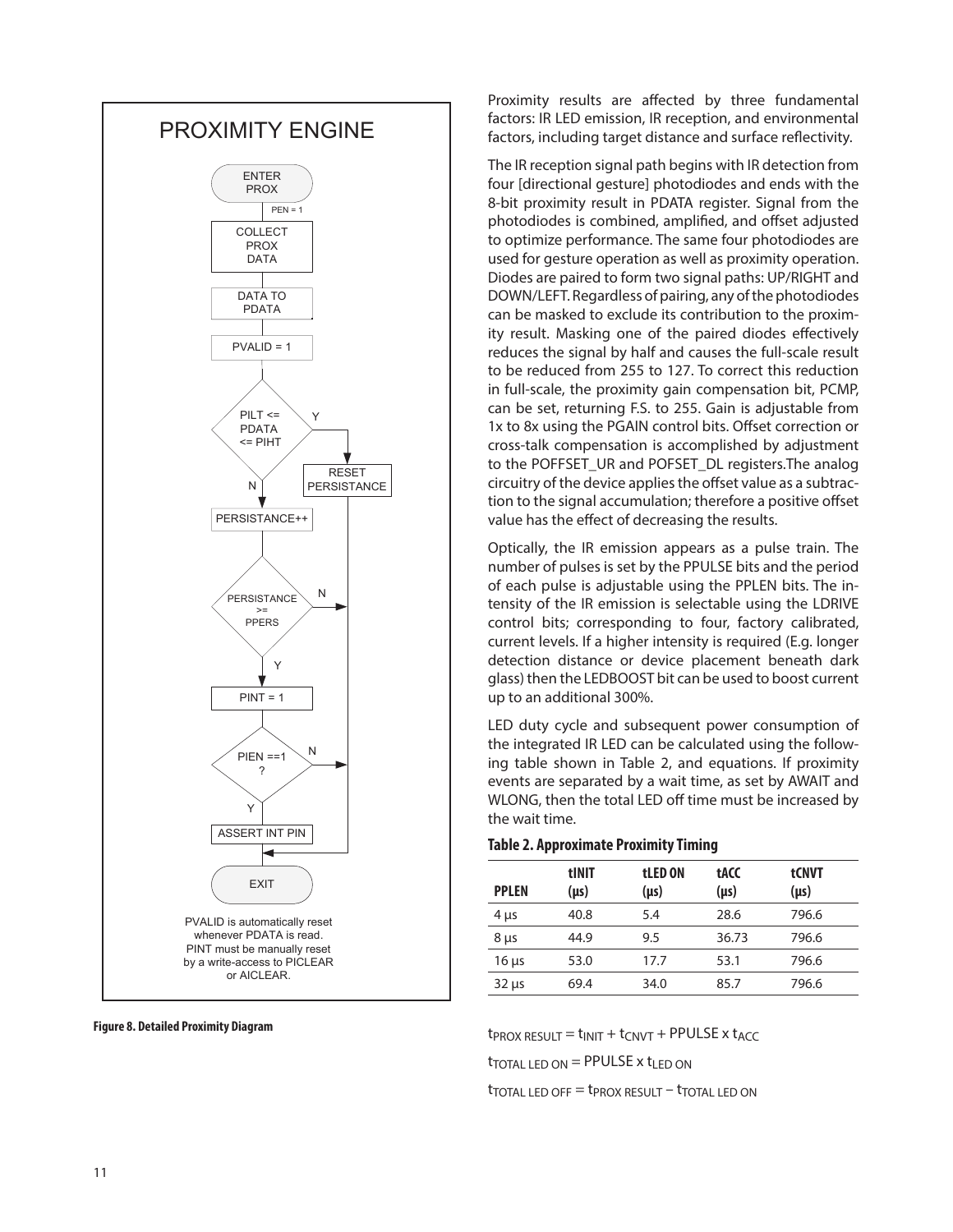An Interrupt can be generated with each new proximity result or whenever proximity results exceed or fall below levels set in the PIHT and/or PILT threshold registers. To prevent premature/ false interrupts an interrupt persistence filter is also included; interrupts will only be asserted if the consecutive number of out-of-threshold results is equal or greater than the value set by PPERS. Each "inthreshold" proximity result, PDATA, will reset the persistence count. If the analog circuitry becomes saturated, the PGSAT bit will be asserted to indicate PDATA results

may not be accurate. The PINT and PGSAT bits are always available for I<sup>2</sup>C polling, but PIEN bit must be set for PINT to assert a hardware interrupt on the INT pin. Similarly, saturation of the analog data converter can be detected by polling PGSAT bit; to enable this feature the PSIEN bit must be set. PVALID is cleared by reading PDATA. PGSAT, and PINT are cleared by "address accessing" (i.e. I<sup>2</sup>C transaction consisting of only two bytes: chip address, followed by a register address with R/W=1) PICLEAR or AICLEAR.

#### **Table 3. Color / ALS Controls**

| <b>Register/Bit</b>       | <b>Address</b> | <b>Description</b>                      |
|---------------------------|----------------|-----------------------------------------|
| ENABLE <pon></pon>        | 0x80 < 1       | Power ON                                |
| ENABLE <aen></aen>        | 0x80 < 2       | <b>ALS Enable</b>                       |
| ENABLE <aien></aien>      | 0x80 < 4       | ALS Interrupt Enable                    |
| ENABLE <wen></wen>        | 0x80 < 3       | <b>Wait Enable</b>                      |
| <b>ATIME</b>              | 0x82           | <b>ALS ADC Integration Time</b>         |
| <b>WTIME</b>              | 0x83           | <b>Wait Time</b>                        |
| <b>AILTL</b>              | 0x84           | ALS low threshold, lower byte           |
| <b>AILTH</b>              | 0x85           | ALS low threshold, upper byte           |
| <b>AIHTL</b>              | 0x86           | ALS high threshold, lower byte          |
| <b>AIHTH</b>              | 0x87           | ALS high threshold, upper byte          |
| PERS <apers></apers>      | 0x8C < 3:0>    | ALS Interrupt Persistence               |
| CONFIG1 <wlong></wlong>   | 0x8D<1>        | Wait Long Enable                        |
| CONTROL <again></again>   | 0x8F < 1:0>    | <b>ALS Gain Control</b>                 |
| CONFIG2 <cpsien></cpsien> | 0x90 < 6       | Clear diode Saturation Interrupt Enable |
| STATUS <cpsat></cpsat>    | 0x93 < 7       | <b>Clear Diode Saturation</b>           |
| STATUS <aint></aint>      | 0x93 < 4       | ALS Interrupt                           |
| STATUS <avalid></avalid>  | 0x93 < 0       | <b>ALS Valid</b>                        |
| CDATAL                    | 0x94           | Clear Data, Low byte                    |
| <b>CDATAH</b>             | 0x95           | Clear Data, High byte                   |
| <b>RDATAL</b>             | 0x96           | Red Data, Low byte                      |
| <b>RDATAH</b>             | 0x97           | Red Data, High byte                     |
| <b>GDATAL</b>             | 0x98           | Green Data, Low byte                    |
| <b>GDATAH</b>             | 0x99           | Green Data, High byte                   |
| <b>BDATAL</b>             | 0x9A           | Blue Data, Low byte                     |
| <b>BDATAH</b>             | 0x9B           | Blue Data, High byte                    |
| <b>CICLEAR</b>            | 0xE5           | Clear Channel Interrupt Clear           |
| <b>AICLEAR</b>            | 0xE7           | All Non-Gesture Interrupt Clear         |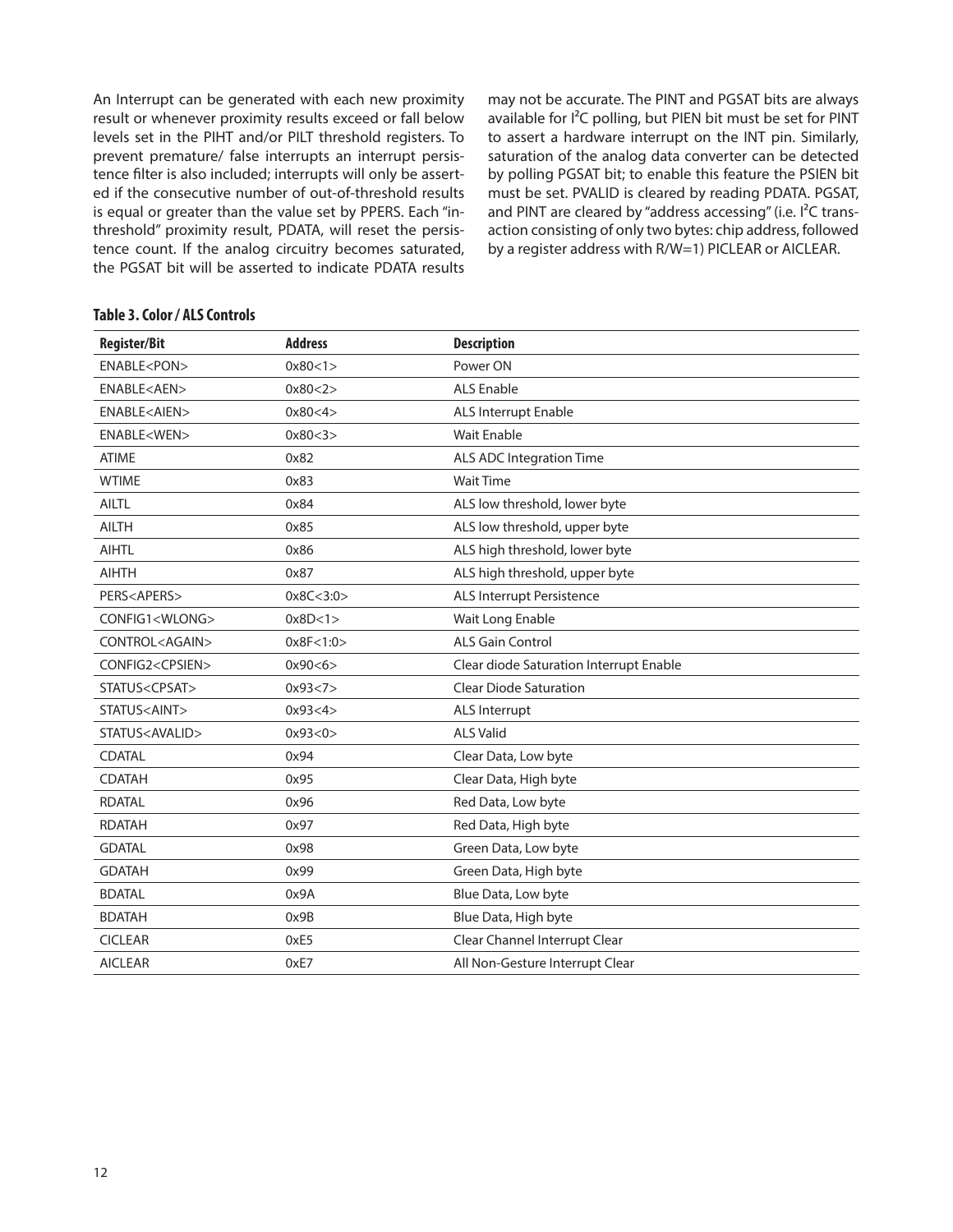### **Color and Ambient Light Sense Operation**

The Color and Ambient Light Sense detection functionality uses an array of color and IR filtered photodiodes to measure red, green, and blue content of light, as well as the non-color filtered clear channel. The following registers and control bits govern Color/ALS operation and the operational flow is depicted in Figure 9.



**Figure 9. Color / ALS State Diagram**

The Color/ALS reception signal path begins with filtered RGBC detection at the photodiodes and ends with the 16-bit results in the RGBC data registers. Signal from the photodiode array accumulates for a period of time set by the value in ATIME before the results are placed into the RGBCDATA registers. Gain is adjustable from 1x to 64x, and is determined by the setting of CONTROL<AGAIN>. Performance characteristics such as accuracy, resolution, conversion speed, and power consumption can be adjusted to meet the needs of the application.

Before entering (re-entering) the Color/ALS engine, an adjustable, low power consumption, delay is entered. The wait time for this delay is selectable using the WEN, WTIME and WLONG control bits and ranges from 0 to 8.54s. During this period the internal oscillator is still running, but all other circuitry is deactivated.

An interrupt can be generated whenever Clear Channel results exceed or fall below levels set in the AILTL/AIHTL and/or AILTH/AIHTH threshold registers. To prevent premature/false interrupts a persistence filter is also included; interrupts will only be asserted if the consecutive number of out-of-threshold results is equal or greater than the value set by APERS. Each "in-threshold" Clear channel result, CDATA, will reset the persistence count. If the analog circuitry becomes saturated, the ASAT bit will be asserted to indicate RGBCDATA results may not be accurate. The AINT and CPSAT bits are always available for  $I<sup>2</sup>C$  polling, but AIEN bit must be set for AINT to assert a hardware interrupt on the INT pin. Similarly, saturation of the analog data converter can be detected by polling CPSAT bit; to enable this feature the CPSIEN bit must be set. AVALID is cleared by reading RGBCDATA. ASAT, and AINT are cleared by "address accessing" (i.e.  $I^2C$  transaction consisting of only two bytes: chip address, followed by a register address with R/W=1) CICLEAR or AICLEAR. RGBC results can be used to calculate ambient light levels (i.e. Lux) and color temperature (i.e. Kelvin).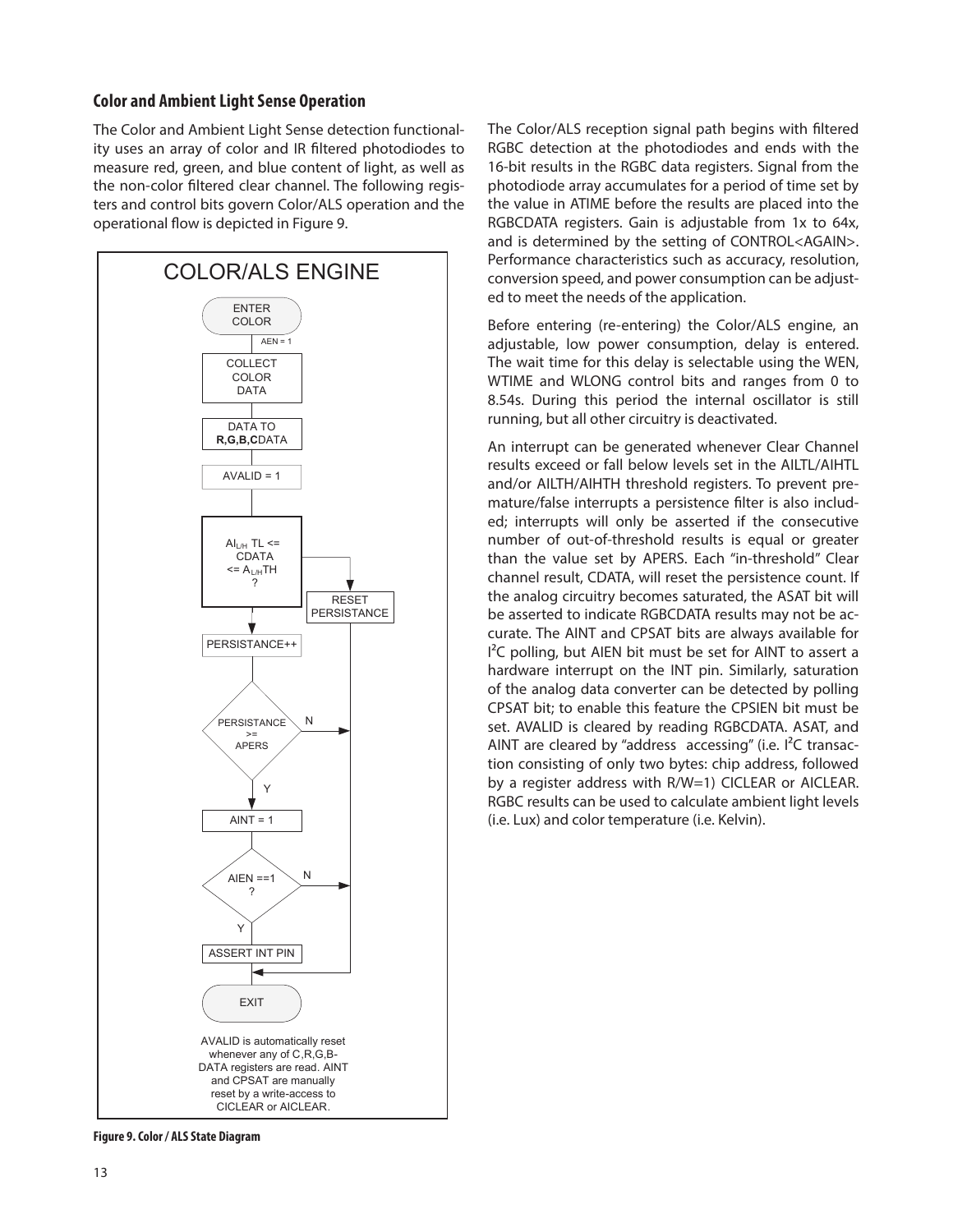## **Gesture Operation**

The Gesture detection feature provides motion detection by utilizing directionally sensitive photodiodes to sense reflected IR energy sourced by the integrated LED. The following registers and control bits govern gesture operation and the operational flow is depicted in Figure 10.

| <b>Register/Bit</b>           | <b>Address</b> | <b>Description</b>                       |
|-------------------------------|----------------|------------------------------------------|
| ENABLE <pon></pon>            | 0x80 < 0       | Power ON                                 |
| ENABLE <gen></gen>            | 0x80 < 6       | Gesture Enable                           |
| GCONFIG4 <gien></gien>        | 0xAB<1>        | Gesture Interrupt Enable                 |
| <b>GPENTH</b>                 | 0xA0           | <b>Gesture Proximity Entry Threshold</b> |
| <b>GEXTH</b>                  | 0xA1           | Gesture Exit Threshold                   |
| GCONFIG1 <gfifoth></gfifoth>  | 0xA2 < 7:6     | Gesture FIFO Threshold                   |
| GCONFIG1 <gexmsk></gexmsk>    | 0xA2 < 5:2>    | <b>Gesture Exit Mask</b>                 |
| GCONFIG1 <gexpers></gexpers>  | 0xA2<1:0>      | Gesture Exit Persistence                 |
| GCONFIG2 <ggain></ggain>      | 0xA3<6:5>      | <b>Gesture Gain Control</b>              |
| GCONFIG2 <gldrive></gldrive>  | 0xA3<4:3>      | Gesture LED Drive Strength               |
| GCONFIG2 <gwtime></gwtime>    | 0xA3 < 2:0     | <b>Gesture Wait Time</b>                 |
| STATUS <pgsat></pgsat>        | 0x93<6>        | <b>Gesture Saturation</b>                |
| CONFIG2 <ledboost></ledboost> | 0x90 < 5:4>    | Gesture/Proximity LED Boost              |
| GOFFSET_U                     | 0xA4           | Gesture Offset, UP                       |
| GOFFSET_D                     | 0xA5           | Gesture Offset, DOWN                     |
| <b>GOFFSET L</b>              | 0xA7           | Gesture Offset, LEFT                     |
| GOFFSET_R                     | 0xA9           | Gesture Offset, RIGHT                    |
| GPULSE <gpulse></gpulse>      | 0xA6 < 5:0     | <b>Pulse Count</b>                       |
| GPULSE <gplen></gplen>        | 0xA6 < 7:6     | Gesture Pulse Length                     |
| GCONFIG3 <gdims></gdims>      | 0xAA<1:0>      | <b>Gesture Dimension Select</b>          |
| GCONFIG4 <gien></gien>        | 0xAB<1>        | Gesture Interrupt Enable                 |
| GCONFIG4 <gmode></gmode>      | 0xAB < 0       | <b>Gesture Mode</b>                      |
| <b>GFLVL</b>                  | 0xAE           | Gesture FIFO Level                       |
| GSTATUS <gfov></gfov>         | 0xAF < 1>      | Gesture FIFO Overflow                    |
| GSTATUS <gvalid></gvalid>     | 0xAF < 0       | <b>Gesture Valid</b>                     |
| GFIFO_U                       | 0xFC           | Gesture FIFO Data, UP                    |
| GFIFO_D                       | 0xFD           | Gesture FIFO Data, DOWN                  |
| GFIFO_L                       | 0xFE           | Gesture FIFO Data, LEFT                  |
| GFIFO_R                       | 0xFF           | Gesture FIFO Data, RIGHT                 |
| CONFIG1 <lowpow></lowpow>     | 0x8D           | Low Power Clock Mode                     |

### **Table 4. Gesture Controls**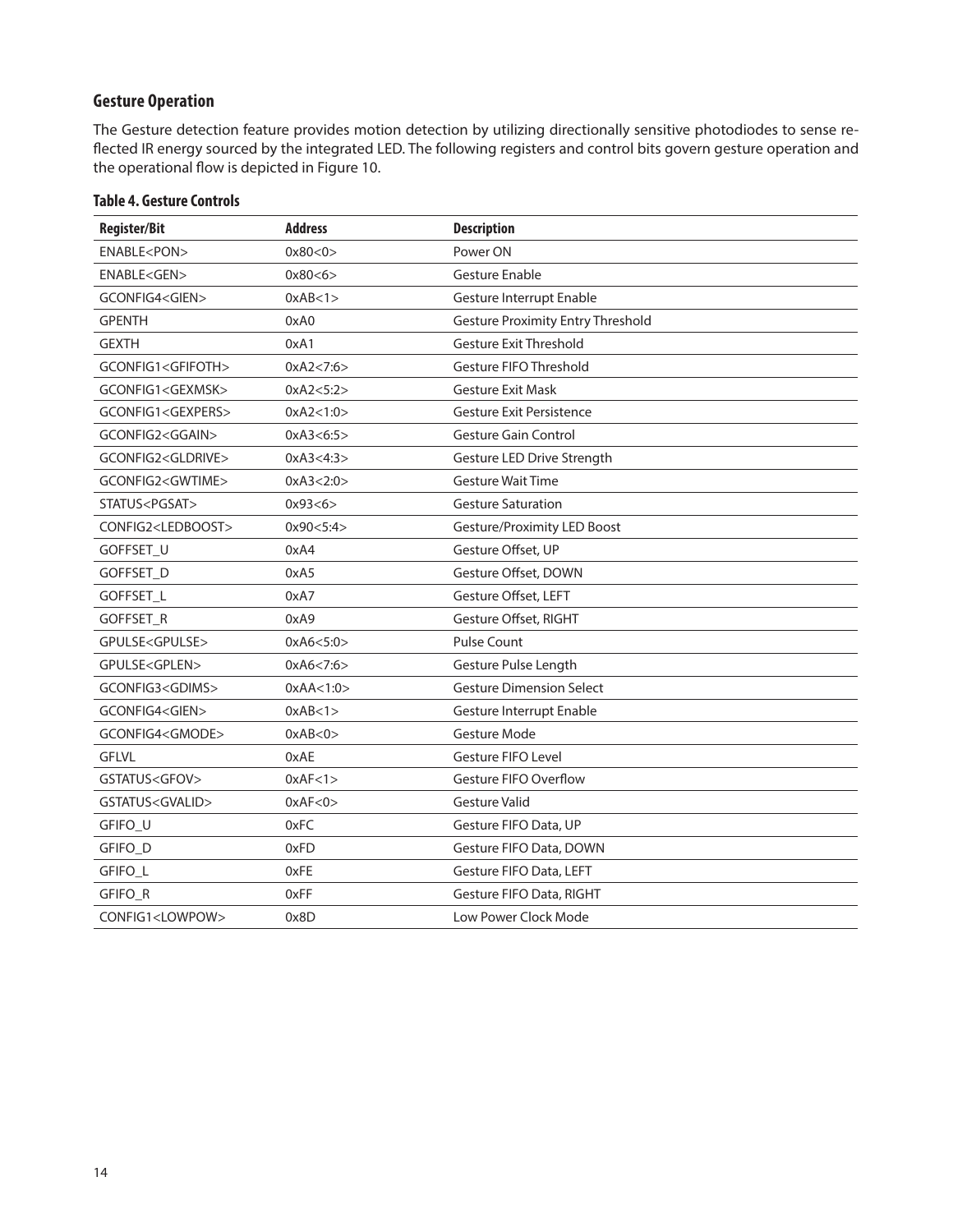

**Figure 10. Detailed Gesture Diagram**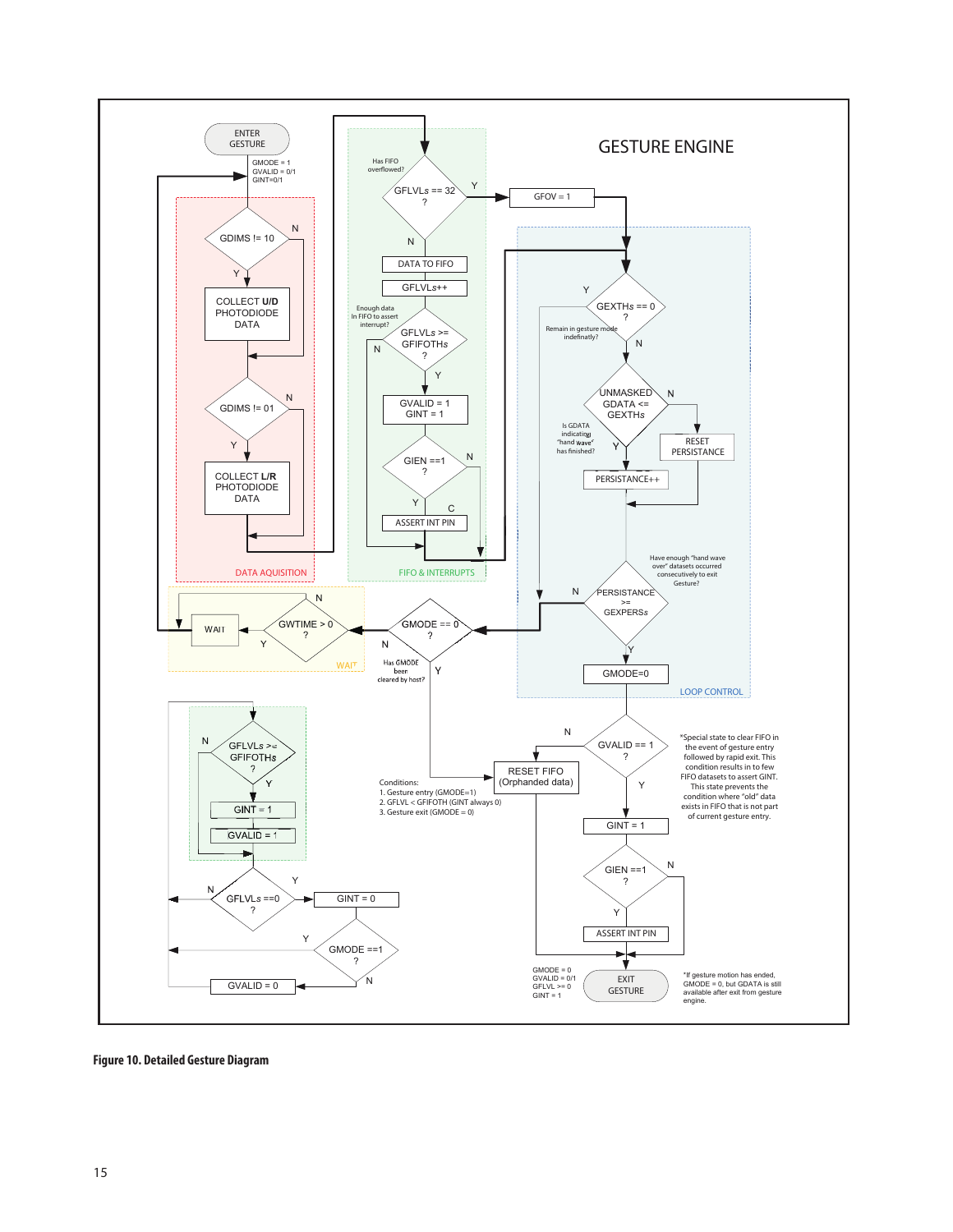Gesture results are affected by three fundamental factors: IR LED emission, IR reception, and environmental factors, including motion.

During operation, the Gesture engine is entered when its enable bit, GEN, and the operating mode bit, GMODE, are both set. GMODE can be set/reset manually, via  $I^2C$ , or becomes set when proximity results, PDATA, is greater or equal to the gesture proximity entry threshold, GPENTH. Exit of the gesture engine will not occur until GMODE is reset to zero. During normal operation, GMODE is reset when all 4-bytes of a gesture dataset fall below the exit threshold, GEXTH, for GEXPERS times. This exit condition is also influenced by the gesture exit mask, GEXMSK, which includes all non-masked datum (i.e. singular 1-byte U, D, L, R points). To prevent premature exit, a persistence filter is also included; exit will only occur if a consecutive number of below-threshold results is greater or equal to the persistence value, GEXPERS. Each dataset result that is above-threshold will reset the persistence count. False or incomplete gestures (engine entry and exit without GVALID transitioning high) will not generate a gesture interrupt, GINT, and FIFO data will automatically be purged.

Once in operating inside the gesture engine, the IR reception signal path begins with IR detection at the photodiodes and ends with the four, 8-bit gesture results corresponding to accumulated signal strength on each diode. Signal from the four photodiodes is amplified, and offset adjusted to optimize performance. Photodiodes are paired to form two signal paths: UP/DOWN and LEFT/RIGHT. Photodiode pairs can be masked to exclude its results from the gesture FIFO data. For example, if only UP-DOWN motions detection is required the gesture dimension control bits, GDIMS, may be set to 0x01. FIFO data will be zero for RIGHT/LEFT results and accumulation/ADC integration time will be approximately halved. Gain is adjustable from

1x to 8x using the GGAIN control bits. Offset correction is accomplished by individual adjustment to GOFFSET U, GOFFSET\_D, GOFFSET\_L, GOFFSET\_R registers to improve cross-talk performance. The analog circuitry of the device applies offset values as a subtraction to the signal accumulation; therefore a positive offset value has the effect of decreasing the results.

Optically, the IR emission appears as a pulse train. The number of pulses is set by the GPULSE bits and the period of each pulse is adjustable using the GPLEN bits. Pulse train repetition (i.e. the circular flow of operation inside the gesture state machine) can be delayed by setting a non-zero value in the gesture wait time bits, GWTIME. The inclusion of a wait state reduces the both the power consumption and the data rate.

The intensity of the IR emission is selectable using the GLDRIVE control bits; corresponding to four, factory calibrated, current levels. If a higher intensity is required (E.g. longer detection distance or device placement beneath dark glass) then the LEDBOOST bit can be used to boost current up to an additional 300%.

The current consumption of the integrated IR LED is shown in Table 5. (Three examples at various LED drive settings)

#### **Table 5. Simplified Power Calculation**

|                                  | Case 1 | Case 2        | Case 3 |
|----------------------------------|--------|---------------|--------|
| ILED (mA)                        | 100    | 150           | 300    |
| <b>GPULSE</b> (no of pulses)     | 8      | 8             | 8      |
| <b>GPLEN</b> (us)                | 16     | 16            | 32     |
| <b>GWTIME</b> (No of wait state) | ς      | $\mathcal{P}$ | 1      |
| <b>Total Current (mA)</b>        | 3.76   | 5.49          | 16.14  |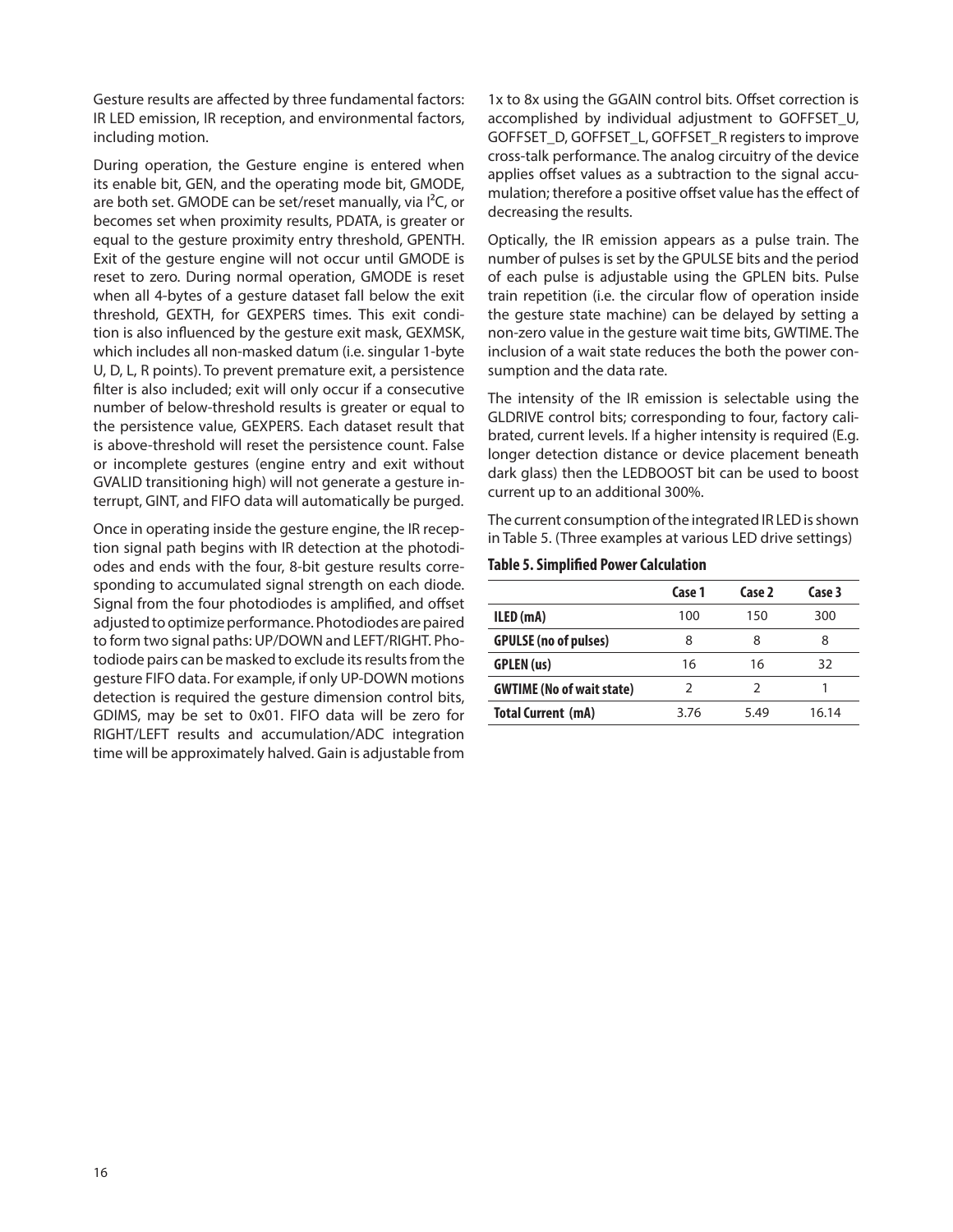An interrupt is generated based on the number of gesture "datasets" results placed in the FIFO. A dataset is defined as 4-byte directional data corresponding to U-D-L-R.The FIFO can buffer up to 32 datasets before it overflows. If the FIFO overflows (host did not read quickly enough) then the most recent data will be lost. If the FIFO level, GFLVL, becomes greater or equal to the threshold value set by GFIFOTH, then the GVALID bit is set, indicating valid data is available; the gesture interrupt bit, GINT, is asserted, and if GIEN bit is set a hardware interrupt on the INT pin will also assert. Before exit of gesture engine, one final interrupt will always occur if GVALID is asserted, signaling data remains in the FIFO. Gesture Interrupts flags: GINT, GVALID, and GFLVL are cleared by emptying e. all data has been read).

The correlation of motion to FIFO data and direction characteristics) is not obvious at first glance. As depicted in Figure 12, the four directional sensors are placed in an orthogonal pattern optically lensed aperture. Diodes are designated as: U, D, L, R; the 8-bit results corresponding to each diode is available at the following sequential FIFO locations: 0xFC, 0xFD, 0xFE, and 0xFF.

Ideally, gesture detection works by capturing and comparing the amplitude and phase difference between directional sensor results. The directional sensors are arranged such that the diode opposite to the directional motion receives a larger portion of the reflected IR signal upon entry, then a smaller portion upon exit. In the example illustration, a downward or rightward motion of a target is illustrated per the respective arrows in Figure 11.



#### **Directional Orientation**

**Figure 11. Directional Orientation**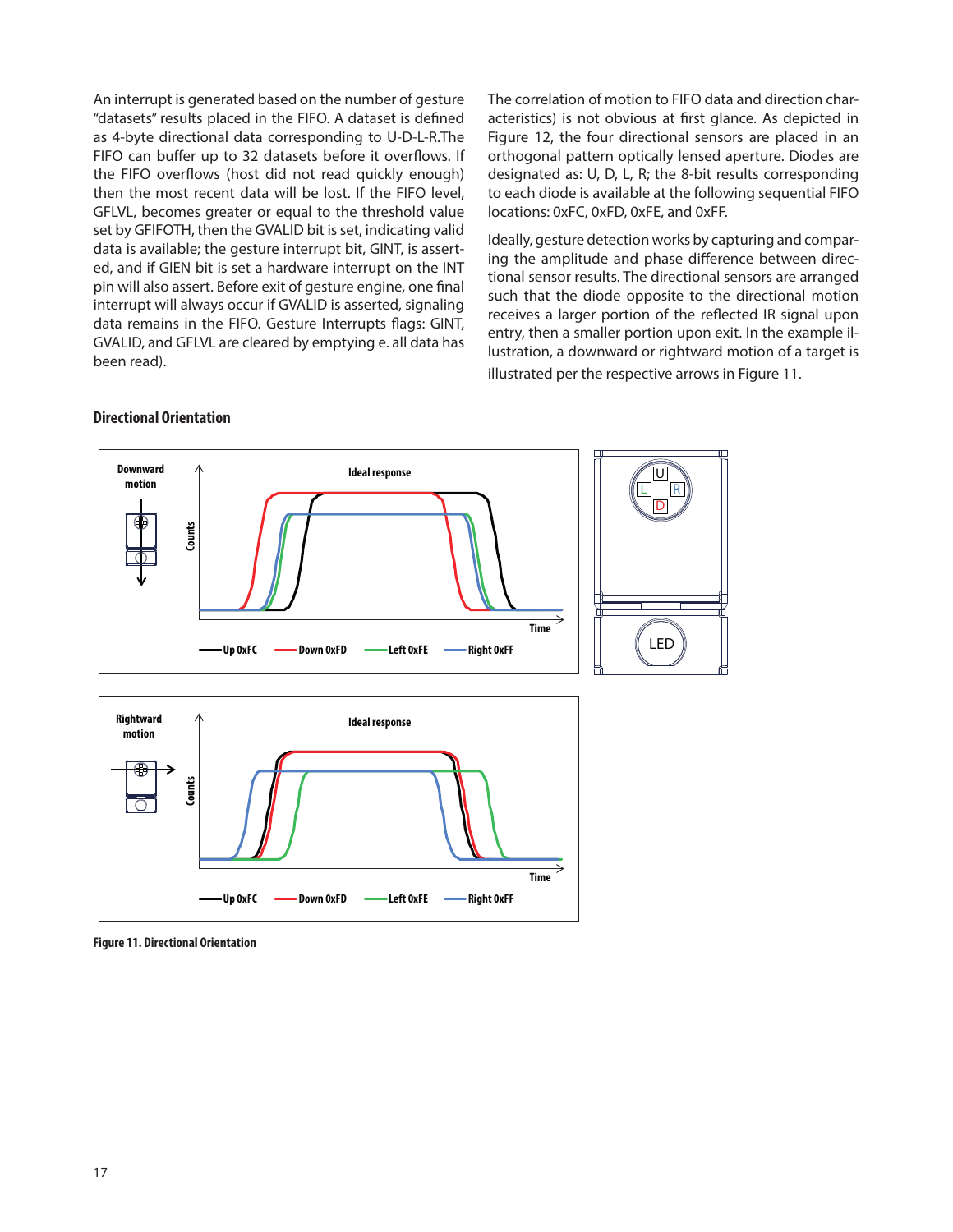#### **Optical and Mechanical Design Consideration**

#### **Optical Transmittance of Window Material**

Windows with an IR transmittance of at least 80% (measured at 950nm) are recommended for use with the APDS-9960. Note that for aesthetic reasons, the window's material could be tinted or coated with a dark ink. For example, a 20% (measured at 550nm) visible transmittance window with 80% IR transmittance can be used. Such a coating would have transmittance spectral response with low transmittance within the visible range and a high transmittance in the infrared range. This low to high transmittance transition wavelength should be shorter than 650nm to minimize crosstalk.

Examples of recommended window material part numbers are shown in the table below.

#### **Table 1. Recommended Plastic Materials**

| <b>Material number</b> | <b>Visible light</b><br>transmission | <b>Refractive index</b> |
|------------------------|--------------------------------------|-------------------------|
| Makrolon LO2647        | 87%                                  | 1.587                   |
| Makrolon LO3147        | 87%                                  | 1.587                   |
| Makrolon LQ3187        | 85%                                  | 1.587                   |
| Lexan OQ92S            | $88 - 90\%$                          |                         |
| Lexan OQ4120R          | $88 - 90\%$                          | 1.586                   |
| Lexan OQ4320R          | $88 - 90\%$                          | 1.586                   |

#### **Crosstalk and Window Air Gap**

Crosstalk is PS or Gesture output caused by unwanted LED IR rays reflection without any object present. To control crosstalk when operating the sensor in gesture mode, we recommend that a rubber isolating barrier be fitted over the sensor. A possible design is shown in Figure 12.

The rubber consists of two cylindrical openings, one for the LED and the other for the Photodetector. The window thickness should not be more than 1mm. When assembled the rubber barrier should form a good optical seal to the bottom of the window.

#### **Recommended dimensions of the barrier are:**

| Air Gap         | <b>PD Opening</b><br><b>Diameter</b> | <b>LED Opening</b><br><b>Diameter</b> |
|-----------------|--------------------------------------|---------------------------------------|
| 1 <sub>mm</sub> | 2mm                                  | 1.5 <sub>mm</sub>                     |

Residual crosstalk of the Up, Down, Left and Right Gesture output may be reduced by writing to the individual GOFFSET registers. Such calibration is necessary to ensure good gesture sensing performance.



**Figure 12. Rubber Barrier**



**Figure 13a. PS Output vs. Distance at LDRIVE = 100 mA, PPULSE = 8, PGAIN = 4x, PPLEN = 8** m**s, LED\_BOOST = 100% with various objects. No glass in front of the module**



**Figure 13a. PS Output vs. Distance at LDRIVE = 100 mA, PGAIN = 4x, PPLEN = 8** m**s, LED\_BOOST = 100% with various pulses. No glass in front of the module**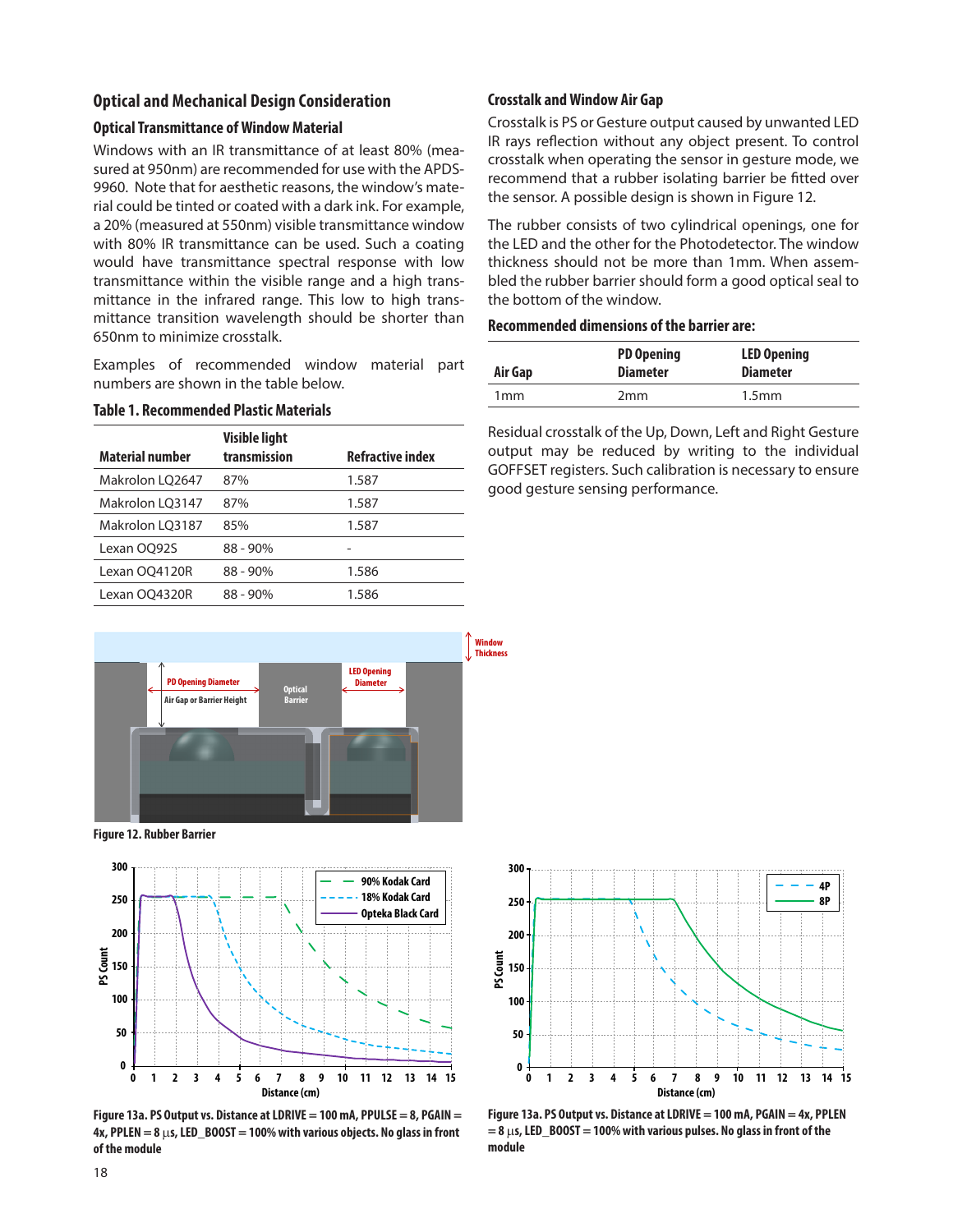## **Register Set**

The APDS-9960 is controlled and monitored by data registers and a command register accessed through the serial interface. These registers provide for a variety of control functions and can be read to determine results of the ADC conversions.

| <b>Address</b> | <b>Register Name</b> | <b>Type</b> | <b>Register Function</b>                       | <b>Reset Value</b>       |
|----------------|----------------------|-------------|------------------------------------------------|--------------------------|
| $0x00 -$       | <b>RAM</b>           | R/W         | <b>RAM</b>                                     | 0x00                     |
| 0x7F           |                      |             |                                                |                          |
| 0x80           | <b>ENABLE</b>        | R/W         | Enable states and interrupts                   | 0x00                     |
| 0x81           | <b>ATIME</b>         | R/W         | ADC integration time                           | 0xFF                     |
| 0x83           | <b>WTIME</b>         | R/W         | Wait time (non-gesture)                        | 0xFF                     |
| 0x84           | <b>AILTL</b>         | R/W         | ALS interrupt low threshold low byte           | $\overline{\phantom{a}}$ |
| 0x85           | <b>AILTH</b>         | R/W         | ALS interrupt low threshold high byte          | $\overline{\phantom{a}}$ |
| 0x86           | <b>AIHTL</b>         | R/W         | ALS interrupt high threshold low byte          | 0x00                     |
| 0x87           | <b>AIHTH</b>         | R/W         | ALS interrupt high threshold high byte         | 0x00                     |
| 0x89           | PILT                 | R/W         | Proximity interrupt low threshold              | 0x00                     |
| 0x8B           | PIHT                 | R/W         | Proximity interrupt high threshold             | 0x00                     |
| 0x8C           | <b>PERS</b>          | R/W         | Interrupt persistence filters (non-gesture)    | 0x00                     |
| 0x8D           | CONFIG1              | R/W         | Configuration register one                     | 0x40                     |
| 0x8E           | PPULSE               | R/W         | Proximity pulse count and length               | 0x40                     |
| 0x8F           | CONTROL              | R/W         | Gain control                                   | 0x00                     |
| 0x90           | CONFIG2              | R/W         | Configuration register two                     | 0x01                     |
| 0x92           | ID                   | R           | Device ID                                      | ID                       |
| 0x93           | <b>STATUS</b>        | R           | Device status                                  | 0x00                     |
| 0x94           | <b>CDATAL</b>        | R           | Low byte of clear channel data                 | 0x00                     |
| 0x95           | <b>CDATAH</b>        | R           | High byte of clear channel data                | 0x00                     |
| 0x96           | <b>RDATAL</b>        | ${\sf R}$   | Low byte of red channel data                   | 0x00                     |
| 0x97           | <b>RDATAH</b>        | R           | High byte of red channel data                  | 0x00                     |
| 0x98           | <b>GDATAL</b>        | ${\sf R}$   | Low byte of green channel data                 | 0x00                     |
| 0x99           | <b>GDATAH</b>        | R           | High byte of green channel data                | 0x00                     |
| 0x9A           | <b>BDATAL</b>        | ${\sf R}$   | Low byte of blue channel data                  | 0x00                     |
| 0x9B           | <b>BDATAH</b>        | R           | High byte of blue channel data                 | 0x00                     |
| 0x9C           | <b>PDATA</b>         | R           | Proximity data                                 | 0x00                     |
| 0x9D           | POFFSET_UR           | R/W         | Proximity offset for UP and RIGHT photodiodes  | 0x00                     |
| 0x9E           | POFFSET_DL           | R/W         | Proximity offset for DOWN and LEFT photodiodes | 0x00                     |
| 0x9F           | CONFIG3              | R/W         | Configuration register three                   | 0x00                     |
| 0xA0           | <b>GPENTH</b>        | R/W         | Gesture proximity enter threshold              | 0x00                     |
| 0xA1           | <b>GEXTH</b>         | R/W         | Gesture exit threshold                         | 0x00                     |
| 0xA2           | GCONF1               | R/W         | Gesture configuration one                      | 0x00                     |
| 0xA3           | GCONF2               | R/W         | Gesture configuration two                      | 0x00                     |
| 0xA4           | GOFFSET_U            | R/W         | Gesture UP offset register                     | 0x00                     |
| 0xA5           | GOFFSET_D            | R/W         | Gesture DOWN offset register                   | 0x00                     |
| 0xA7           | GOFFSET_L            | R/W         | Gesture LEFT offset register                   | 0x00                     |
| 0xA9           | GOFFSET_R            | R/W         | Gesture RIGHT offset register                  | 0x00                     |
| 0xA6           | <b>GPULSE</b>        | R/W         | Gesture pulse count and length                 | 0x40                     |
| 0xAA           | GCONF3               | R/W         | Gesture configuration three                    | 0x00                     |
| 0xAB           | GCONF4               | R/W         | Gesture configuration four                     | 0x00                     |
| 0xAE           | <b>GFLVL</b>         | R           | Gesture FIFO level                             | 0x00                     |
| 0xAF           | <b>GSTATUS</b>       | R           | Gesture status                                 | 0x00                     |
| 0xE4(1)        | <b>IFORCE</b>        | W           | Force interrupt                                | 0x00                     |
| 0xE5(1)        | PICLEAR              | W           | Proximity interrupt clear                      | 0x00                     |
| 0xE6(1)        | <b>CICLEAR</b>       | W           | ALS clear channel interrupt clear              | 0x00                     |
| 0xE7(1)        | <b>AICLEAR</b>       | W           | All non-gesture interrupts clear               | 0x00                     |
| 0xFC           | GFIFO_U              | R           | Gesture FIFO UP value                          | 0x00                     |
| 0xFD           | GFIFO_D              | R           | Gesture FIFO DOWN value                        | 0x00                     |
| 0xFE           | GFIFO_L              | R           | Gesture FIFO LEFT value                        | 0x00                     |
| 0xFF           | GFIFO_R              | R           | Gesture FIFO RIGHT value                       | 0x00                     |

**Note** 

1. Interrupt clear and force registers require a special I2C "address accessing" transaction. Please refer to the Register Description section for details.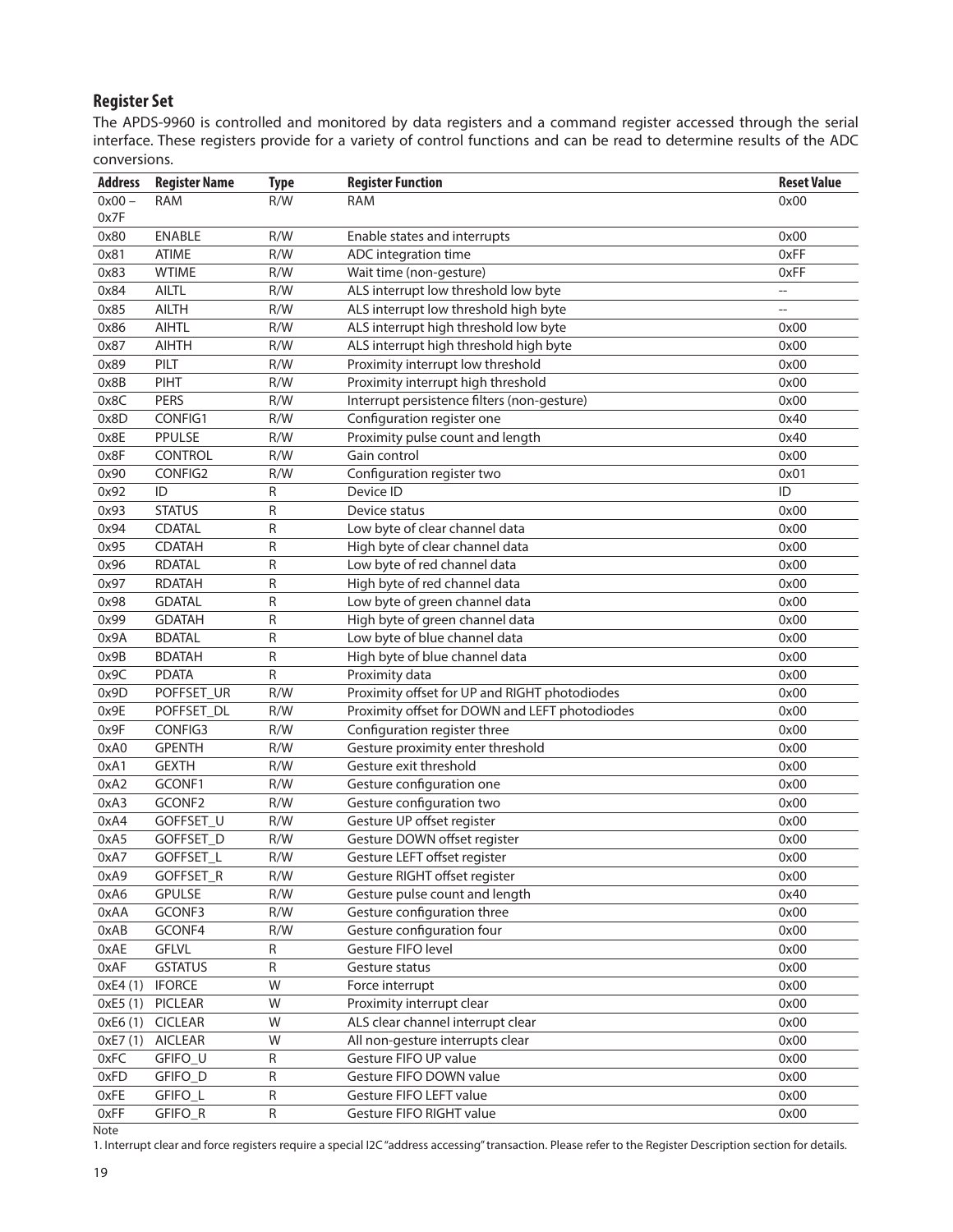### **Enable Register (0x80)**

| <b>Field</b> | <b>Bits</b> | <b>Description</b>                                                                                                                                                                                                                                                                                                                                                                                   |
|--------------|-------------|------------------------------------------------------------------------------------------------------------------------------------------------------------------------------------------------------------------------------------------------------------------------------------------------------------------------------------------------------------------------------------------------------|
| Reserved     | 7           | Reserved, Write as 0.                                                                                                                                                                                                                                                                                                                                                                                |
| GEN          | 6           | Gesture Enable. When asserted, the gesture state machine can be activated.<br>Activation is subject to the states of PEN and GMODE bits.                                                                                                                                                                                                                                                             |
| <b>PIEN</b>  | 5           | Proximity Interrupt Enable. When asserted, it permits proximity interrupts to be generated, subject to the<br>persistence filter settings.                                                                                                                                                                                                                                                           |
| <b>AIEN</b>  | 4           | ALS Interrupt Enable. When asserted, it permits ALS interrupts to be generated, subject to the persistence<br>filter settings.                                                                                                                                                                                                                                                                       |
| <b>WEN</b>   | 3           | Wait Enable. This bit activates the wait feature. Writing a one activates the wait timer. Writing a zero<br>disables the wait timer.                                                                                                                                                                                                                                                                 |
| <b>PEN</b>   | 2           | Proximity Detect Enable. This field activates the proximity detection.<br>Writing a one activates the proximity. Writing a zero disables the proximity.                                                                                                                                                                                                                                              |
| <b>AEN</b>   |             | ALS Enable. This field activates ALS function. Writing a one activates the ALS. Writing a zero disables the<br>ALS.                                                                                                                                                                                                                                                                                  |
| <b>PON</b>   | $\Omega$    | Power ON. This field activates the internal oscillator to permit the timers and ADC channels to operate.<br>Writing a one activates the oscillator. Writing a zero disables the oscillator and puts the device into a low<br>power sleep mode. During reads and writes over the I2C interface, this bit is temporarily overridden and<br>the oscillator is enabled, independent of the state of PON. |

The ENABLE register is used to power the device on/off, enable functions and interrupts.

Note: Before enabling Gesture, Proximity, or ALS, all of the bits associated with control of the desired function must be set. Changing control register values while operating may result in invalid results.

### **ADC Integration Time Register (0x81)**

The ATIME register controls the internal integration time of ALS/Color analog to digital converters. Upon power up, the ADC integration time register is set to 0xFF.

The maximum count (or saturation) value can be calculated based upon the integration time and the size of the count register (i.e. 16 bits). For ALS/Color, the maximum count will be the lesser of either:

• 65535 (based on the 16 bit register size) or

|  | • The result of equation: CountMAX = 1025 x CYCLES |
|--|----------------------------------------------------|
|--|----------------------------------------------------|

| <b>Field</b> | <b>Bits</b> | <b>Description</b>       |               |             |                  |
|--------------|-------------|--------------------------|---------------|-------------|------------------|
| <b>ATIME</b> | 7:0         | <b>FIELD VALUE</b>       | <b>CYCLES</b> | <b>TIME</b> | <b>MAX COUNT</b> |
|              |             | 0                        | 256           | 712 ms      | 65535            |
|              |             | 182                      | 72            | 200 ms      | 65535            |
|              |             | $= 256 - TIME / 2.78 ms$ | $\cdots$      | $\cdots$    | $\cdots$         |
|              |             | 219                      | 37            | 103 ms      | 37889            |
|              |             | 246                      | 10            | 27.8 ms     | 10241            |
|              |             | 255                      |               | 2.78 ms     | 1025             |

Note: The ATIME register is only applicable to ALS/Color engine (16-bit data). The integration time for the 8-bit Proximity/Gesture engine, is a factor of four less than the nominal time (2.78ms), resulting in a fixed time of 0.696ms.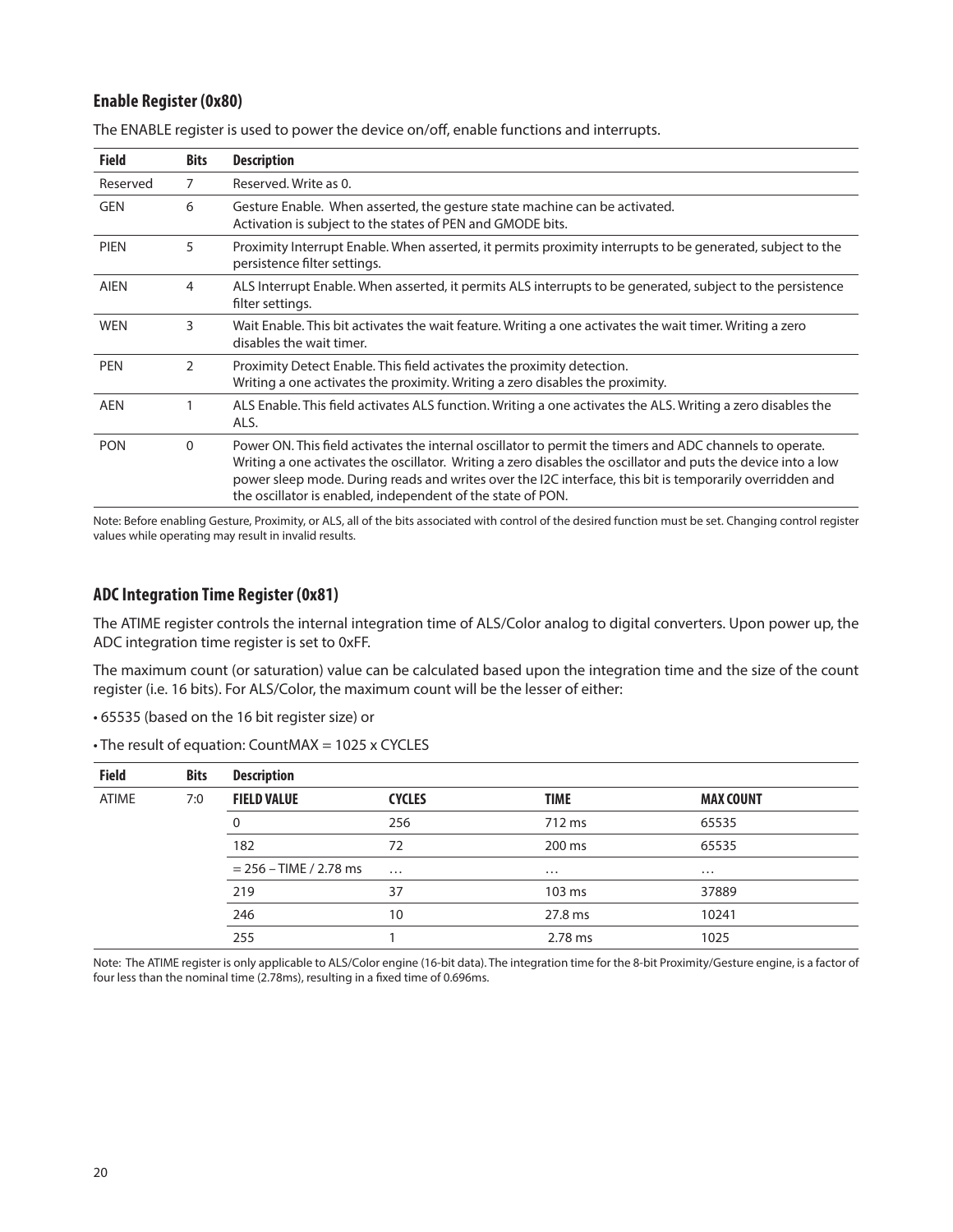### **Wait Time Register (0x83)**

The WTIME controls the amount of time in a low power mode between Proximity and/or ALS cycles. It is set 2.78ms increments unless the WLONG bit is asserted in which case the wait times are 12× longer. WTIME is programmed as a 2's complement number. Upon power up, the wait time register is set to 0xFF.

| <b>Field</b> | <b>Bits</b> | <b>Description</b>       |                  |                    |                    |  |  |
|--------------|-------------|--------------------------|------------------|--------------------|--------------------|--|--|
| <b>WTIME</b> | 7:0         | <b>FIELD VALUE</b>       | <b>WAIT TIME</b> | TIME (WLONG $=$ 0) | TIME (WLONG $=$ 1) |  |  |
|              |             |                          | 256              | 712 ms             | 8.54 s             |  |  |
|              |             | $= 256 - TIME / 2.78 ms$ | $\cdots$         | $\cdots$           |                    |  |  |
|              |             | 171                      | 85               | 236 ms             | 2.84 s             |  |  |
|              |             | 255                      |                  | $2.78$ ms          | 0.03 s             |  |  |

Notes:

1. The wait time register should be configured before AEN and/or PEN is asserted.

2. During any Proximity and/or ALS cycle, the wait state, depicted in the functional block diagram, is entered. For example, Prox only, Prox and ALS, or ALS only cycles always enter the WAIT state and are separated by the time defined by WTIME.

### **ALS Interrupt Threshold Register (0x84 – 0x87)**

ALS level detection uses data generated by the Clear Channel. The ALS Interrupt Threshold registers provide 16-bit values to be used as the high and low thresholds for comparison to the 16-bit CDATA values. If AIEN is enabled and CDATA is greater than AILTH/AIHTH or less than AILTL/AIHTL for the number of consecutive samples specified in APERS an interrupt is asserted on the interrupt pin.

| <b>Field</b> | <b>Address</b> | <b>Bits</b> | <b>Description</b>                                                    |
|--------------|----------------|-------------|-----------------------------------------------------------------------|
| <b>AILTL</b> | 0x84           | 7:0         | This register provides the low byte of the low interrupt threshold.   |
| <b>AILTH</b> | 0x85           | 7:0         | This register provides the high byte of the low interrupt threshold.  |
| AIHTL        | 0x86           | 7:0         | This register provides the low byte of the high interrupt threshold.  |
| <b>AIHTH</b> | 0x87           | 7:0         | This register provides the high byte of the high interrupt threshold. |

### **Proximity Interrupt Threshold Register (0x89/0x8B)**

The Proximity Interrupt Threshold Registers set the high and low trigger points for the comparison function which generates an interrupt. If PDATA, the value generated by proximity channel, crosses below the lower threshold specified, or above the higher threshold, an interrupt may be signaled to the host processor. Interrupt generation is subject to the value set in persistence (PERS).

| <b>Field</b> | <b>Address</b> | <b>Bits</b> | <b>Description</b>                                   |
|--------------|----------------|-------------|------------------------------------------------------|
| PILT         | 0x89           | 7:0         | This register provides the low interrupt threshold.  |
| PIHT         | 0x8B           | 7:0         | This register provides the high interrupt threshold. |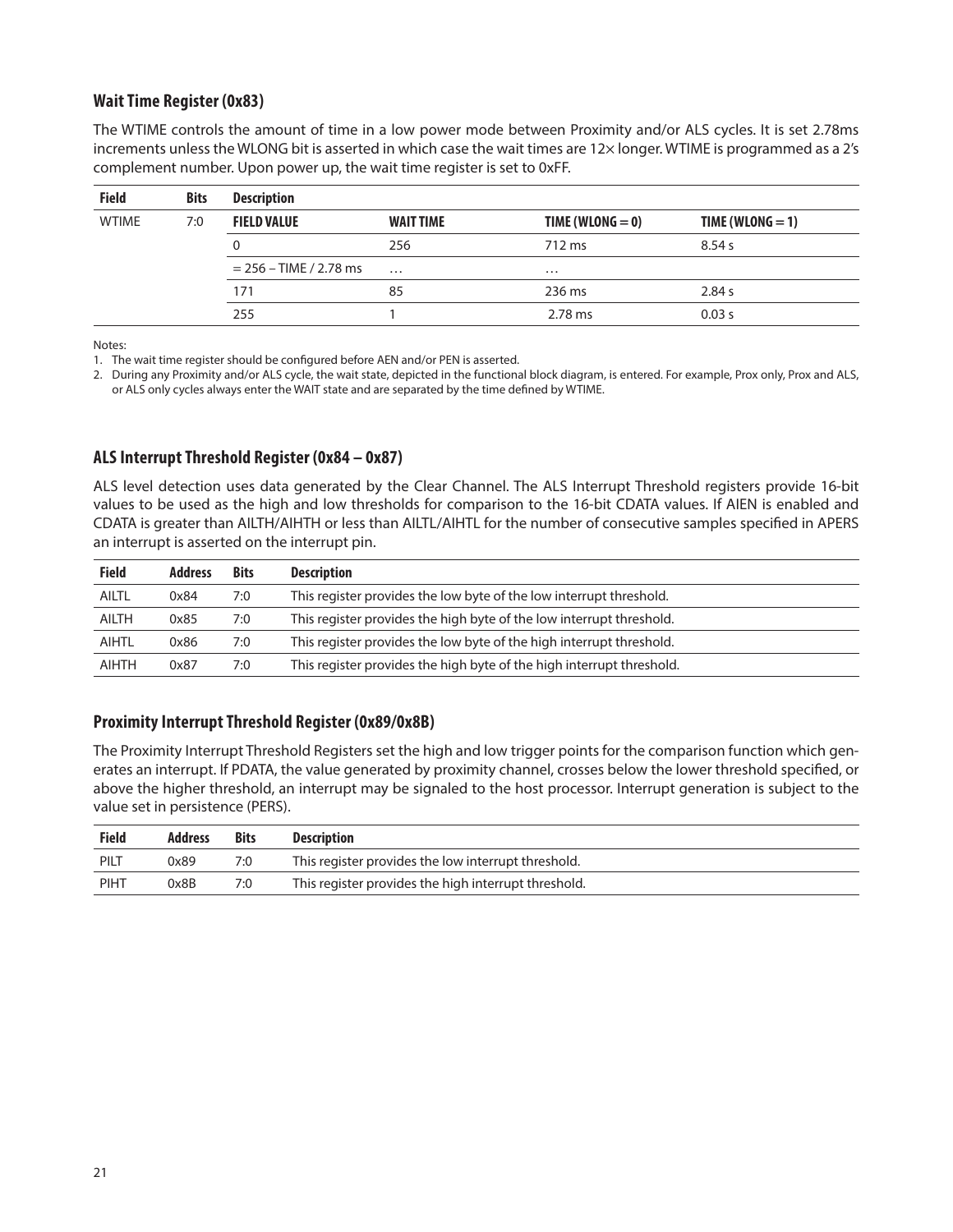## **Persistence Register (0x8C)**

The Interrupt Persistence Register sets a value which is compared with the accumulated amount of ALS or Proximity cycles in which results were outside threshold values. Any Proximity or ALS result that is inside threshold values resets the count.

| <b>Field</b> | <b>Bits</b> | <b>Description</b> |                                                                                              |
|--------------|-------------|--------------------|----------------------------------------------------------------------------------------------|
| <b>PPERS</b> | 7:4         |                    | Proximity Interrupt Persistence. Controls rate of proximity interrupt to the host processor. |
|              |             | <b>FIELD VALUE</b> | <b>INTERRUPT GENERATED WHEN</b>                                                              |
|              |             | 0                  | Every proximity cycle                                                                        |
|              |             | $\mathbf{1}$       | Any proximity value outside of threshold range                                               |
|              |             | 2                  | 2 consecutive proximity values out of range                                                  |
|              |             | $\overline{3}$     | 3 consecutive proximity values out of range                                                  |
|              |             | $\cdots$           | $\cdots$                                                                                     |
|              |             | 15                 | 15 consecutive proximity values out of range                                                 |
| <b>APERS</b> | 3:0         |                    | ALS Interrupt Persistence. Controls rate of Clear channel interrupt to the host processor.   |
|              |             | <b>FIELD VALUE</b> | <b>INTERRUPT GENERATED WHEN</b>                                                              |
|              |             | $\mathbf 0$        | Every ALS cycle                                                                              |
|              |             | $\mathbf{1}$       | Any ALS value outside of threshold range                                                     |
|              |             | $\overline{2}$     | 2 consecutive proximity values out of range                                                  |
|              |             | $\overline{3}$     | 3 consecutive proximity values out of range                                                  |
|              |             | 4                  | 5                                                                                            |
|              |             | 5                  | 10                                                                                           |
|              |             | 6                  | 15                                                                                           |
|              |             | $\overline{7}$     | 20                                                                                           |
|              |             | 8                  | 25                                                                                           |
|              |             | 9                  | 30                                                                                           |
|              |             | 10                 | 35                                                                                           |
|              |             | 11                 | 40                                                                                           |
|              |             | 12                 | 45 $\dots$                                                                                   |
|              |             | 13                 | 50                                                                                           |
|              |             | 14                 | 55                                                                                           |
|              |             | 15                 | 60 consecutive ALS values out of range                                                       |

Separate counters are provided for proximity and ALS persistence detection.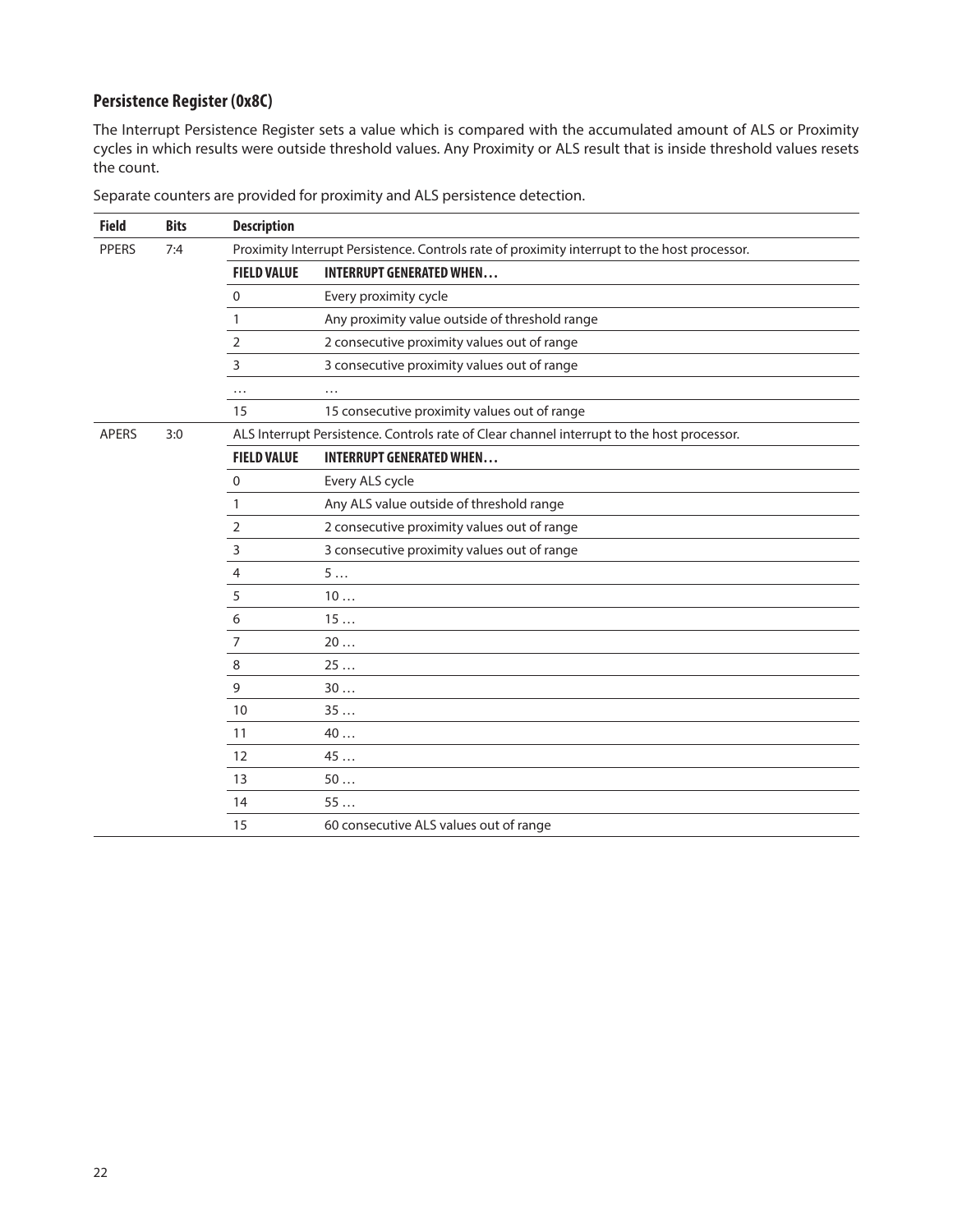## **Configuration Register One (0x8D)**

| <b>Bits</b> | <b>Description</b>                                                                                                   |
|-------------|----------------------------------------------------------------------------------------------------------------------|
|             | Reserved. Write as 0.                                                                                                |
| 6           | Reserved. Write as 1.                                                                                                |
|             | Reserved. Write as 1.                                                                                                |
| 4           | Reserved, Write as 0.                                                                                                |
| 3           | Reserved. Write as 0.                                                                                                |
| 2           | Reserved, Write as 0.                                                                                                |
|             | Wait Long. When asserted, the wait cycle is increased by a factor 12x from that programmed in<br>the WTIME register. |
| 0           | Reserved, Write as 0.                                                                                                |
|             |                                                                                                                      |

The CONFIG1 register sets the wait long time. The register is set to 0x40 at power up.

Notes:

1. Bit 6 is reserved, and is automatically set to 1 at POR.

2. Bit 5 is reserved, and is automatically set to 1 at POR. If this bit is not set, power consumption will increase during wait states.

## **Proximity Pulse Count Register (0x8E)**

The Proximity Pulse Count Register sets Pulse Width Modified current during a Proximity Pulse. The proximity pulse count register bits set the number of pulses to be output on the LDR pin. The Proximity Length register bits set the amount of time the LDR pin is sinking current during a proximity pulse.

| <b>Field</b> | <b>Bits</b> | <b>Description</b> |                                                                                                                                            |
|--------------|-------------|--------------------|--------------------------------------------------------------------------------------------------------------------------------------------|
| <b>PPLEN</b> | 7:6         |                    | Proximity Pulse Length. Sets the LED-ON pulse width during a proximity LDR pulse.                                                          |
|              |             | <b>FIELD VALUE</b> | <b>PULSE LENGTH</b>                                                                                                                        |
|              |             | 0                  | $4 \mu s$                                                                                                                                  |
|              |             |                    | 8 µs (default)                                                                                                                             |
|              |             | 2                  | $16 \mu s$                                                                                                                                 |
|              |             | 3                  | $32 \mu s$                                                                                                                                 |
| PPULSE       | 5:0         |                    | Proximity Pulse Count. Specifies the number of proximity pulses to be generated on LDR.<br>Number of pulses is set by PPULSE value plus 1. |
|              |             | <b>FIELD VALUE</b> | <b>NUMBER OF PULSES</b>                                                                                                                    |
|              |             | 0                  |                                                                                                                                            |
|              |             |                    | 2                                                                                                                                          |
|              |             |                    | 3                                                                                                                                          |
|              |             | $\cdots$           | $\cdots$                                                                                                                                   |
|              |             | 63                 | 64                                                                                                                                         |

Notes:

1. The time described by PPLEN is the actual signal integration time. The LED will be activated slightly longer (typically 1.36 μs) than the integration time.

2. The Proximity Pulse Count Register resets to 0x40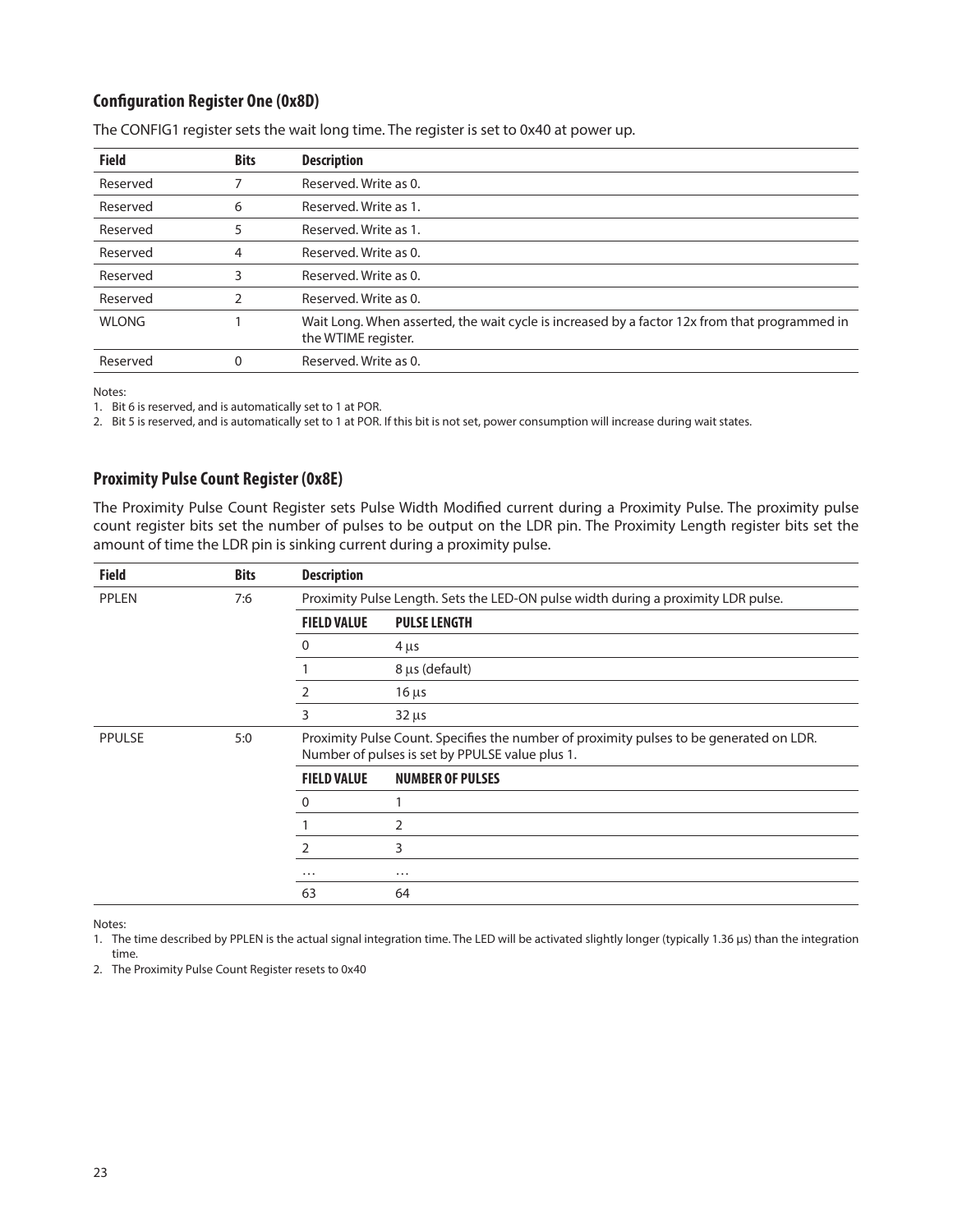| <b>Field</b> | <b>Bits</b>    | <b>Description</b>      |                             |
|--------------|----------------|-------------------------|-----------------------------|
| LDRIVE       | 7:6            | LED Drive Strength.     |                             |
|              |                | <b>FIELD VALUE</b>      | <b>LED CURRENT</b>          |
|              |                | 0                       | 100 mA                      |
|              |                |                         | 50 mA                       |
|              |                | 2                       | 25 mA                       |
|              |                | 3                       | 12.5 mA                     |
| Reserved     | 5              | Reserved. Write as 0.   |                             |
| Reserved     | $\overline{4}$ | Reserved. Write as 0.   |                             |
| <b>PGAIN</b> | 3:2            | Proximity Gain Control. |                             |
|              |                | <b>FIELD VALUE</b>      | <b>GAIN VALUE</b>           |
|              |                | 0                       | 1x                          |
|              |                |                         | 2x                          |
|              |                | 2                       | 4x                          |
|              |                | 3                       | 8x                          |
| <b>AGAIN</b> | 1:0            |                         | ALS and Color Gain Control. |
|              |                | <b>FIELD VALUE</b>      | <b>GAIN VALUE</b>           |
|              |                | 0                       | 1x                          |
|              |                |                         | 4x                          |
|              |                | $\overline{2}$          | 16x                         |
|              |                | 3                       | 64x                         |

## **Control Register One (0x8F)**

## **Configuration Register Two (0x90)**

The Configuration Register Two independently enables or disables the saturation interrupts for Proximity and Clear channel. Saturation Interrupts are cleared by accessing the Clear Interrupt registers at 0xE5, 0xE6 and 0xE7. The LED\_ BOOST bits allow the LDR pin to sink more current above the maximum setting by LDRIVE and GLDRIVE.

| <b>Field</b>    | <b>Bits</b> | <b>Description</b>    |                                                                                                                                               |  |
|-----------------|-------------|-----------------------|-----------------------------------------------------------------------------------------------------------------------------------------------|--|
| <b>PSIEN</b>    |             |                       | Proximity Saturation Interrupt Enable.<br>$0 =$ Proximity saturation interrupt disabled<br>$1 =$ Proximity saturation interrupt enabled       |  |
| <b>CPSIEN</b>   | 6           |                       | Clear Photodiode Saturation Interrupt Enable.<br>$0 = ALS$ Saturation Interrupt disabled<br>1 = ALS Saturation Interrupt enabled              |  |
| LED BOOST       | 5:4         |                       | Additional LDR current during proximity and gesture LED pulses. Current value, set by LDRIVE,<br>is increased by the percentage of LED_BOOST. |  |
|                 |             | <b>FIELD VALUE</b>    | <b>LED BOOST CURRENT</b>                                                                                                                      |  |
|                 |             | 0                     | 100%                                                                                                                                          |  |
|                 |             |                       | 150%                                                                                                                                          |  |
|                 |             |                       | 200%                                                                                                                                          |  |
|                 |             | 3                     | 300%                                                                                                                                          |  |
| <b>RESERVED</b> | 3:1         | Reserved. Write as 0. |                                                                                                                                               |  |
| <b>RESERVED</b> | 0           |                       | Reserved. Write as 1. Set high by default during POR.                                                                                         |  |

Note: A LED\_BOOST value of 0 results in 100% of the current as set by LDRIVE (no additional current).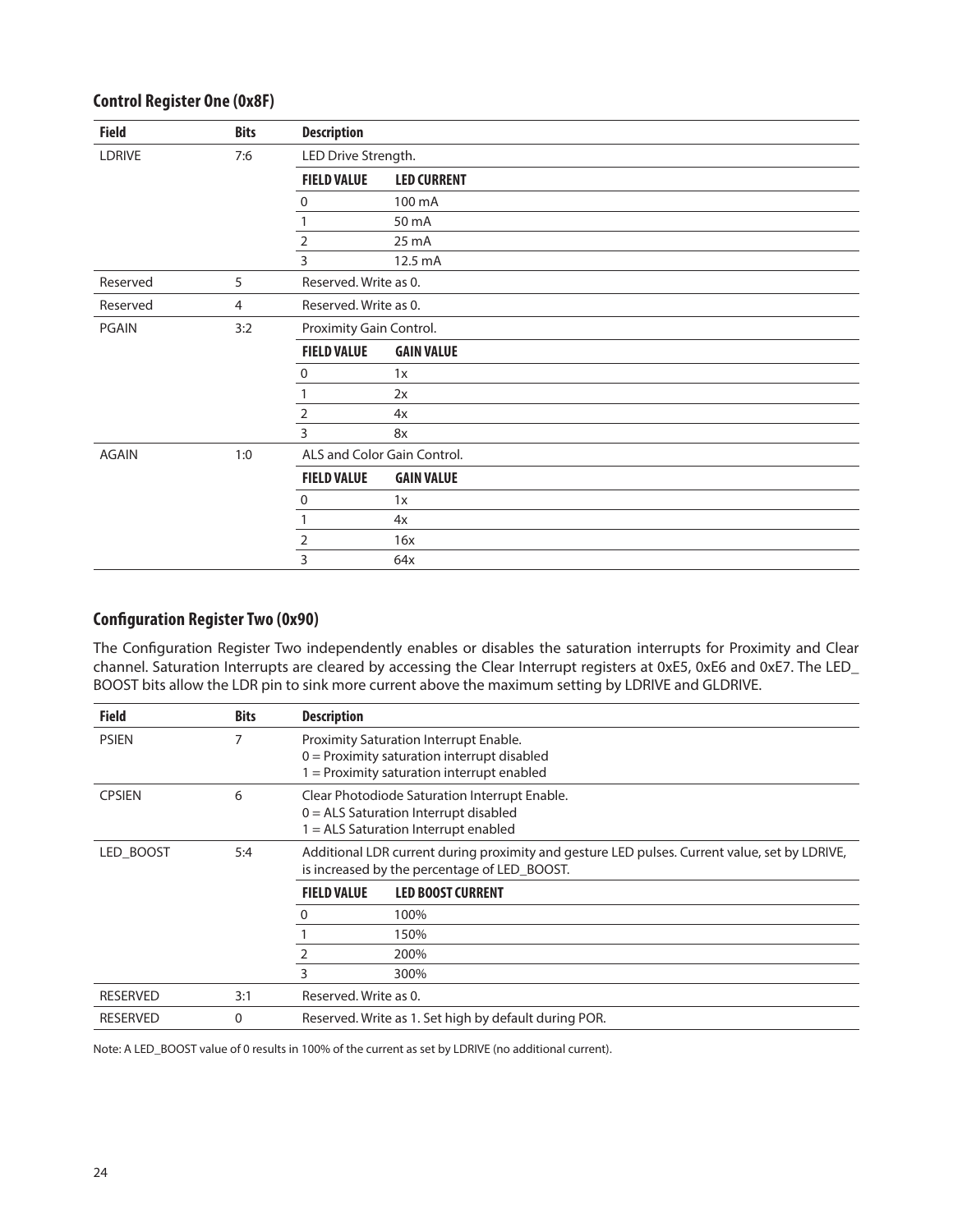## **ID Register (0x92)**

| <b>Field</b> | <b>Bits</b> | <b>Description</b>          |  |
|--------------|-------------|-----------------------------|--|
| ID           | 7:0         | Part number identification. |  |
|              |             | $0xAB = APDS-9960$          |  |

The read-only ID Register provides the device identification.

### **Status Register (0x93)**

The read-only Status Register provides the status of the device. The register is set to 0x04 at power-up.

| <b>Field</b>    | <b>Bits</b> | <b>Description</b>                                                                                                                                                                                                                                                                                        |  |
|-----------------|-------------|-----------------------------------------------------------------------------------------------------------------------------------------------------------------------------------------------------------------------------------------------------------------------------------------------------------|--|
| <b>CPSAT</b>    | 7           | Clear Photodiode Saturation. When asserted, the analog sensor was at the upper end of its<br>dynamic range. The bit can be de-asserted by sending a Clear channel interrupt command<br>(0xE6 CICLEAR) or by disabling the ADC (AEN=0). This bit triggers an interrupt if CPSIEN is set.                   |  |
| <b>PGSAT</b>    | 6           | Indicates that an analog saturation event occurred during a previous proximity or gesture<br>cycle. Once set, this bit remains set until cleared by clear proximity interrupt special function<br>command (0xE5 PICLEAR) or by disabling Prox (PEN=0). This bit triggers an interrupt if PSIEN<br>is set. |  |
| <b>PINT</b>     | 5           | Proximity Interrupt. This bit triggers an interrupt if PIEN in ENABLE is set.                                                                                                                                                                                                                             |  |
| <b>AINT</b>     | 4           | ALS Interrupt. This bit triggers an interrupt if AIEN in ENABLE is set.                                                                                                                                                                                                                                   |  |
| <b>RESERVED</b> | 3           | Do not care.                                                                                                                                                                                                                                                                                              |  |
| <b>GINT</b>     | 2           | Gesture Interrupt. GINT is asserted when GFVLV becomes greater than GFIFOTH or if GVALID<br>has become asserted when GMODE transitioned to zero. The bit is reset when FIFO is<br>completely emptied (read).                                                                                              |  |
| <b>PVALID</b>   |             | Proximity Valid. Indicates that a proximity cycle has completed since PEN was asserted or since<br>PDATA was last read. A read of PDATA automatically clears PVALID.                                                                                                                                      |  |
| <b>AVALID</b>   | 0           | ALS Valid. Indicates that an ALS cycle has completed since AEN was asserted or since a read<br>from any of the ALS/Color data registers.                                                                                                                                                                  |  |

## **RGBC Data Register (0x94 – 0x9B)**

Red, green, blue, and clear data is stored as 16-bit values. The read sequence must read byte pairs (low followed by high) starting on an even address boundary (0x94, 0x96, 0x98, or 0x9A) inside the RGBC Data Register block. When the lower byte register is read, the upper eight bits are stored into a shadow register, which is read by a subsequent read to the upper byte. The upper register will read the correct value even if additional ADC integration cycles end between the reading of the lower and upper registers.

| <b>Field</b>  | <b>Address</b> | <b>Bits</b> | <b>Description</b>               |
|---------------|----------------|-------------|----------------------------------|
| <b>CDATAL</b> | 0x94           | 7:0         | Low Byte of clear channel data.  |
| <b>CDATAH</b> | 0x95           | 7:0         | High Byte of clear channel data. |
| <b>RDATAL</b> | 0x96           | 7:0         | Low Byte of red channel data.    |
| RDATAH        | 0x97           | 7:0         | High Byte of red channel data.   |
| <b>GDATAL</b> | 0x98           | 7:0         | Low Byte of green channel data.  |
| <b>GDATAH</b> | 0x99           | 7:0         | High Byte of green channel data. |
| <b>BDATAL</b> | 0x9A           | 7:0         | Low Byte of blue channel data.   |
| <b>BDATAH</b> | 0x9B           | 7:0         | High Byte of blue channel data.  |

Note: When reading register contents, a read of the lower byte data automatically latches the corresponding higher byte data (16 bit latch). This feature guarantees that the high byte value has not been updated by the ADC between I2C reads. In addition, reading CDATAL register not only latches CDATAH but also latches all eight RGBC register simultaneously (64 bit latch).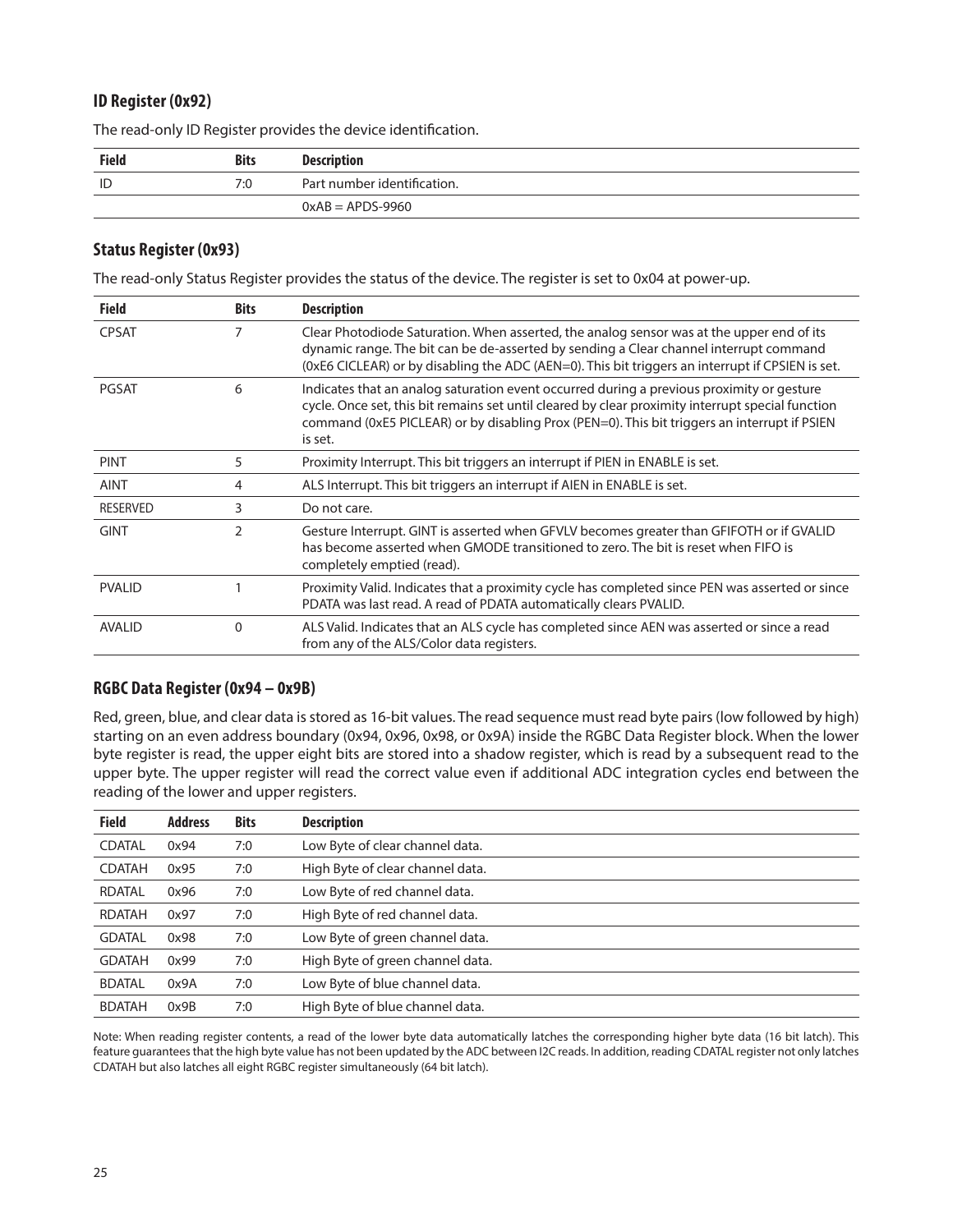## **Proximity Data Register (0x9C)**

Proximity data is stored as an 8-bit value.

| <b>Field</b> | Address | <b>Bits</b> | <b>Description</b> |
|--------------|---------|-------------|--------------------|
| PDATA        | 0x9C    | 7.0<br>7.U  | Proximit<br>data.  |

### **Proximity Offset UP / RIGHT Register (0x9D)**

In proximity mode, the UP and RIGHT photodiodes are connected forming a diode pair. The POFFSET\_UR is an 8-bit value used to scale an internal offset correction factor to compensate for crosstalk in the application. This value is encoded in sign/magnitude format.

| <b>Field</b><br><b>Bits</b> |     | <b>Description</b> |                                 |  |
|-----------------------------|-----|--------------------|---------------------------------|--|
| POFFSET_UR                  | 7:0 | <b>FIELD VALUE</b> | <b>Offset Correction Factor</b> |  |
|                             |     | 01111111           | 127                             |  |
|                             |     | $\cdots$           | $\cdots$                        |  |
|                             |     | 00000001           |                                 |  |
|                             |     | 00000000           | 0                               |  |
|                             |     | 10000001           | $-1$                            |  |
|                             |     | $\cdots$           | $\cdots$                        |  |
|                             |     | 11111111           | $-127$                          |  |

### **Proximity Offset DOWN / LEFT Register (0x9E)**

In Proximity mode, the DOWN and LEFT photodiodes are connected forming a diode pair. The POFFSET\_DL is an 8-bit value used to scale an internal offset correction factor to compensate for crosstalk in the application. This value is encoded in sign/magnitude format.

| <b>Field</b> | <b>Bits</b> | <b>Description</b> |                                 |  |
|--------------|-------------|--------------------|---------------------------------|--|
| POFFSET_DL   | 7:0         | <b>FIELD VALUE</b> | <b>Offset Correction Factor</b> |  |
|              |             | 01111111           | 127                             |  |
|              |             | $\cdots$           | $\cdots$                        |  |
|              |             | 00000001           |                                 |  |
|              |             | 00000000           | 0                               |  |
|              |             | 10000001           | $-1$                            |  |
|              |             | $\cdots$           | $\cdots$                        |  |
|              |             | 11111111           | $-127$                          |  |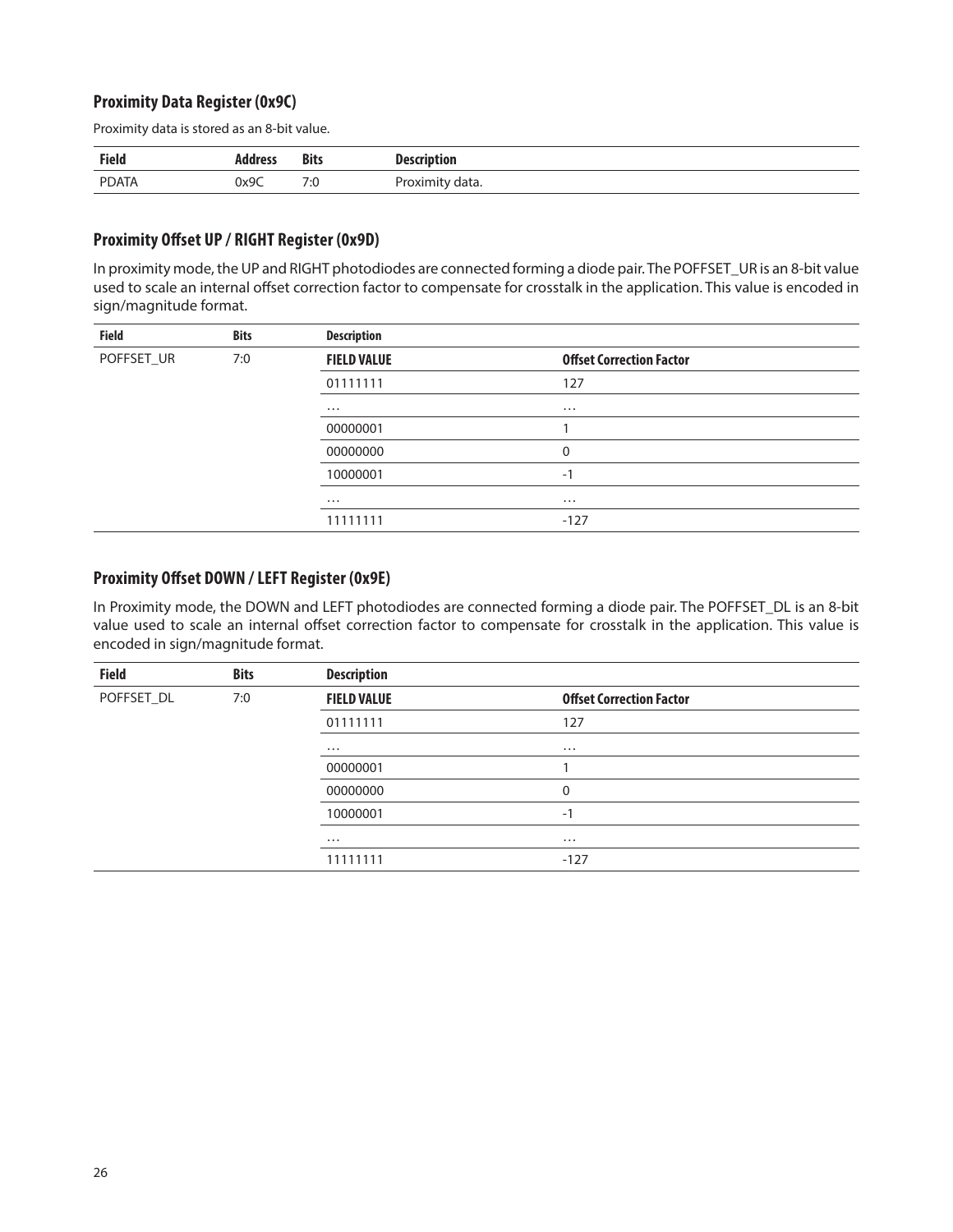## **Configuration Three Register (0x9F)**

The CONFIG3 register is used to select which photodiodes are used for proximity. Two photodiodes are paired to provide signal. In proximity mode, UP and RIGHT photodiodes are connected forming a diode pair; similarly the DOWN and LEFT photodiodes form a diode pair.

| <b>Field</b>    | <b>Bits</b>    | <b>Description</b>                                            |                                                                                                                                                                                                                                                                                                                                                                                           |  |
|-----------------|----------------|---------------------------------------------------------------|-------------------------------------------------------------------------------------------------------------------------------------------------------------------------------------------------------------------------------------------------------------------------------------------------------------------------------------------------------------------------------------------|--|
| <b>RESERVED</b> | 7:6            | Reserved. Write as 0.                                         |                                                                                                                                                                                                                                                                                                                                                                                           |  |
| <b>PCMP</b>     | 5              | ADC value of 255.                                             | Proximity Gain Compensation Enable. This bit provides gain compensation when proximity<br>photodiode signal is reduced as a result of sensor masking. If only one diode of the diode pair<br>is contributing, then only half of the signal is available at the ADC; this results in a maximum<br>ADC value of 127. Enabling PCMP enables an additional gain of 2X, resulting in a maximum |  |
|                 |                | <b>PMASK_X (U, D, L, R)</b>                                   | <b>PCMP</b>                                                                                                                                                                                                                                                                                                                                                                               |  |
|                 |                | 0, 1, 1, 1                                                    |                                                                                                                                                                                                                                                                                                                                                                                           |  |
|                 |                | 1, 0, 1, 1                                                    |                                                                                                                                                                                                                                                                                                                                                                                           |  |
|                 |                | 1, 1, 0, 1                                                    |                                                                                                                                                                                                                                                                                                                                                                                           |  |
|                 |                | 1, 1, 1, 0                                                    |                                                                                                                                                                                                                                                                                                                                                                                           |  |
|                 |                | 0, 1, 0, 1                                                    |                                                                                                                                                                                                                                                                                                                                                                                           |  |
|                 |                | 1, 0, 1, 0                                                    |                                                                                                                                                                                                                                                                                                                                                                                           |  |
|                 |                | All Others                                                    | $\Omega$                                                                                                                                                                                                                                                                                                                                                                                  |  |
| SAI             | 4              | Normal operation is resumed when INT pin is cleared over I2C. | Sleep After Interrupt. When enabled, the device will automatically enter low power mode<br>when the INT pin is asserted and the state machine has progressed to the SAI decision block.                                                                                                                                                                                                   |  |
| PMASK U         | 3              |                                                               | Proximity Mask UP Enable. Writing a 1 disables this photodiode.                                                                                                                                                                                                                                                                                                                           |  |
| PMASK D         | $\overline{2}$ |                                                               | Proximity Mask LEFT Enable. Writing a 1 disables this photodiode.                                                                                                                                                                                                                                                                                                                         |  |
| PMASK L         | 1              |                                                               | Proximity Mask LEFT Enable. Writing a 1 disables this photodiode.                                                                                                                                                                                                                                                                                                                         |  |
| PMASK_R         | 0              |                                                               | Proximity Mask RIGHT Enable. Writing a 1 disables this photodiode.                                                                                                                                                                                                                                                                                                                        |  |

## **Gesture Proximity Enter Threshold Register (0xA0)**

The Gesture Proximity Enter Threshold Register value is compared with Proximity value, PDATA, to determine if the gesture state machine is entered. The proximity persistence filter, PPERS, is not used to determine gesture state machine entry.

| <b>Field</b>  | <b>Bits</b> | Description                                                                                 |
|---------------|-------------|---------------------------------------------------------------------------------------------|
| <b>GPENTH</b> | 7:0         | Gesture Proximity Entry Threshold. This register sets the Proximity threshold value used to |
|               |             | determine a "gesture start" and subsequent entry into the gesture state machine.            |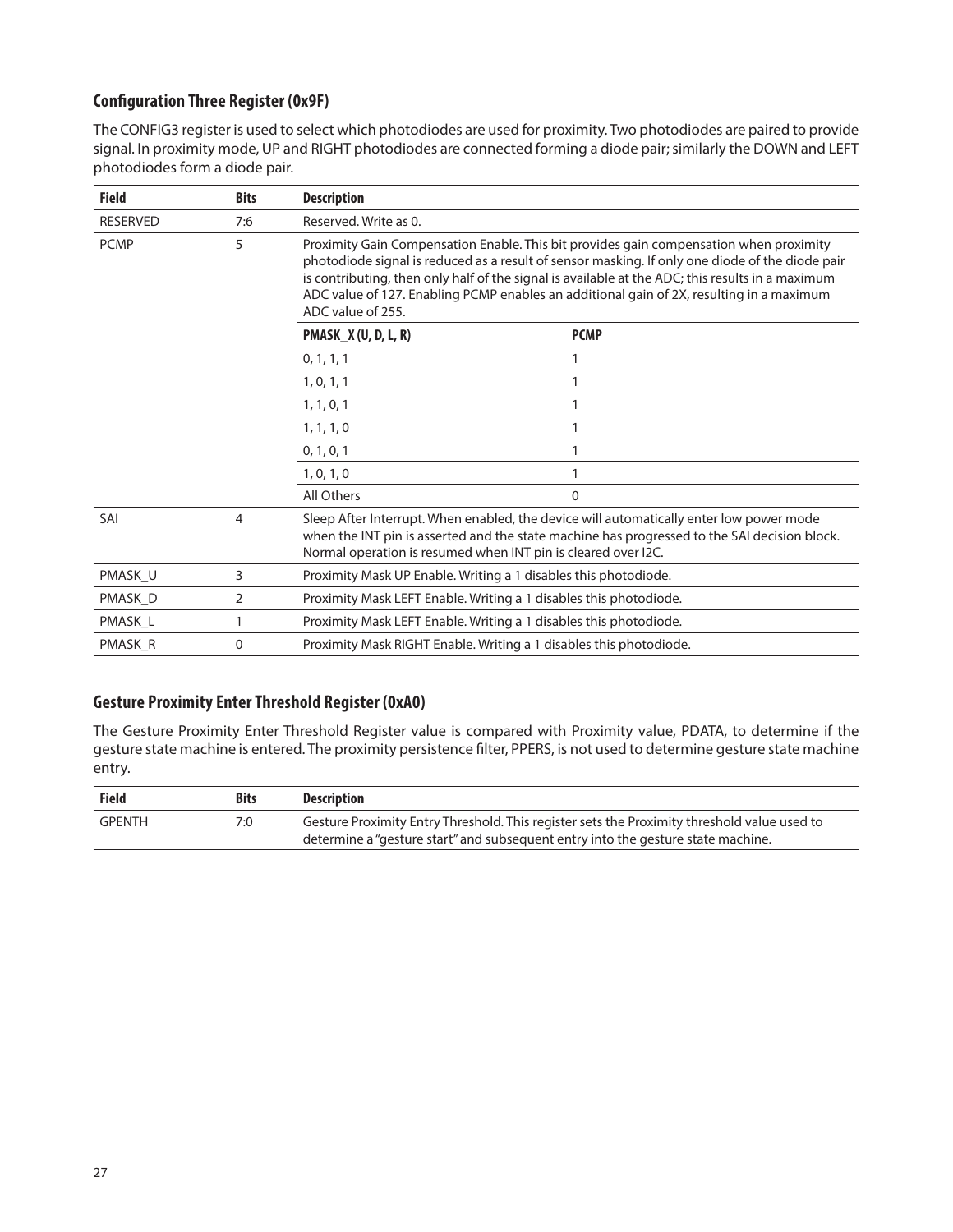## **Gesture Exit Threshold Register (0xA1)**

The Gesture Proximity Exit Threshold Register value compares all non-masked gesture detection photodiodes (UDLR). Gesture state machine exit is also governed by the value in the Gesture Exit Persistence register, GEPERS.

| <b>Field</b> | <b>Bits</b> | <b>Description</b>                                                                                                                                                                                                                    |
|--------------|-------------|---------------------------------------------------------------------------------------------------------------------------------------------------------------------------------------------------------------------------------------|
| <b>GEXTH</b> | 7:0         | "Gesture Exit Threshold. This register sets the threshold value used to determine a "gesture end"<br>and subsequent exit of the gesture state machine. Setting GTHR OUT to 0x00 will prevent<br>gesture exit until GMODE is set to 0. |

## **Gesture Configuration One Register (0xA2)**

The Gesture Configuration One Register contains settings that govern gesture detector masking, FIFO interrupt generation and gesture exit persistence filter.

| <b>Field</b>         | <b>Bits</b> | <b>Description</b> |                                                                                                                                                                                                                                                                                        |
|----------------------|-------------|--------------------|----------------------------------------------------------------------------------------------------------------------------------------------------------------------------------------------------------------------------------------------------------------------------------------|
| <b>GFIFOTH</b>       | 7:6         |                    | Gesture FIFO Threshold. This value is compared with the FIFO Level (i.e. the number of UDLR<br>datasets) to generate an interrupt (if enabled).                                                                                                                                        |
|                      |             | <b>FIELD VALUE</b> | <b>THRESHOLD</b>                                                                                                                                                                                                                                                                       |
|                      |             | $\mathbf 0$        | Interrupt is generated after 1 dataset is added to FIFO                                                                                                                                                                                                                                |
|                      |             | 1                  | Interrupt is generated after 4 datasets are added to FIFO                                                                                                                                                                                                                              |
|                      |             | $\overline{2}$     | Interrupt is generated after 8 datasets are added to FIFO                                                                                                                                                                                                                              |
|                      |             | 3                  | Interrupt is generated after 16 datasets are added to FIFO                                                                                                                                                                                                                             |
| 5:2<br><b>GEXMSK</b> |             | detectors.         | Gesture Exit Mask. Controls which of the gesture detector photodiodes (UDLR) will be included<br>to determine a "gesture end" and subsequent exit of the gesture state machine. Unmasked<br>UDLR data will be compared with the value in GTHR_OUT. Field value bits correspond to UDLR |
|                      |             | <b>FIELD VALUE</b> | <b>EXIT MASK</b>                                                                                                                                                                                                                                                                       |
|                      |             | 0000               | All UDLR detector data will be included in sum                                                                                                                                                                                                                                         |
|                      |             | 0001               | R detector data will not be included in sum                                                                                                                                                                                                                                            |
|                      |             | 0010               | L detector data will not be included in sum                                                                                                                                                                                                                                            |
|                      |             | 0100               | D detector data will not be included in sum                                                                                                                                                                                                                                            |
|                      |             | 1000               | U detector data will not be included in sum                                                                                                                                                                                                                                            |
|                      |             | 0101               | $\cdots$                                                                                                                                                                                                                                                                               |
|                      |             | 0110               | L and D detector data will not be included in sum                                                                                                                                                                                                                                      |
|                      |             | 1111               | All UDLR detector data will not be included in sum                                                                                                                                                                                                                                     |
| <b>GEXPERS</b>       | 1:0         |                    | Gesture Exit Persistence. When a number of consecutive "gesture end" occurrences become<br>equal or greater to the GEPERS value, the Gesture state machine is exited.                                                                                                                  |
|                      |             | <b>FIELD VALUE</b> | <b>PERSISTENCE</b>                                                                                                                                                                                                                                                                     |
|                      |             | $\mathbf 0$        | 1st 'gesture end' occurrence results in gesture state machine exit.                                                                                                                                                                                                                    |
|                      |             | 1                  | 2nd 'gesture end' occurrence results in gesture state machine exit.                                                                                                                                                                                                                    |
|                      |             | 2                  | 4th 'gesture end' occurrence results in gesture state machine exit.                                                                                                                                                                                                                    |
|                      |             | 3                  | 7th 'gesture end' occurrence results in gesture state machine exit.                                                                                                                                                                                                                    |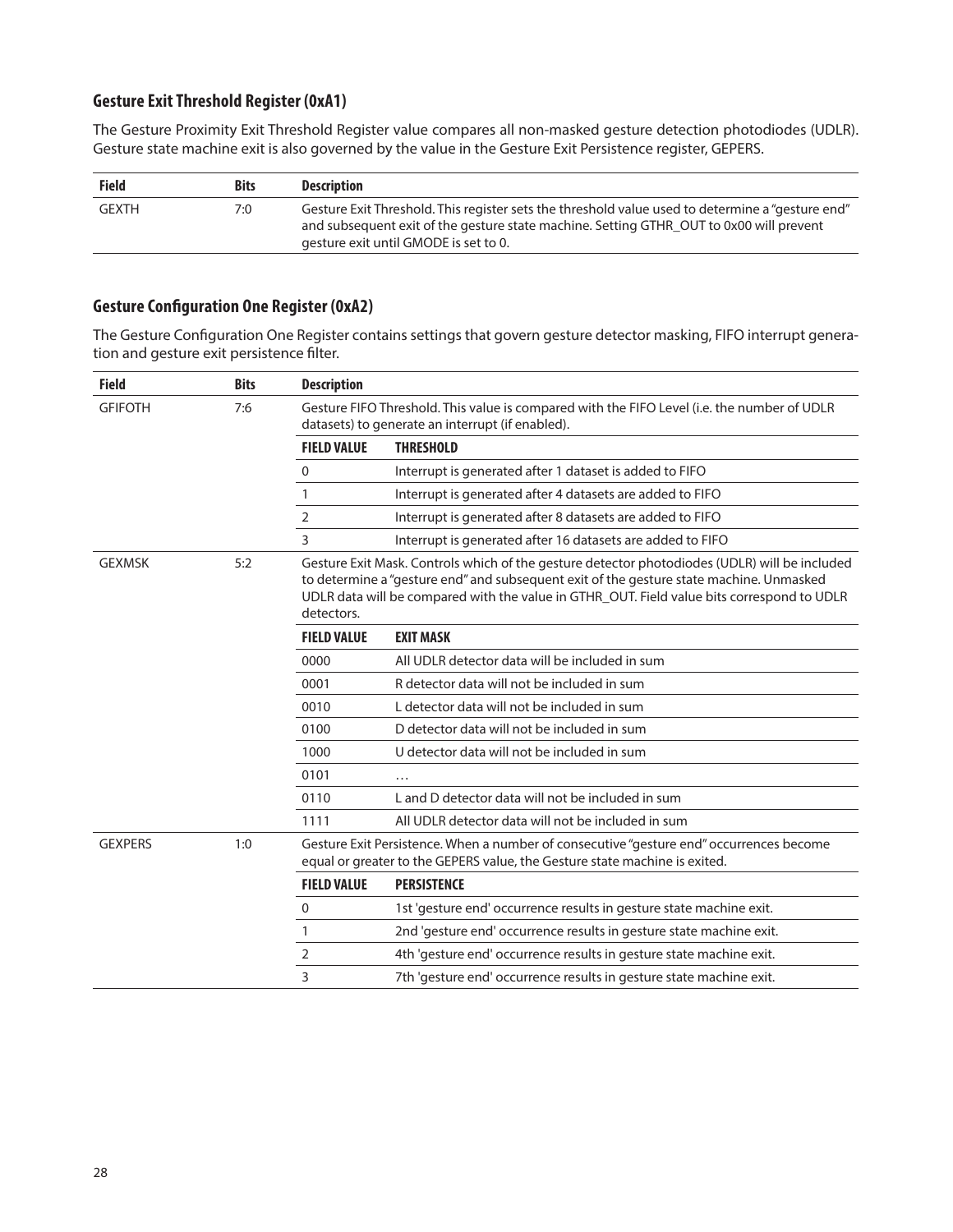## **Gesture Configuration Two Register (0xA3)**

The Gesture Configuration Two register contains settings that govern wait time, LDR drive current strength and Gesture gain control. The GWTIME controls the amount of time in a low power mode between gesture detection cycles. GPDRIVE sets the LDR drive current strength governing LED intensity. GGAIN sets the analog gain associated with the photodiode output.

| <b>Field</b>    | <b>Bits</b> | <b>Description</b>        |                                                                                       |  |
|-----------------|-------------|---------------------------|---------------------------------------------------------------------------------------|--|
| <b>RESERVED</b> | 7           | Reserved. Write as 0.     |                                                                                       |  |
| <b>GGAIN</b>    | 6:5         |                           | Gesture Gain Control. Sets the gain of the proximity receiver in gesture mode.        |  |
|                 |             | <b>FIELD VALUE</b>        | <b>GAIN VALUE</b>                                                                     |  |
|                 |             | $\mathbf 0$               | 1x                                                                                    |  |
|                 |             | 1                         | 2x                                                                                    |  |
|                 |             | 2                         | 4x                                                                                    |  |
|                 |             | 3                         | 8x                                                                                    |  |
| <b>GLDRIVE</b>  | 4:3         |                           | Gesture LED Drive Strength. Sets LED Drive Strength in gesture mode.                  |  |
|                 |             | <b>FIELD VALUE</b>        | <b>LED CURRENT</b>                                                                    |  |
|                 |             | $\mathbf 0$               | 100 mA                                                                                |  |
|                 |             | 1                         | 50 mA                                                                                 |  |
|                 |             | 2                         | $25 \text{ mA}$                                                                       |  |
|                 |             | 3                         | 12.5 mA                                                                               |  |
| <b>GWTIME</b>   | 2:0         | gesture detection cycles. | Gesture Wait Time. The GWTIME controls the amount of time in a low power mode between |  |
|                 |             | <b>FIELD VALUE</b>        | <b>WAIT TIME</b>                                                                      |  |
|                 |             | 0                         | 0 <sub>ms</sub>                                                                       |  |
|                 |             | 1                         | 2.8 <sub>ms</sub>                                                                     |  |
|                 |             | 2                         | 5.6 ms                                                                                |  |
|                 |             | 3                         | 8.4 ms                                                                                |  |
|                 |             | 4                         | 14.0 ms                                                                               |  |
|                 |             | 5                         | 22.4 ms                                                                               |  |
|                 |             | 6                         | 30.8 ms                                                                               |  |
|                 |             | $\overline{7}$            | 39.2 ms                                                                               |  |

#### Notes:

1. The wait time register should be configured before GEN is asserted.

2. The time described by GTIME is the actual signal integration time. The LED will be activated slightly longer (typically 1.33 μs) than the integration time.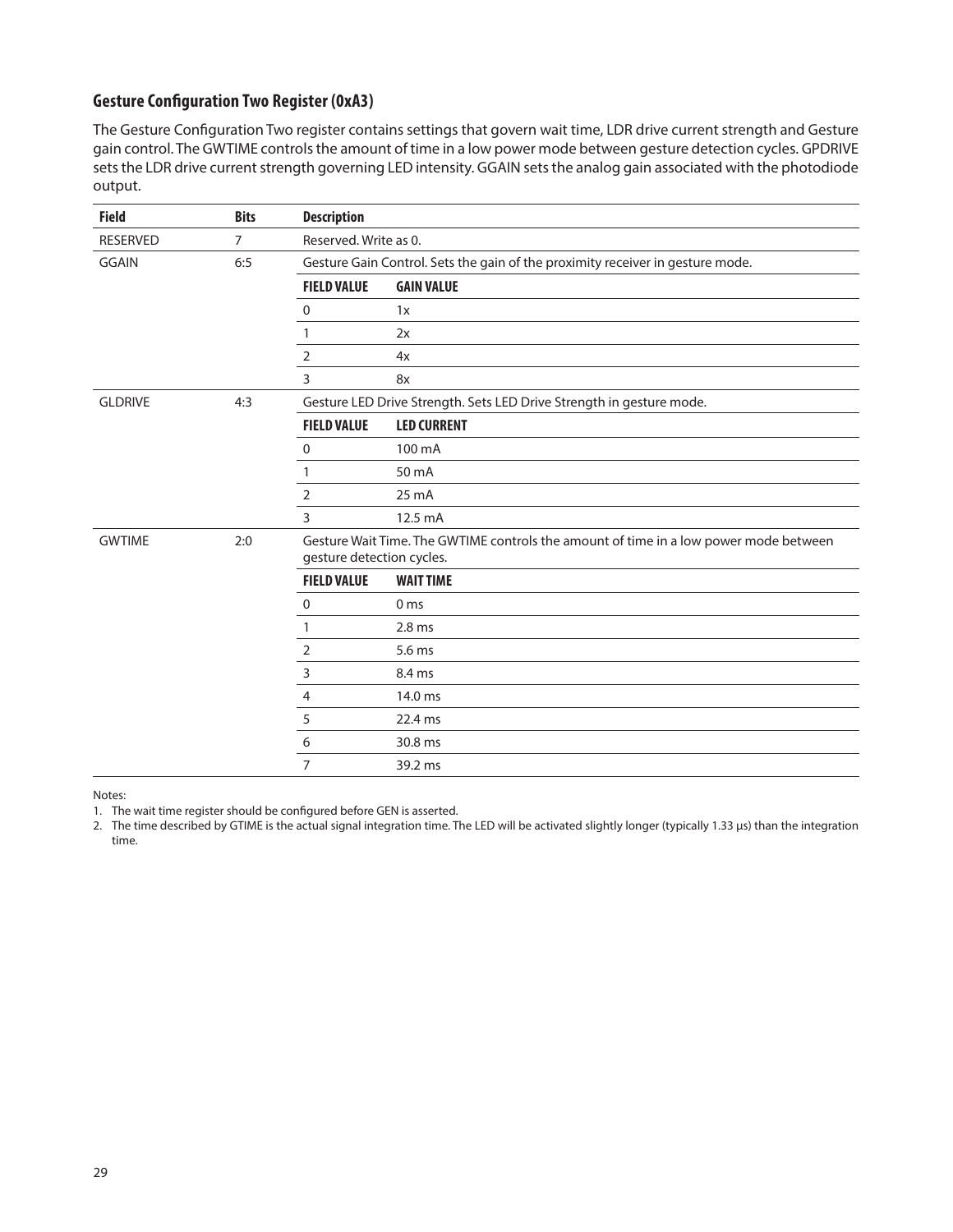## **Gesture UP Offset Register (0xA4)**

The GOFFSET\_U is an 8-bit value used to scale an internal offset correction factor to compensate for crosstalk in the application. This value is encoded in sign/magnitude format.

| <b>Field</b> | <b>Bits</b> | <b>Description</b> |                                 |  |
|--------------|-------------|--------------------|---------------------------------|--|
| GOFFSET_U    | 7:0         | <b>FIELD VALUE</b> | <b>Offset Correction Factor</b> |  |
|              |             | 01111111           | 127                             |  |
|              |             | $\cdots$           | $\cdots$                        |  |
|              |             | 00000001           |                                 |  |
|              |             | 00000000           | 0                               |  |
|              |             | 10000001           | $-1$                            |  |
|              |             | $\cdots$           | $\cdots$                        |  |
|              |             | 11111111           | $-127$                          |  |

## **Gesture DOWN Offset Register (0xA5)**

The GOFFSET\_D is an 8-bit value used to scale an internal offset correction factor to compensate for crosstalk in the application. This value is encoded in sign/magnitude format.

| <b>Field</b> | <b>Bits</b> | <b>Description</b> |                                 |  |
|--------------|-------------|--------------------|---------------------------------|--|
| GOFFSET_D    | 7:0         | <b>FIELD VALUE</b> | <b>Offset Correction Factor</b> |  |
|              |             | 01111111           | 127                             |  |
|              |             | $\cdots$           | $\cdots$                        |  |
|              |             | 00000001           |                                 |  |
|              |             | 00000000           | 0                               |  |
|              |             | 10000001           | $-1$                            |  |
|              |             | $\cdots$           | $\cdots$                        |  |
|              |             | 11111111           | $-127$                          |  |

### **Gesture LEFT Offset Register (0xA7)**

The GOFFSET\_L is an 8-bit value used to scale an internal offset correction factor to compensate for crosstalk in the application. This value is encoded in sign/magnitude format.

| <b>Field</b> | <b>Bits</b> | <b>Description</b> |                                 |  |
|--------------|-------------|--------------------|---------------------------------|--|
| GOFFSET_L    | 7:0         | <b>FIELD VALUE</b> | <b>Offset Correction Factor</b> |  |
|              |             | 01111111           | 127                             |  |
|              |             | $\cdots$           | $\cdots$                        |  |
|              |             | 00000001           |                                 |  |
|              |             | 00000000           | 0                               |  |
|              |             | 10000001           | $-1$                            |  |
|              |             | $\cdots$           | $\cdots$                        |  |
|              |             | 11111111           | $-127$                          |  |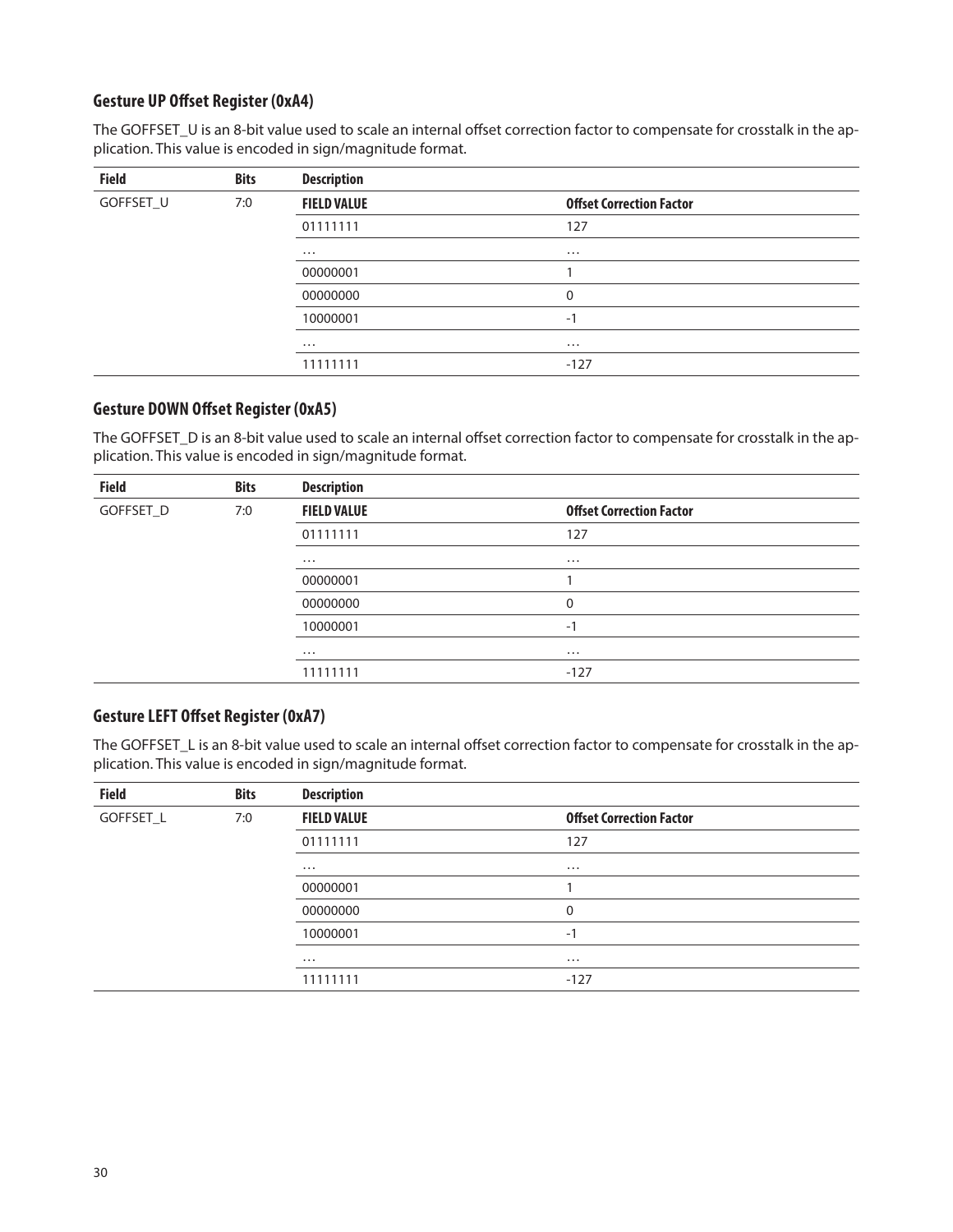## **Gesture RIGHT Offset Register (0xA9)**

The GOFFSET\_R is an 8-bit value used to scale an internal offset correction factor to compensate for crosstalk in the application. This value is encoded in sign/magnitude format.

| <b>Field</b> | <b>Bits</b> | <b>Description</b> |                                 |  |
|--------------|-------------|--------------------|---------------------------------|--|
| GOFFSET_L    | 7:0         | <b>FIELD VALUE</b> | <b>Offset Correction Factor</b> |  |
|              |             | 01111111           | 127                             |  |
|              |             | $\cdots$           | $\cdots$                        |  |
|              |             | 00000001           |                                 |  |
|              |             | 00000000           | $\mathbf 0$                     |  |
|              |             | 10000001           | $-1$                            |  |
|              |             | $\cdots$           | $\cdots$                        |  |
|              |             | 11111111           | $-127$                          |  |

## **Gesture Pulse Count and Length Register (0xA6)**

The Gesture Pulse Count Register sets Pulse Width Modified current during a Gesture Pulse. The Gesture pulse count register bits set the number of pulses to be output on the LDR pin. The Gesture Length register bits set the amount of time the LDR pin is sinking current during a gesture pulse.

| <b>Field</b>  | <b>Bits</b> | <b>Description</b> |                                                                                                                                     |
|---------------|-------------|--------------------|-------------------------------------------------------------------------------------------------------------------------------------|
| <b>GPLEN</b>  | 7:6         |                    | Gesture Pulse Length. Sets the LED_ON pulse width during a Gesture LDR Pulse.                                                       |
|               |             | <b>FIELD VALUE</b> | <b>PULSE LENGTH</b>                                                                                                                 |
|               |             | $\mathbf{0}$       | $4 \mu s$                                                                                                                           |
|               |             |                    | 8 µs (default)                                                                                                                      |
|               |             | 2                  | $16 \mu s$                                                                                                                          |
|               |             | 3                  | $32 \mu s$                                                                                                                          |
| <b>GPULSE</b> | 5:0         |                    | Number of Gesture Pulses. Specifies the number of pulses to be generated on LDR.<br>Number of pulses is set by GPULSE value plus 1. |
|               |             | <b>FIELD VALUE</b> | <b>Number OF PULSES</b>                                                                                                             |
|               |             | 0                  |                                                                                                                                     |
|               |             |                    | $\overline{2}$                                                                                                                      |
|               |             | 2                  | 3                                                                                                                                   |
|               |             | $\cdots$           | $\cdots$                                                                                                                            |
|               |             | 63                 | 64                                                                                                                                  |

Note:

1. The Gesture Pulse Count Register resets to 0x40 at initial power up (POR).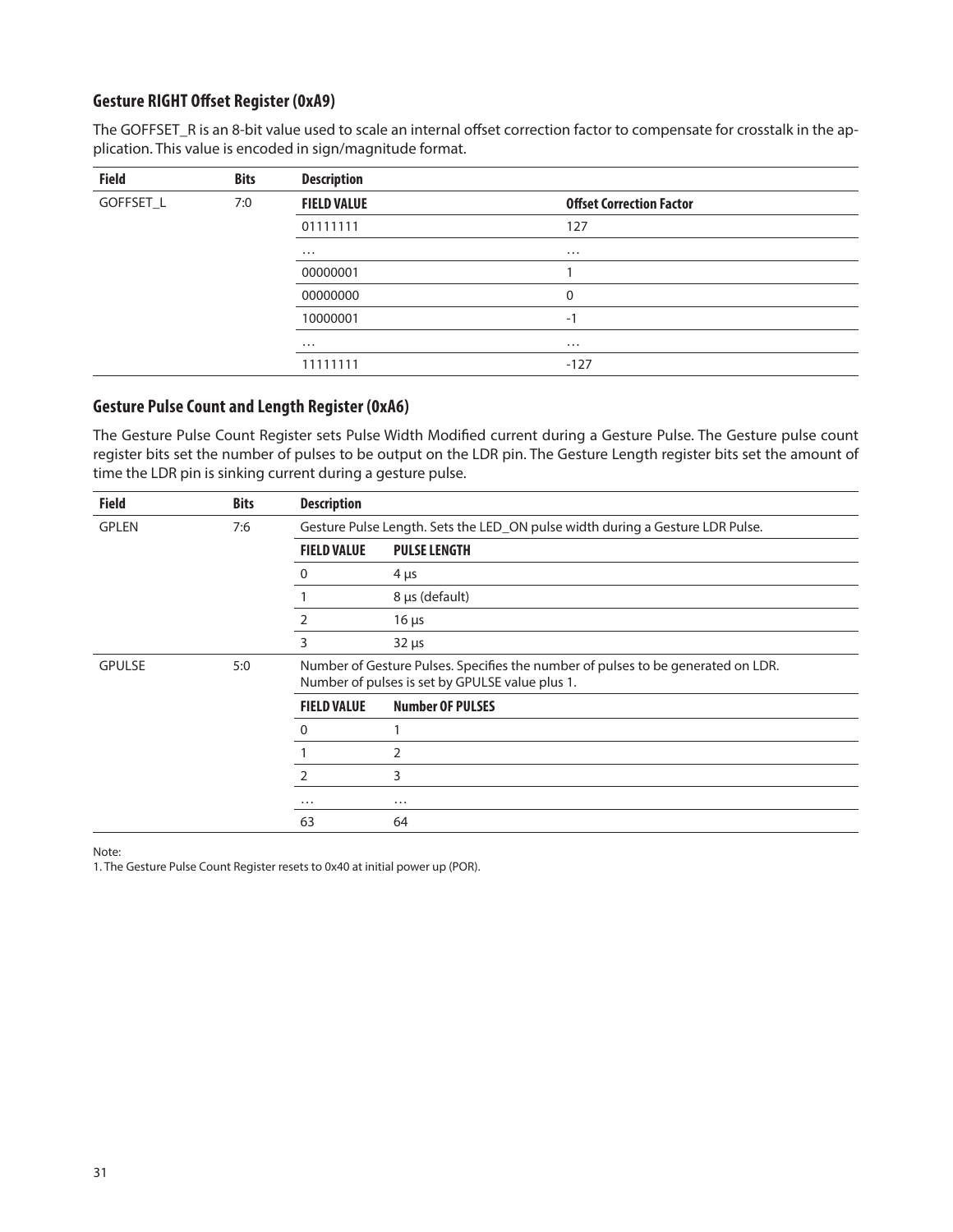## **Gesture Configuration Three Register (0xAA)**

The Gesture Configuration Three Register contains settings that govern which gesture photodiode pair: UP-DOWN and/ or RIGHT-LEFT will be enabled (have valid data in FIFO) while the gesture state machine is collecting directional data. Normal mode enables all four gesture photodiodes and places data into FIFO as expected. Disabling a photodiode pair, essentially allows the enabled pair to collect data twice as fast. Data stored in the FIFO for a disabled pair is not valid. This feature is useful to improve reliability and accuracy of gesture detection when only one-dimensional gestures are expected.

| Field           | <b>Bits</b> | <b>Description</b>                                                                                                |                                                                   |  |
|-----------------|-------------|-------------------------------------------------------------------------------------------------------------------|-------------------------------------------------------------------|--|
| <b>RESERVED</b> | 7:2         |                                                                                                                   | Reserved, Write as 0.                                             |  |
| <b>GDIMS</b>    | 1:0         | Gesture Dimension Select. Selects which gesture photodiode pairs are enabled to gather<br>results during gesture. |                                                                   |  |
|                 |             | <b>FIELD VALUE</b>                                                                                                | <b>GESTURE DIRECTION</b>                                          |  |
|                 |             | $\Omega$                                                                                                          | Both pairs are active. UP-DOWN and LEFT-RIGHT FIFO data is valid. |  |
|                 |             |                                                                                                                   | Only the UP-DOWN pair is active. Ignore LEFT-RIGHT data in FIFO.  |  |
|                 |             |                                                                                                                   | Only the LEFT-RIGHT pair is active. Ignore UP-DOWN data in FIFO.  |  |
|                 |             | 3                                                                                                                 | Both pairs are active. UP-DOWN and LEFT-RIGHT FIFO data is valid. |  |

### **Gesture Configuration Four Register (0xAB)**

The Gesture Configuration Four Register contains settings that govern Gesture interrupts and interrupt clearing/reset as well as operation mode control and status.

| <b>Field</b>    | <b>Bits</b> | <b>Description</b>                                                                                                                                                                                                                                                                                                                                                                       |
|-----------------|-------------|------------------------------------------------------------------------------------------------------------------------------------------------------------------------------------------------------------------------------------------------------------------------------------------------------------------------------------------------------------------------------------------|
| <b>RESERVED</b> | 7:2         | Reserved, Write as 0.                                                                                                                                                                                                                                                                                                                                                                    |
| <b>GIEN</b>     |             | Gesture interrupt enable. Gesture Interrupt Enable. When asserted, all gesture related<br>interrupts are unmasked.                                                                                                                                                                                                                                                                       |
| <b>GMODE</b>    |             | Gesture Mode. Reading this bit reports if the gesture state machine is actively running, 1<br>$=$ Gesture, 0 = ALS, Proximity, Color. Writing a 1 to this bit causes immediate entry in to the<br>gesture state machine (as if GPENTH had been exceeded). Writing a 0 to this bit causes exit of<br>gesture when current analog conversion has finished (as if GEXTH had been exceeded). |

## **Gesture FIFO Level Register (0xAE)**

The GFLVL Register indicates the number of datasets that are currently available in the FIFO for read. Reading a complete FIFO dataset (from address 0xFC to 0xFF) constitutes the reduction of the GPENTH register by one.

| <b>Field</b> | <b>Bits</b> | <b>Description</b>                                                                                                                                                                |
|--------------|-------------|-----------------------------------------------------------------------------------------------------------------------------------------------------------------------------------|
| GFLVL        | 7:0         | Gesture FIFO Level. This register indicates how many four byte data points - UDLR are ready for<br>read over I2C. One four-byte dataset is equivalent to a single count in GFLVL. |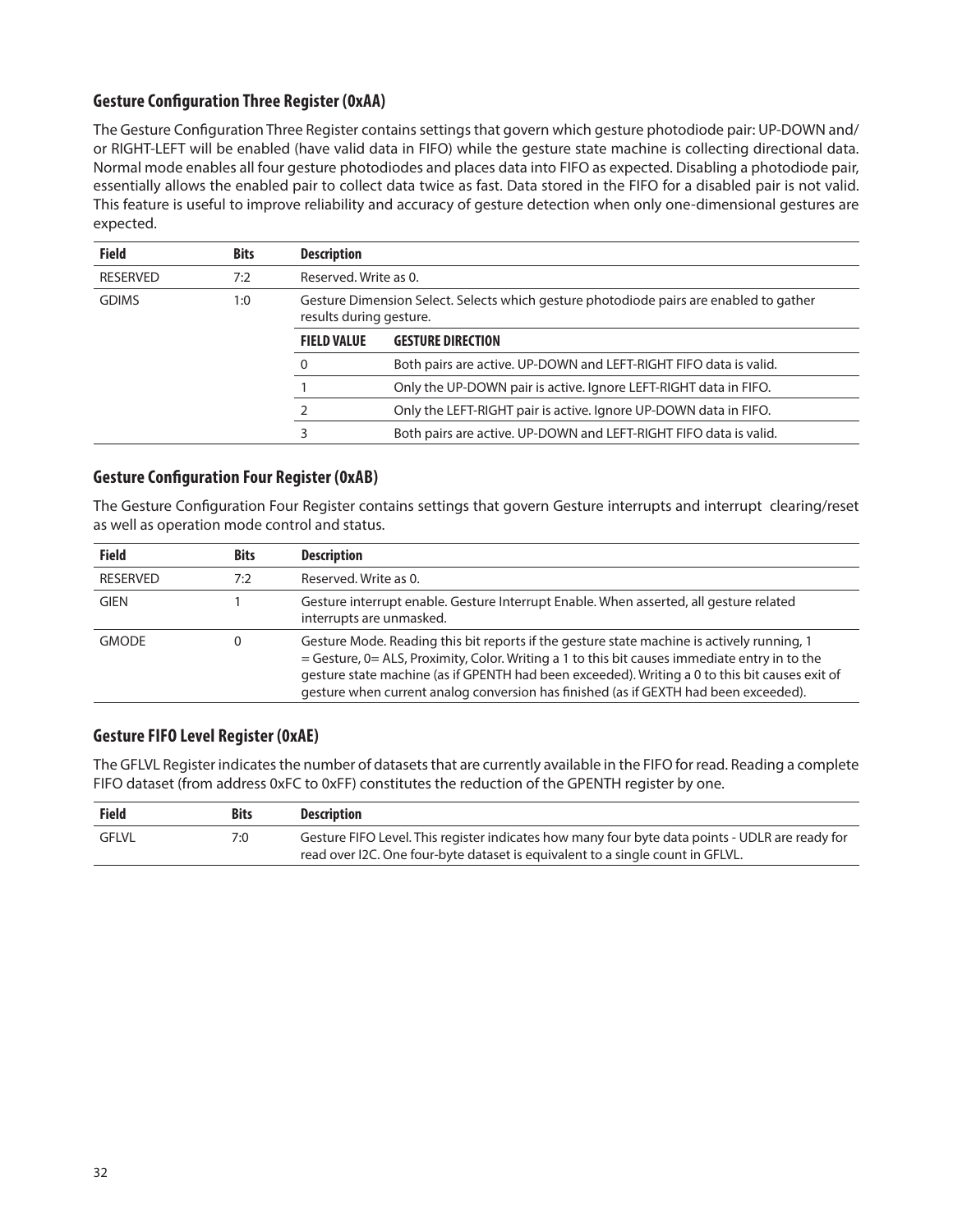## **Gesture Status Register (0xAF)**

| <b>Field</b>    | <b>Bits</b> | <b>Description</b>                                                                                                                                                                                              |
|-----------------|-------------|-----------------------------------------------------------------------------------------------------------------------------------------------------------------------------------------------------------------|
| <b>RESERVED</b> | 7:2         | Do not care.                                                                                                                                                                                                    |
| <b>GFOV</b>     |             | Gesture FIFO Overflow. A setting of 1 indicates that the FIFO has filled to capacity and that new<br>gesture detector data has been lost.                                                                       |
| <b>GVALID</b>   | 0           | Gesture FIFO Data. GVALID bit is sent when GFLVL becomes greater than GFIFOTH (i.e. FIFO has<br>enough data to set GINT). GFIFOD is reset when GMODE = 0 and the GFLVL=0 (i.e. All FIFO data<br>has been read). |

The GSTATUS Register indicates the operational condition of the gesture state machine.

Note: If GINT (irrespective of GVALID) remains set after the FIFO has been read GFLVL times, this indicates that new data has been added to FIFO during the last FIFO read.

### **Clear Interrupt Registers (0xE4 – 0xE7)**

Interrupts are cleared by "address accessing" the appropriate register. This is special I2C transaction consisting of only two bytes: chip address with R/W = 0, followed by a register address.

| <b>Registers</b> | <b>Address</b> | Bits | <b>Description</b>                            |
|------------------|----------------|------|-----------------------------------------------|
| <b>IFORCE</b>    | 0xF4           | 7:0  | Forces an interrupt (any value)               |
| <b>PICLEAR</b>   | 0xE5           | 7:0  | Proximity interrupt clear (any value)         |
| <b>CICLEAR</b>   | 0xE6           | 7:0  | ALS interrupt clear (any value)               |
| <b>AICLEAR</b>   | 0xE7           | 7:0  | Clears all non-gesture interrupts (any value) |

## **Gesture FIFO Register (0xFC – 0xFF)**

In Gesture mode, the RAM area is repurposed as a 32 x 4 byte FIFO. Data is stored in four byte blocks. Each block, called a dataset, contains one integration cycle of UP, DOWN, LEFT, & RIGHT gesture data. Thirty-two separate datasets are stored within the FIFO before wrap-around overflow. If the FIFO overflows (i.e. 33 datasets before host/system can empty FIFO) new datasets will not replace existing datasets; instead an overflow flag will be set and new data will be lost.

Host/Systems acquire gesture data by reading addresses: 0xFC, 0xFD, 0xFE, & 0xFF, which directly correspond to UP, DOWN, LEFT, & RIGHT data points. Data can be read a single byte at a time (four consecutive I2C transactions) or by using a page read.

The internal FIFO read pointer and the FIFO Level register, GFLVL, values are updated when address 0xFF is accessed (single byte transactions) or when every fourth byte, corresponding to address 0xFF, is accessed in in page mode. If the FIFO continues to be accessed after GFLVL register is zero, dataset will be read as zero values.

The recommended procedure for reading data stored in the FIFO begins when a gesture interrupt is generated (GFLVL > GFIFOTH). Next, the host reads the FIFO Level register, GFLVL, to determine the amount of valid data in the FIFO.

Finally, the host begins to read address 0xFC (page read), and continues to read (clock-out data) until the FIFO is empty (Number of bytes is 4X GFLVL). For example, if GFLVL = 2, then the host should initiate a read at address 0xFC, and sequentially read all eight bytes. As the four-byte blocks are read, GFLVL register is decremented and the internal FIFO pointers are updated.

| <b>Field</b>   | <b>Address</b> | <b>Bits</b> | <b>Description</b>        |
|----------------|----------------|-------------|---------------------------|
| GFIFO U        | 0xFC           | 7:0         | Gesture FIFO UP value.    |
| GFIFO D        | 0xFD           | 7:0         | Gesture FIFO DOWN value.  |
| GFIFO_L        | 0xFE           | 7:0         | Gesture FIFO LEFT value.  |
| <b>GFIFO R</b> | 0xFF           | 7:0         | Gesture FIFO RIGHT value. |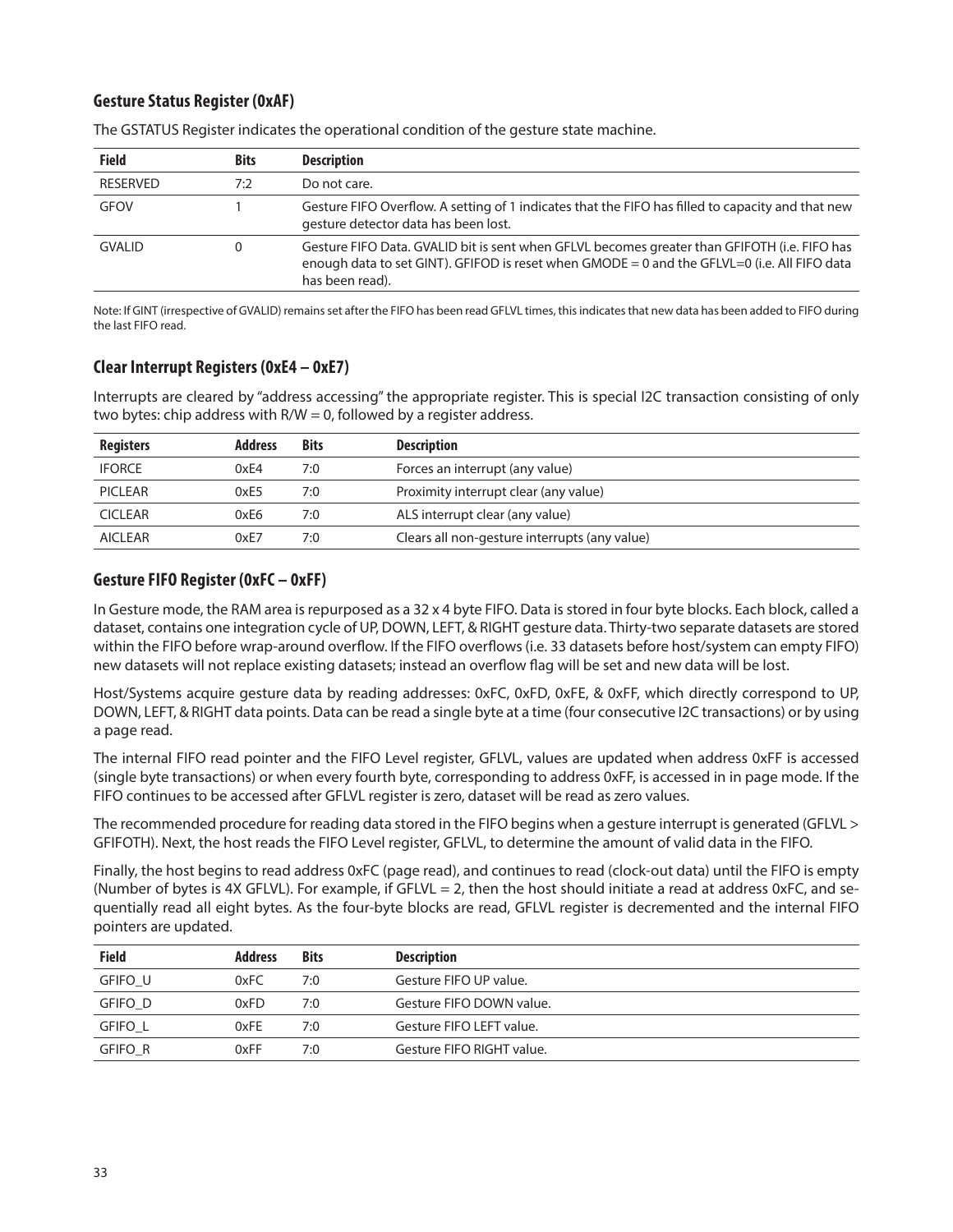#### **Application Information Hardware**

In a proximity sensing system, the internal IR LED can be pulsed by more than 100mA of rapidly switching current, therefore, a few design considerations must be kept in mind to get the best performance. The key goal is to reduce the power supply noise coupled back into the device during the LED pulses.

In many systems, there is a quiet analog supply and a noisy digital supply. By connecting the quiet supply to the VDD pin and the noisy supply to the LED, the key goal can be meet. Place a 1-μF low-ESR decoupling capacitor as close as possible to the VDD pin and another at the LEDA pin, along with a bulk storage capacitor ( $\geq 10 \mu$ F) at the output of the LED voltage regulator to supply the current surge.

If operating from a single supply, use a 22-Ω resistor in series with the VDD supply line and a 1-μF low ESR capacitor to filter any power supply noise. The previous capacitor placement considerations apply. However note that where LED current is boosted beyond 100mA, it is recommended that the LEDA pin be connected to a separate power supply.

VBUS in the above figures refers to the  $I^2C$  bus voltage which is either VDD or 1.8 V. The  $I^2C$  signals and the Interrupt are open-drain outputs and require pull−up resistors. The pull-up resistor (R<sub>P</sub>) value is a function of the  $I^2C$ bus speed, the I²C bus voltage, and the capacitive load. A 10-kΩ pull-up resistor (R<sub>PI</sub>) can be used for the interrupt line.



**Figure 14a. Circuit Implementation using Separate Power Supplies**



**Figure 14b. Circuit Implementation using Single Power Supply**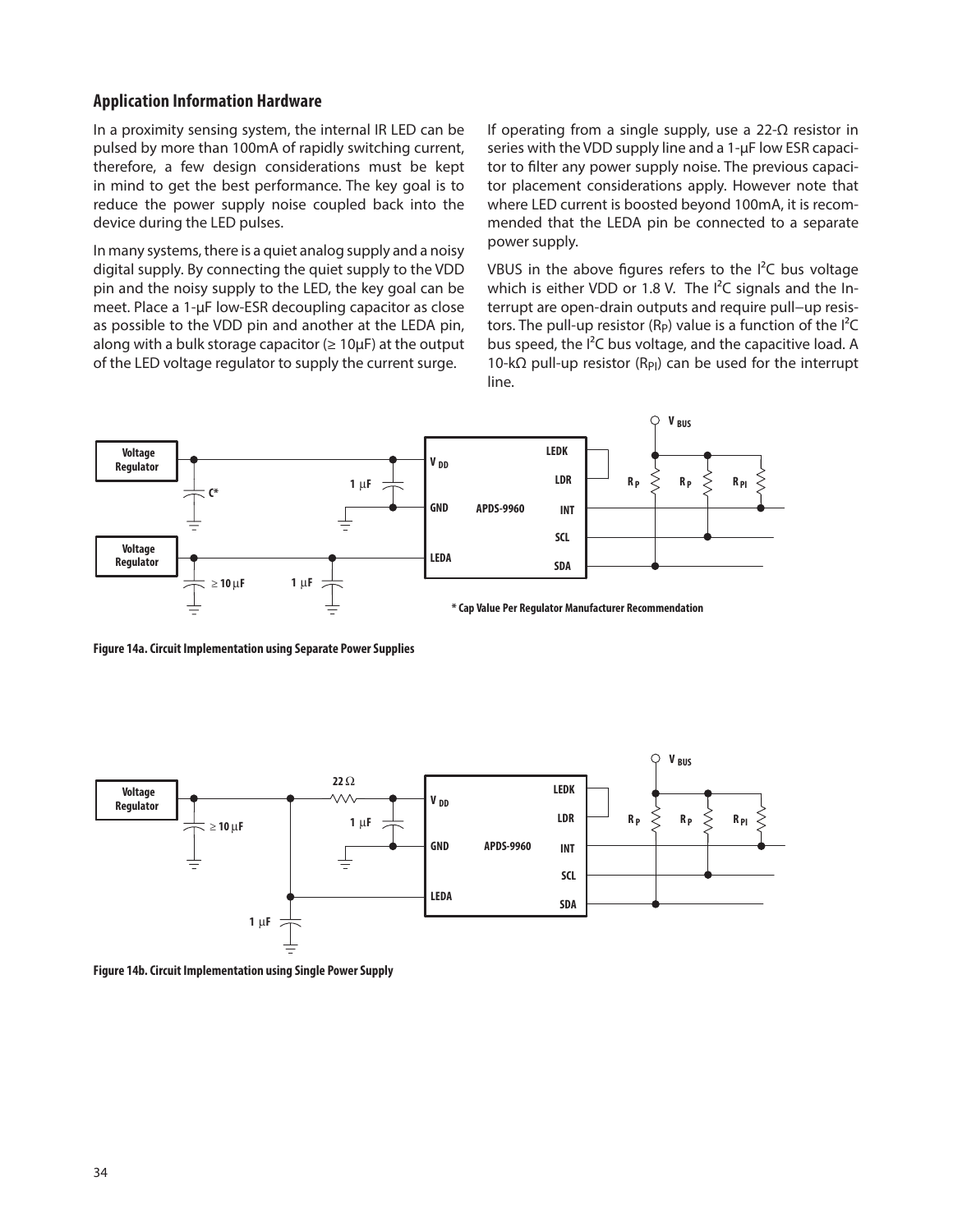## **Package Outline Dimensions**



## **PCB Pad Layout**

Suggested PCB pad layout guidelines for the Dual Flat No-Lead surface mount package are shown as follows:



Note: All linear dimensions are in mm.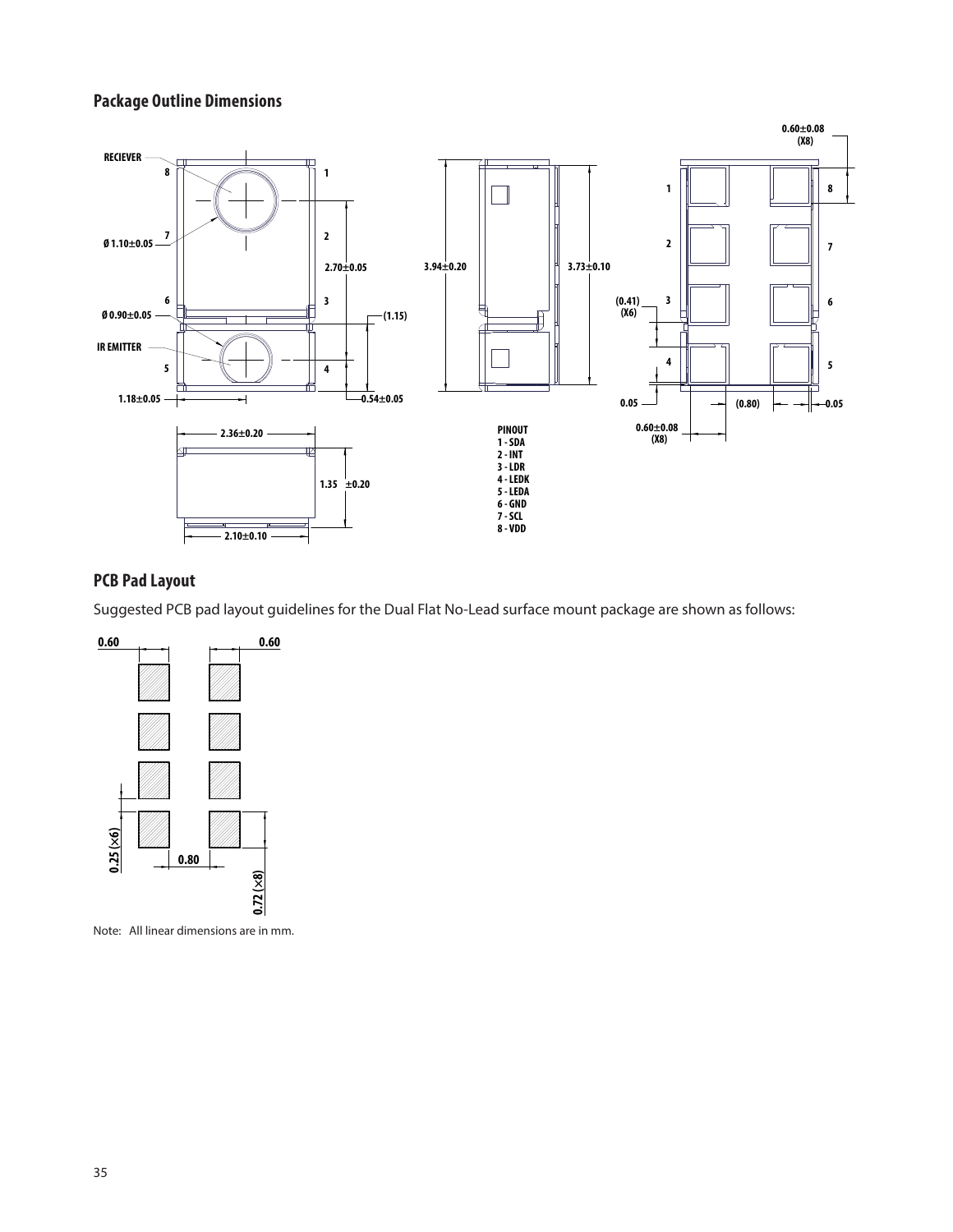## **Tape Dimensions**





Note: All linear dimensions are in mm.

## **Reel Dimensions**

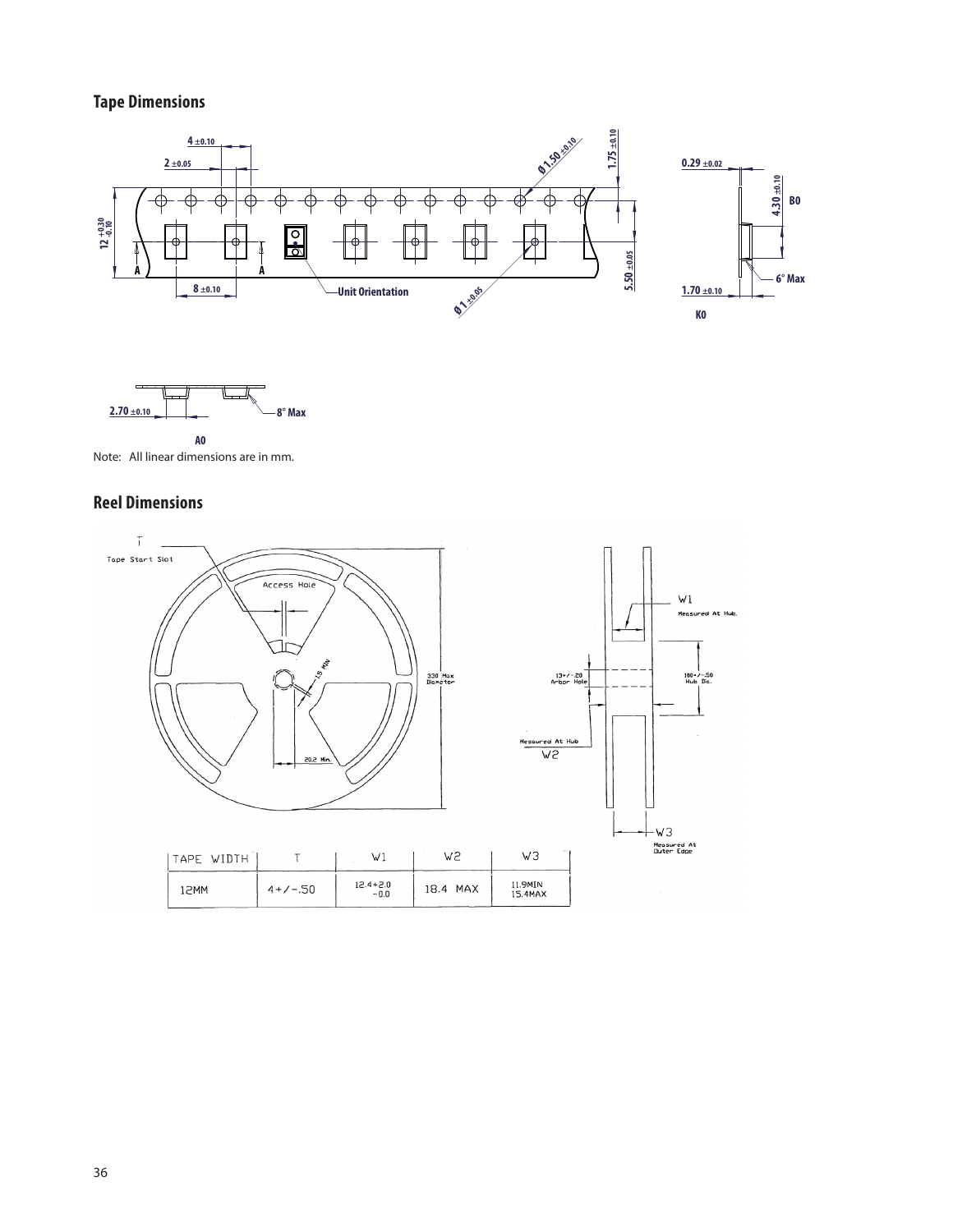### **Moisture Proof Packaging**

All APDS-9960 options are shipped in moisture proof package. Once opened, moisture absorption begins. This part is compliant to JEDEC MSL 3.



#### **Baking Conditions**

| Package | <b>Temperature</b> | Time     |
|---------|--------------------|----------|
| In Reel | 60 °C              | 48 hours |
| In Bulk | 100 $\degree$ C    | 4 hours  |

If the parts are not stored in dry conditions, they must be baked before reflow to prevent damage to the parts.

Baking should only be done once.

#### **Recommended Storage Conditions**

| <b>Storage Temperature</b> | 10 °C to 30 °C |
|----------------------------|----------------|
| <b>Relative Humidity</b>   | below 60% RH   |

#### **Time from unsealing to soldering**

After removal from the bag, the parts should be soldered within 168 hours if stored at the recommended storage conditions. If times longer than 168 hours are needed, the parts must be stored in a dry box.